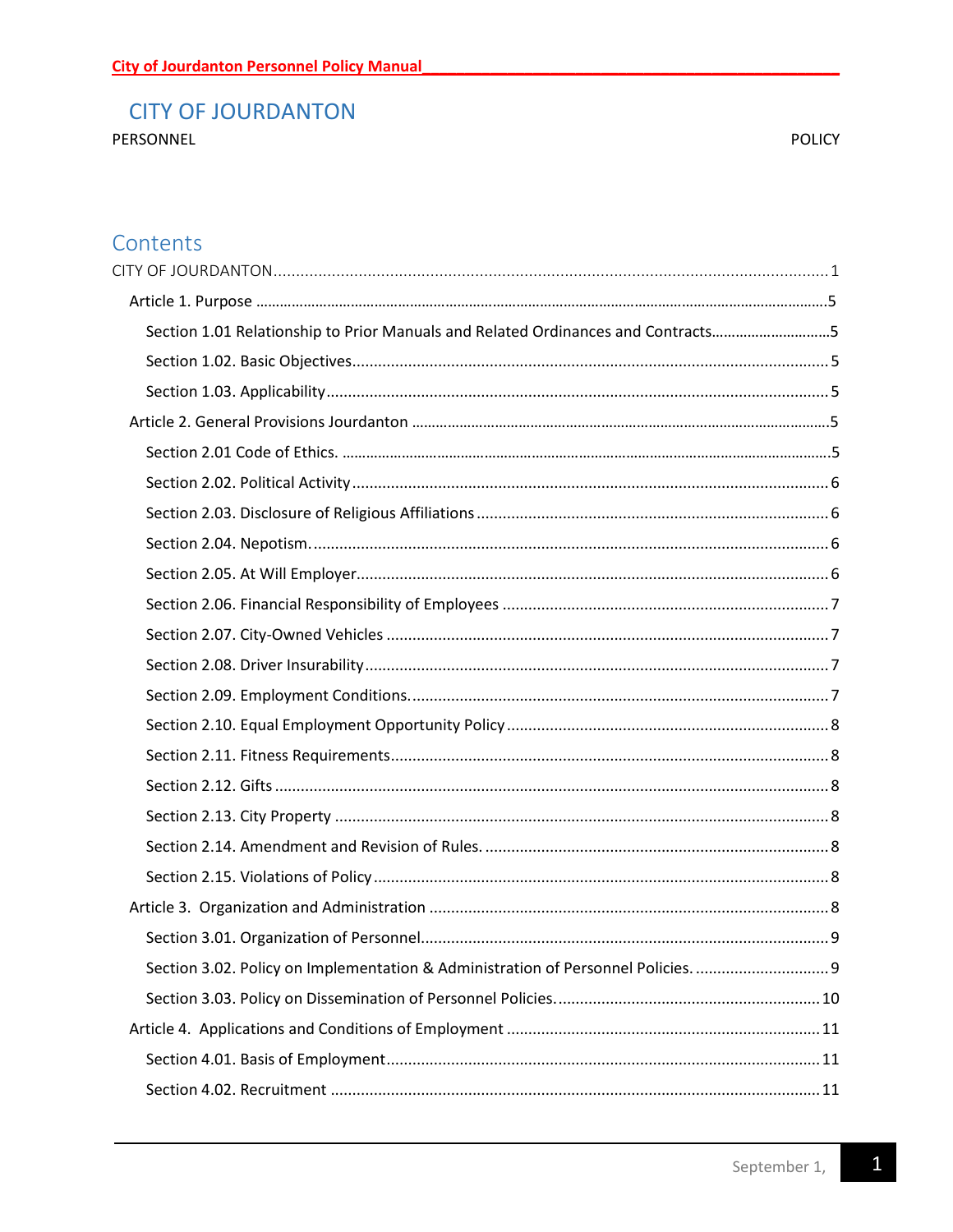| <b>City of Jourdanton Personnel Policy Manual</b> |  |
|---------------------------------------------------|--|
|---------------------------------------------------|--|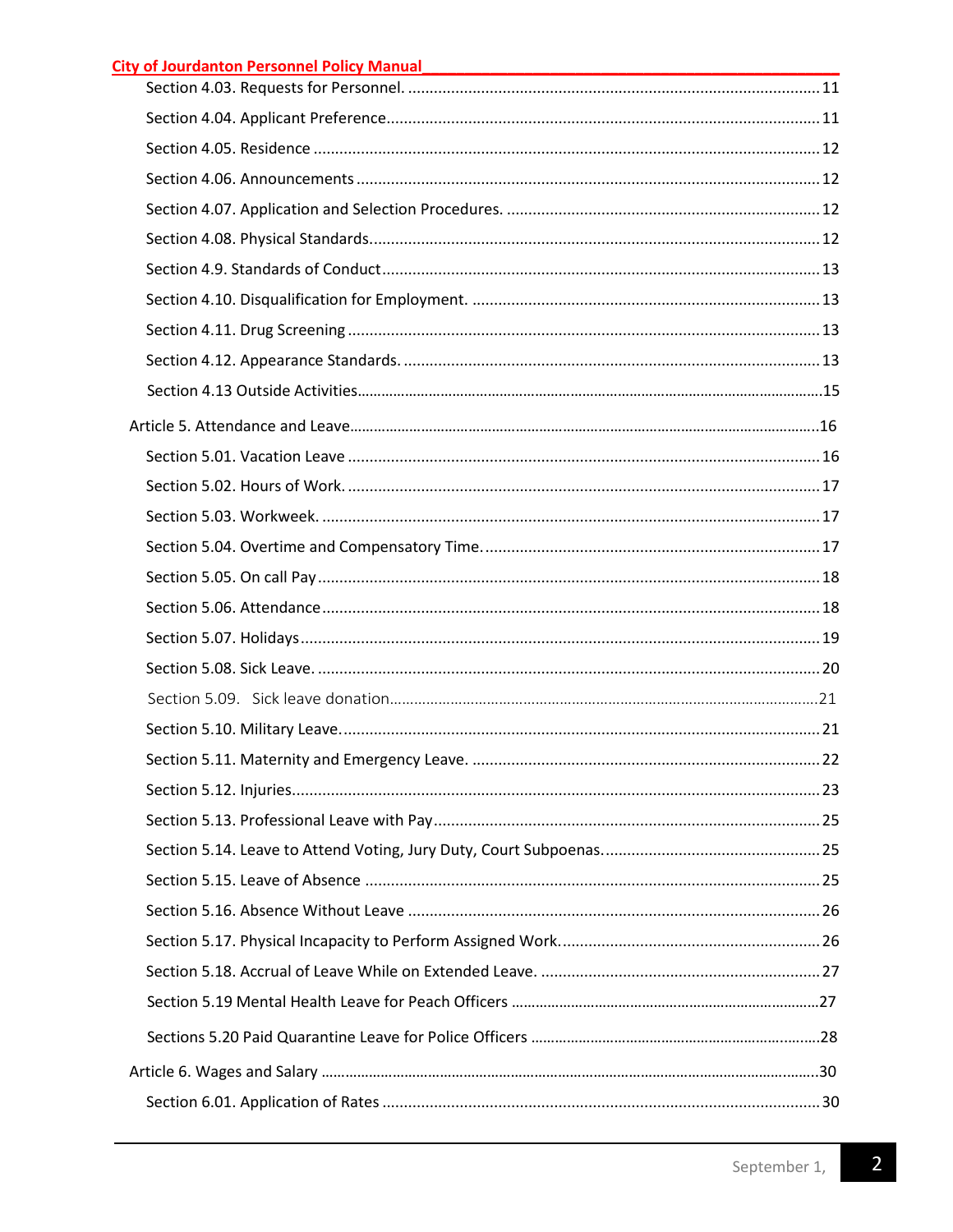| <b>City of Jourdanton Personnel Policy Manual</b><br><u> 2008 - 2008 - 2008 - 2008 - 2008 - 2008 - 2008 - 2008 - 2008 - 2008 - 2008 - 2008 - 2008 - 2008 - 2008 - 200</u> |  |
|---------------------------------------------------------------------------------------------------------------------------------------------------------------------------|--|
|                                                                                                                                                                           |  |
|                                                                                                                                                                           |  |
|                                                                                                                                                                           |  |
|                                                                                                                                                                           |  |
|                                                                                                                                                                           |  |
|                                                                                                                                                                           |  |
|                                                                                                                                                                           |  |
|                                                                                                                                                                           |  |
|                                                                                                                                                                           |  |
|                                                                                                                                                                           |  |
|                                                                                                                                                                           |  |
|                                                                                                                                                                           |  |
|                                                                                                                                                                           |  |
|                                                                                                                                                                           |  |
|                                                                                                                                                                           |  |
|                                                                                                                                                                           |  |
|                                                                                                                                                                           |  |
|                                                                                                                                                                           |  |
|                                                                                                                                                                           |  |
|                                                                                                                                                                           |  |
|                                                                                                                                                                           |  |
|                                                                                                                                                                           |  |
|                                                                                                                                                                           |  |
|                                                                                                                                                                           |  |
|                                                                                                                                                                           |  |
|                                                                                                                                                                           |  |
|                                                                                                                                                                           |  |
|                                                                                                                                                                           |  |
|                                                                                                                                                                           |  |
|                                                                                                                                                                           |  |
|                                                                                                                                                                           |  |
|                                                                                                                                                                           |  |
|                                                                                                                                                                           |  |
|                                                                                                                                                                           |  |
|                                                                                                                                                                           |  |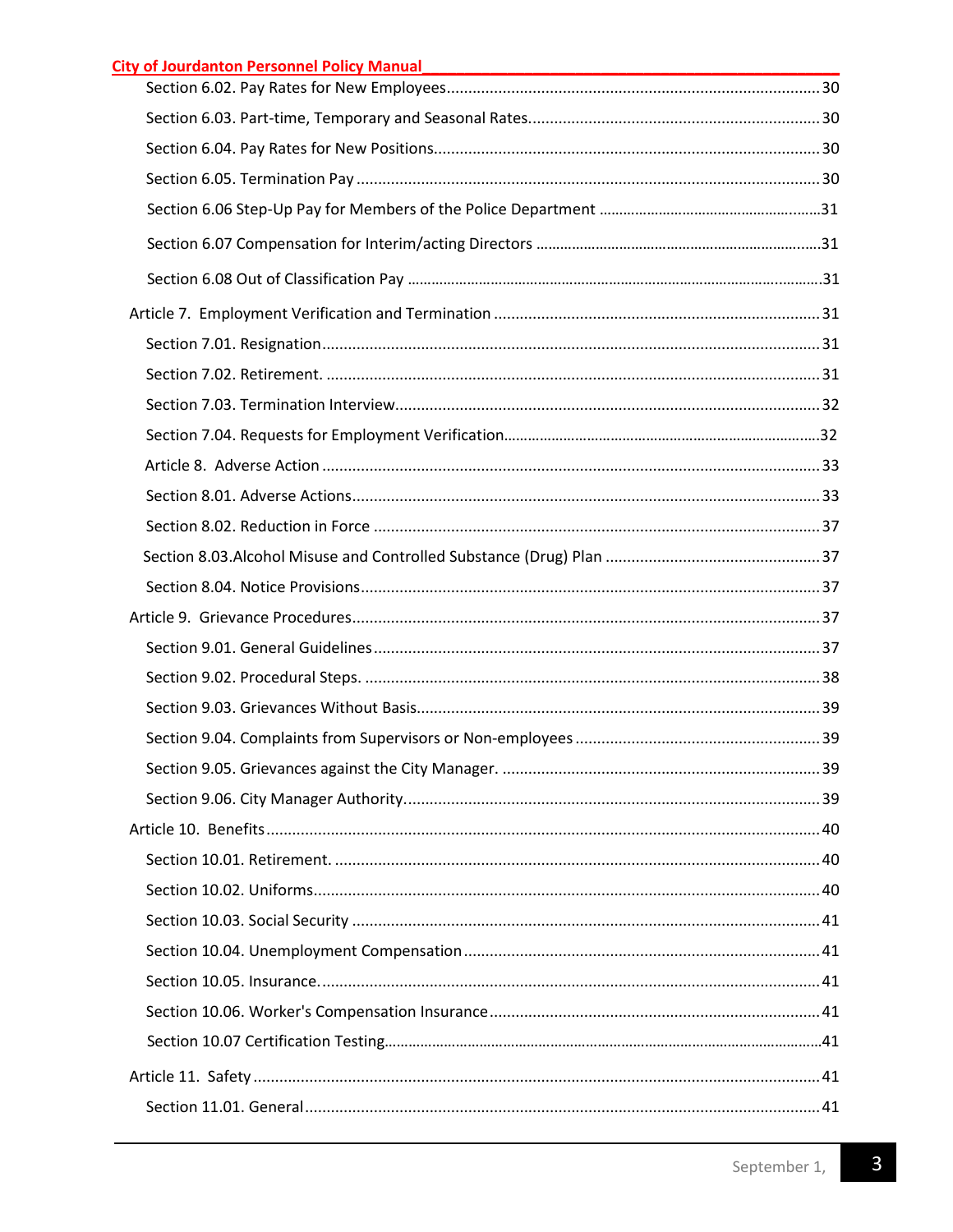| City of Jourdanton Personnel Policy Manual<br>The Manual Processor City of Journal Policy Manual Processor City of America Contractor City of America Contractor |  |
|------------------------------------------------------------------------------------------------------------------------------------------------------------------|--|
|                                                                                                                                                                  |  |
|                                                                                                                                                                  |  |
|                                                                                                                                                                  |  |
|                                                                                                                                                                  |  |
|                                                                                                                                                                  |  |
|                                                                                                                                                                  |  |
|                                                                                                                                                                  |  |
|                                                                                                                                                                  |  |
|                                                                                                                                                                  |  |
|                                                                                                                                                                  |  |
|                                                                                                                                                                  |  |
|                                                                                                                                                                  |  |
|                                                                                                                                                                  |  |
|                                                                                                                                                                  |  |
|                                                                                                                                                                  |  |
|                                                                                                                                                                  |  |
|                                                                                                                                                                  |  |
|                                                                                                                                                                  |  |
|                                                                                                                                                                  |  |
|                                                                                                                                                                  |  |
|                                                                                                                                                                  |  |
|                                                                                                                                                                  |  |
|                                                                                                                                                                  |  |
|                                                                                                                                                                  |  |
|                                                                                                                                                                  |  |
|                                                                                                                                                                  |  |
|                                                                                                                                                                  |  |

# Article 1. Purpose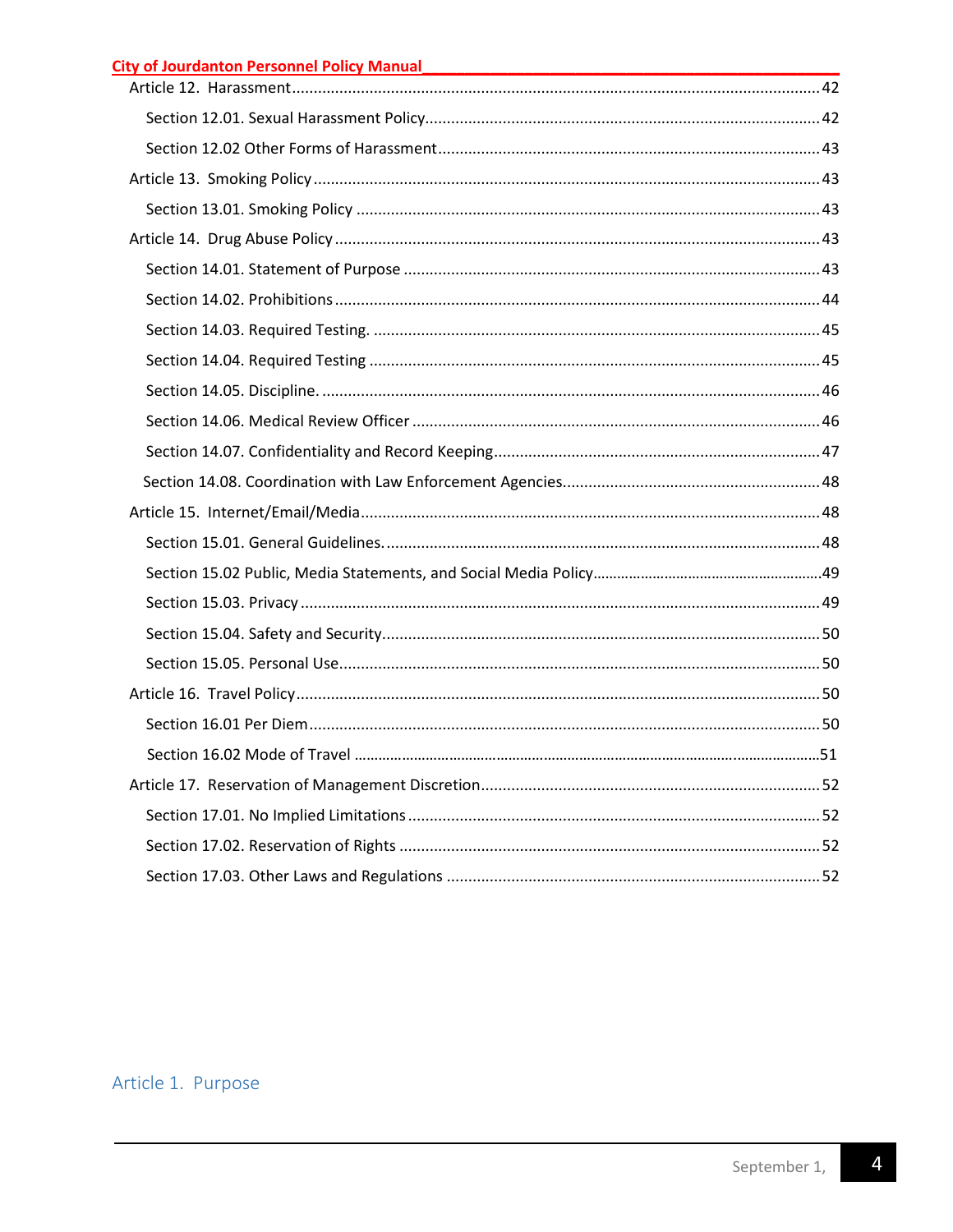## Section 1.01 Relationship to Prior Manuals and Related Ordinances and Contracts

- (a) The provisions of this Manual shall supersede and replace the provisions of all prior Manuals
- (b) The provisions of prior Manuals are retained only to the extent that there exists a pending case or controversy that occurred while a prior Manual was in place and as to which the prior provision supplies the rule of decision.
- (c) The provision of this Manual shall supersede existing Ordinances to the extent that there are specific conflicts between the contents of this Manual and any existing Ordinances. To the extent possible, inconsistencies with prior Ordinances should be conformed to this Manual.
- (d) Employment contract provisions providing for terms and conditions of salary and benefits shall not be affected by this Manual. To the extent that the provisions of this Manual modify the scope of duties, make changes to the organizational structure of the City, or affect the chain of command, the provisions of this Manual shall control.

## <span id="page-4-0"></span>Section 1.02. Basic Objectives.

The objective of this Personnel Policy is to facilitate efficient and economical service to the public and to provide for a fair and equitable system of personnel management. While these rules and policies include precise statements of policies and procedures, they are not intended to cover every conceivable personnel situation that may arise. These rules and policies may be supplemented with administrative regulations in addition to the rules and policies set forth. For this reason, considerable latitude is given the City Manager for administration of these policies. It is expected that amendments and revisions affecting personnel policies will be made from time to time as necessary and desirable in the discretion of the City Manager, subject to approval by the City Council.

#### <span id="page-4-1"></span>Section 1.03. Applicability.

These rules shall apply to and govern all employees of the City of Jourdanton, except to the extent, if any, they are inconsistent with State or federal law. Words used in the singular shall be construed to include the plural and words used in the masculine or feminine gender shall be construed to include both genders.

## Article 2. General Provisions Jourdanton

## Section 2.01. Code of Ethics.

All employees shall strive to uphold the Constitution and laws of the United States, the State of Texas, and the ordinances of the City of Jourdanton, and all employees shall also strive to be:

- (a) Honest and trustworthy in what they say and write and in all professional and employment relationships;
- (b) Dedicated to providing quality services by being cooperative and constructive, and by making the best and most efficient use of available resources;
- (c) Fair and considerate in the treatment of fellow employees and citizens, addressing concerns and needs with equity, granting no special favors;
- (d) Shall refrain from abusive conduct, personal charges or verbal attacks upon the character or motives of City officials and other employees;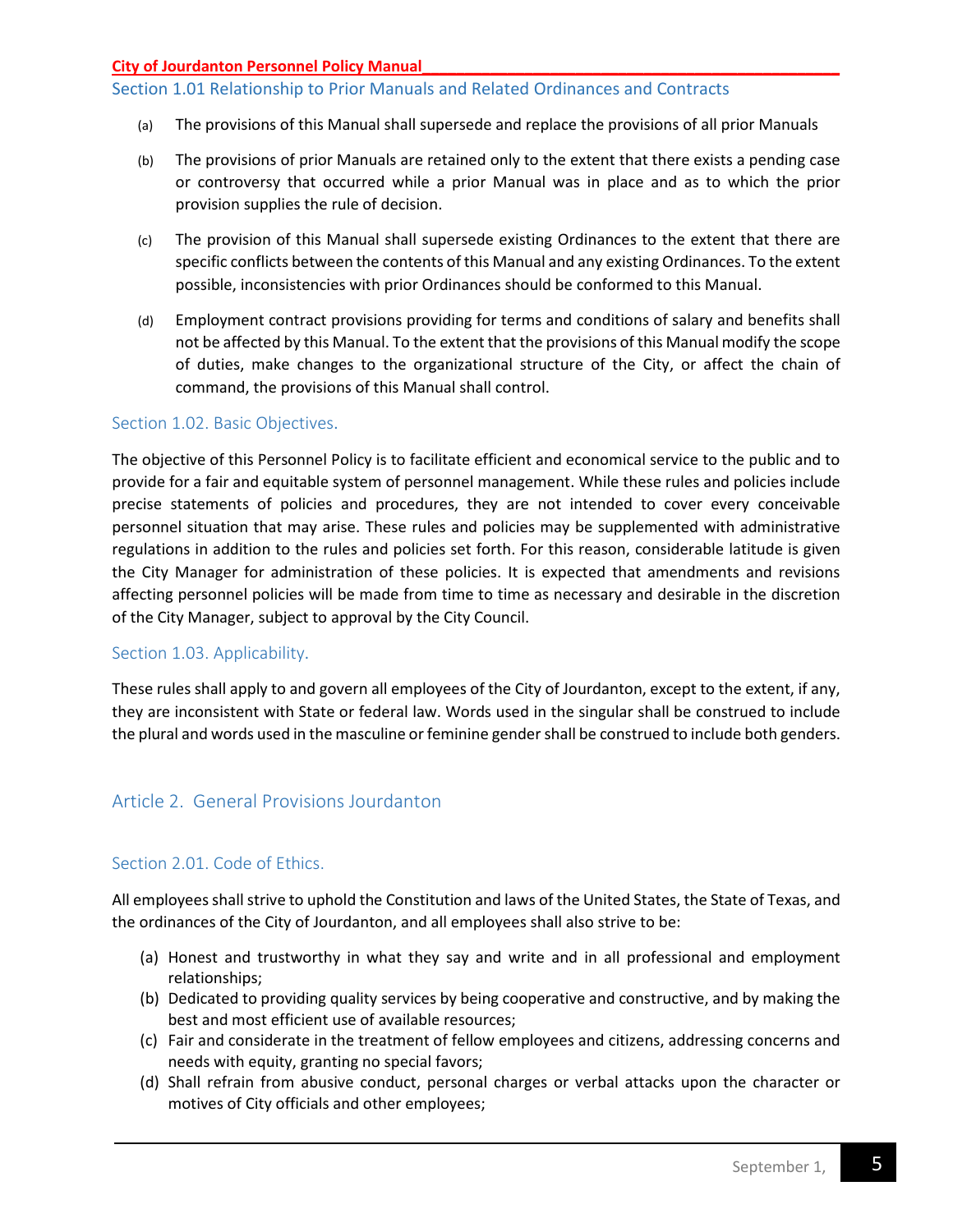- (e) Committed to accomplishing all tasks in a superior way, and abstaining from all job behavior that may tarnish the image of the City or public service;
- (f) Aware and recognize that public and political policy decisions are ultimately the responsibility of the City Council; and
- (g) Dedicated to service to improve the quality of life in the City of Jourdanton.
- <span id="page-5-0"></span>(h) This Code of Ethics requires hard work, courage, and difficult choices.

## Section 2.02. Political Activity.

- (a) General Policy. It is the policy of the City to allow all employees the freedom to participate in governmental activities including political activities if such participation is done outside of employment hours and does not result in a conflict of interest with the employee's job duties.
- (b) Procedures. No employee shall use their position or influence in any way for or against a candidate for public office.
- (c) During working hours, an employee shall not circulate petitions or campaign literature on behalf of candidates for elective office or be in any way involved in soliciting and subscription, contribution or political service on behalf of any such candidate.
- (d) Employees shall not in any manner contribute money, labor, time or other valuable things to any person for election purposes during working hours.
- (e) This policy will be interpreted and applied with due regard for an employee's First Amendment and associational rights, as determined by applicable legal standards.

## <span id="page-5-1"></span>Section 2.03. Disclosure of Religious Affiliations.

No question in any text, in any application form, or in any personnel proceeding, or of any appointing authority, is intended to or shall be so framed as to attempt to elicit information concerning religious affiliations of any applicant or employee. No appointment to, or removal from, a position with the City shall be affected or influenced in any manner by any religious opinion or affiliation. Employees may decline to respond to any inquiry regarding religious affiliation.

#### <span id="page-5-2"></span>Section 2.04. Nepotism.

(a) No person related, within the second degree of affinity (marriage) or within the third degree of consanguinity (blood), to the Mayor or any member of the City Council or the City Manager shall be employed or appointed to any office, position or clerkship or other service of the City. This prohibition shall not apply, however, to any person who shall have been employed by the City prior to and at the time of election or appointment of the official related in the prohibited degree.

(b) Relatives and members of the immediate family shall not be appointed to serve in positions within the City unless specific written approval has been obtained from the City Manager. Department Supervisors who believe any such appointment is justified may present to the City Manager the reason and needs which are the basis for requesting the appointment. The City Manager's written approval shall be required to make any such appointment official and the City Manager's decision shall be final.

<span id="page-5-3"></span>Section 2.05. At Will Employer.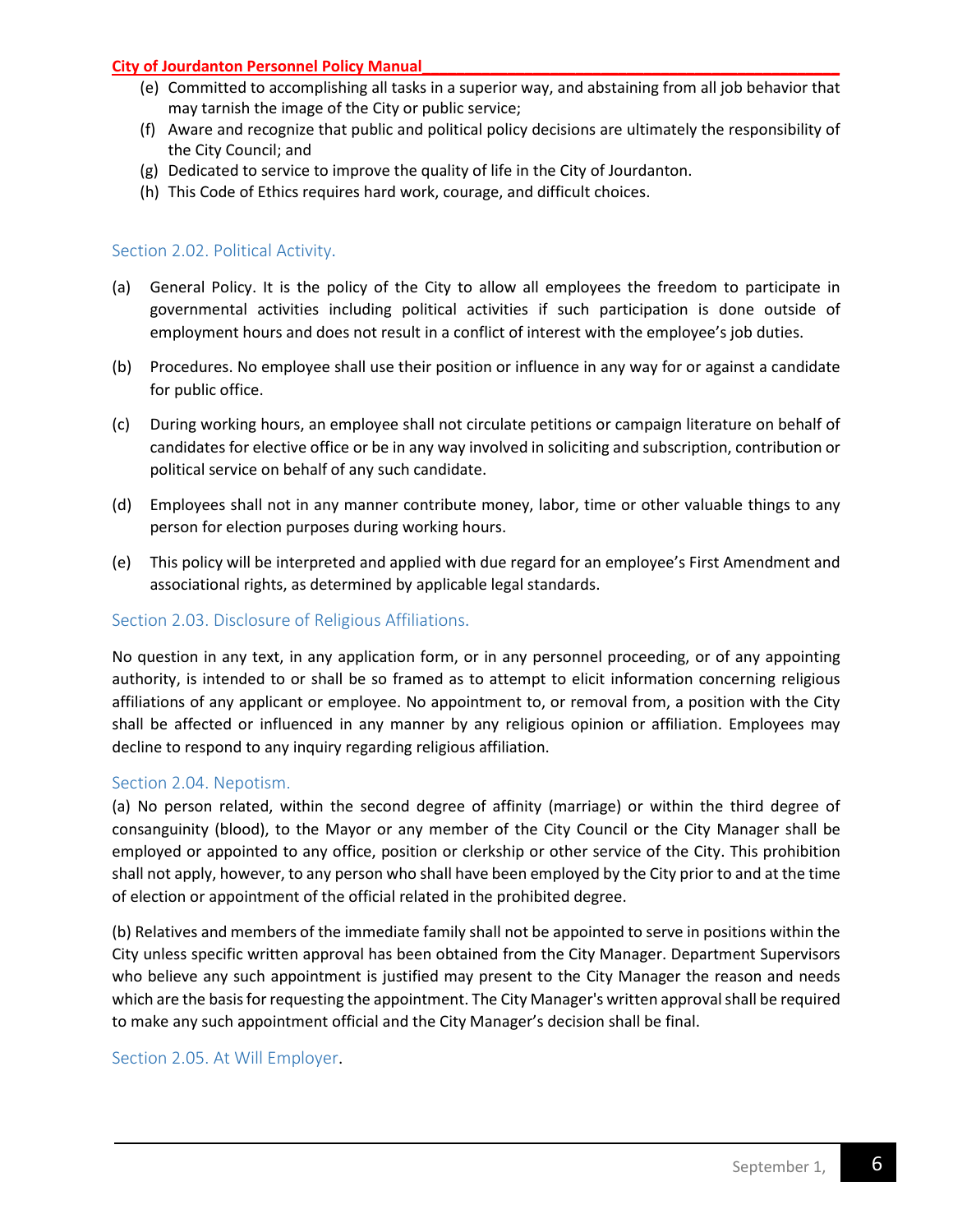Employment with the City is for no fixed or definite term. All employment by the City has been and continues to be at-will, except for those positions that may have a written contract approved by the City Council. That means that both the employee and /or the City have the right to terminate employment at any time, with or without notice, and with or without cause. This Employee Handbook does not constitute a contract of employment. Nothing in this handbook is intended to alter the continuing at-will status of employment with the City.

Although adherence to these polices is considered a condition of continued employment, nothing in these policies alters an employee's status and shall not constitute nor be deemed a contract or promise of employment. Employees remain free to resign their employment at any time for any or no reason, without notice, and the City retains the right to terminate any employee at any time, for any or no reason.

#### <span id="page-6-0"></span>Section 2.06. Financial Responsibility of Employees.

Employees of the City are expected to maintain a good credit standing in the community and to pay obligations promptly. The City shall in no way serve as a collecting agency or arbitrator and employees shall make reasonable provision for the payment of personal debts, or take other appropriate action to assure such failure shall not interrupt, interfere with or be detrimental to the City services. Credit checks may be required for those applicants in offices of public trust.

## <span id="page-6-1"></span>Section 2.07. City-Owned Vehicles.

All employees who drive City-owned vehicles in the performance of their duties are responsible for their proper operation. No City vehicle, equipment, or emergency vehicle is to be used for personal business. No employee shall operate a City vehicle unless the employee shall have a valid driver's license appropriate for that vehicle; and any employee required to operate any motor vehicle as part of his/her job duties shall immediately notify the City Manager, in writing, in the event the employee's driver's license expires, lapses or is suspended. An annual copy of each employee's Driver's License will be kept in their personnel file. In case of accident, employees must notify City Manager immediately. No passengers may be transported in City owned vehicles except as required for official duties or permitted by City Manager.

#### <span id="page-6-2"></span>Section 2.08. Driver Insurability.

Employees whose positions require the operation of a motor vehicle are expected to obey all traffic laws and avoid accidents at all times, even when driving their own vehicles during non-working hours. Failure by such employees to maintain a satisfactory driving record shall be deemed a violation of this policy and shall subject the employee to dismissal. Employees whose employment duties include the operation of a City vehicle and whose license is suspended shall immediately inform the employee's Department Head and the City Manager of such suspension. Offenses that are almost certain to result in action affecting employment include:

- (a) an arrest for driving under the influence of alcohol or drugs that results in an administrative suspension of a driver's license
- (b) a conviction for driving under the influence of alcohol or drugs
- <span id="page-6-3"></span>(c) the operation of a City vehicle while his/her license is suspended.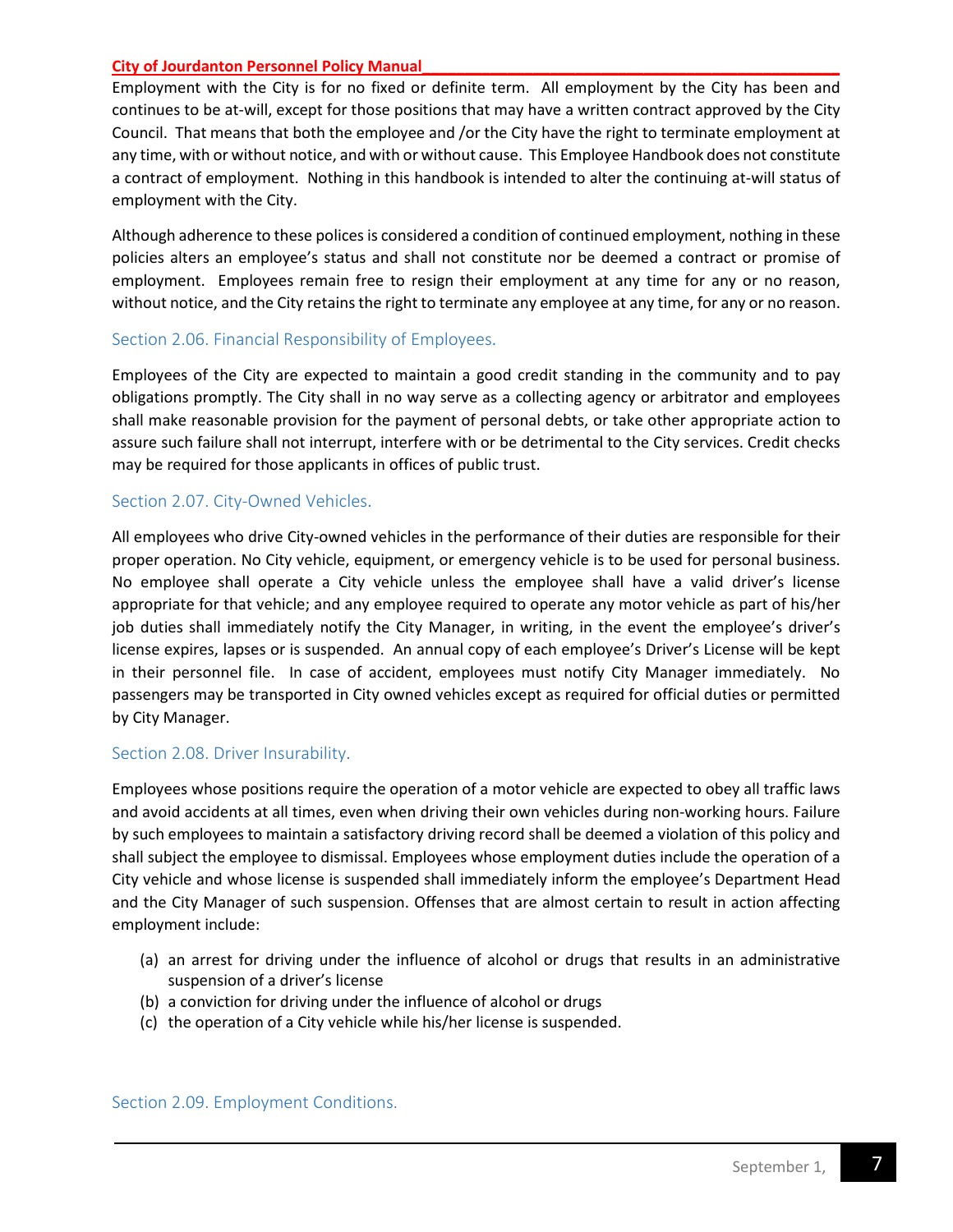Subject to budgetary decisions and the discretion of the City Manager, continued employment with the City shall be contingent upon the employee's compliance with the provisions of these rules. Within thirty (30) days after the adoption of these rules and at the time of employment of each new employee, a copy of these rules shall be furnished to each employee.

## <span id="page-7-0"></span>Section 2.10. Equal Employment Opportunity Policy.

The City is an Equal Employment Opportunity Employer and discrimination against any person in recruitment, examination, appointment, training, promotion, discipline, separation, or any other aspect of personnel administration, because of political or religious opinions or affiliations, or because of race, color, national origin, age, gender identification, marital status, or other non-merit factors is prohibited. In those instances, if any, in which specific age, sexual orientation, or physical or mental requirements constitute a necessary occupational qualification for proper and efficient administration, appropriate consideration of such factors is permitted.

## <span id="page-7-1"></span>Section 2.11. Fitness Requirements.

It shall be the responsibility of each employee to maintain the minimum standard of fitness required for performing the individual's job.

## <span id="page-7-2"></span>Section 2.12. Gifts.

An employee shall not accept any cash, cash equivalent, gift, gratuity or benefit from any person, contractor or vendor having contact with, doing business with, seeking to do business with, or that has within the immediate preceding twelve (12) calendar months done business with the City; provided that this section shall not be interpreted to include any pen, pencil, calendar, cap or similar item of de minimus value distributed by any such company for advertising purposes.

## <span id="page-7-3"></span>Section 2.13. City Property.

No employee may take, acquire or purchase any property of the City, of any nature or kind whatsoever, for himself or any other person.

## <span id="page-7-4"></span>Section 2.14. Amendment and Revision of Rules.

Recommendations for amendment and revision of these rules may be made by the City Manager to the City Council for its approval. These rules and any subsequent amendments thereto may be amended from time to time in the discretion of the City Manager; provided only that no such amendment shall be effective until approved by the City Council.

## <span id="page-7-5"></span>Section 2.15. Violations of Policy.

Any employee who violates any personnel policy of the City may be subject to disciplinary measures up to and including termination. Consideration may be given to the individual circumstances when determining the disciplinary actions to be taken.

## <span id="page-7-6"></span>Article 3. Organization and Administration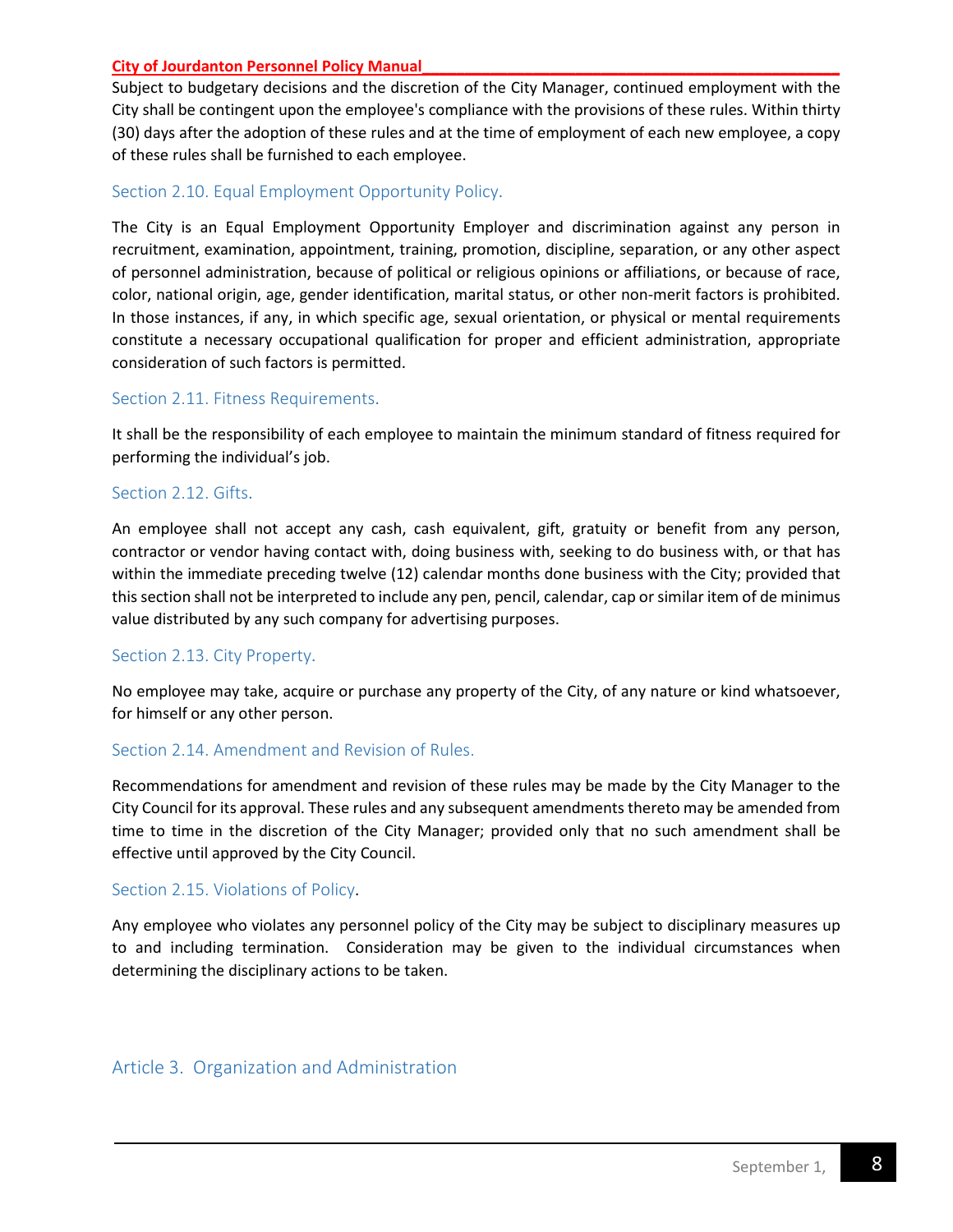## <span id="page-8-0"></span>Section 3.01. Organization of Personnel.

(a) The City Council. The compensation of all appointive officers and employees is provided by the City Council through the budget process.

(b) The City Manager. The City Manager will advise the City Council on personnel matters and recommend changes in the personnel policies, rules and regulations, the compensation rates of appointive officers and other City employees,

The City Manager is responsible for the administration of the personnel program of the City, with the prior approval of the City Council. The City Manager may establish policies for the day to day management of the City which are not inconsistent with this Policy Manual and may discipline any employee of the City up to and including termination. No classification of employees or changes in employee pay or pay category may be made without the written approval of the City Manager. The City Manager may in writing authorize Department Heads to appoint and remove all employees of their respective departments.

(c) City Manager Designee. The City Manager Designee, herein the Designee, may represent the City Manager with regard to routine administration of all phases of these rules and policies.

(d) Department Heads. Department Heads are expected to effectively supervise their employees and to maintain proper working relationships and to ensure employee compliance with this manual and all other policies or procedures of the City. To that end, Department Heads:

(i) may adopt and enforce departmental regulations that are not inconsistent with these rules and regulations;

(ii) shall report on the efficiency of their subordinates and notify the City Manager or Designee of changes in the duties of the employees, in order that the City's classification plan may be maintained;

(iii) shall set the example for all subordinates on behavior and compliance with the policies and procedures of the City and be subject to discipline by the City Manager for such actions as failure to comply with the policies, rules and procedures including failure to adequately supervise personnel in the department such Department Head supervises;

(iv) shall report all disciplinary matters to the City Manager or Designee and coordinate discipline of employees with the City Manager or Designee; and

(v) have the power of appointment and removal in their departments.

## <span id="page-8-1"></span>Section 3.02. Policy on Implementation & Administration of Personnel Policies.

(a) Implementation. The City Manager and Department Head shall administer and implement the personnel policies of the City of Jourdanton.

(b) Deviations from Policies.

(i) Subject to the right of the affected employee to appeal to the City Manager, the Department Heads may deviate from these policies with respect to the assignment, discipline or termination of any employee when such deviation is in the best interest of the City.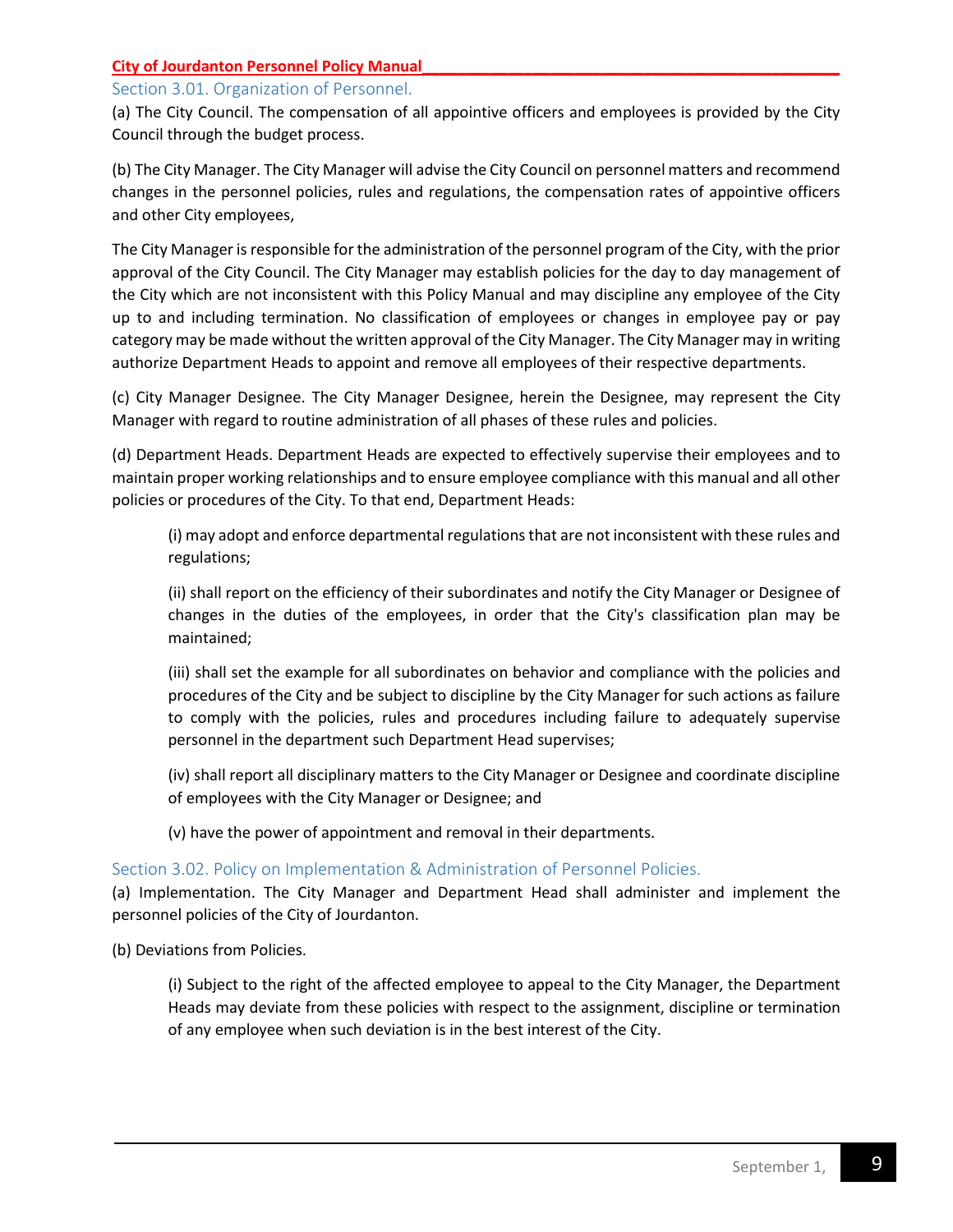(ii) If circumstances make it advisable to deviate from any of the personnel policies, the Department Head responsible for overseeing the department involved may provide a written report to be filed with the City Manager. The report should provide:

(1) Details of the action taken which deviated from the existing policy;

(2) A description of the circumstances resulting in the recommendation to deviate from the existing policy; and

(3) A statement of why the deviation was in the best interest of the City and/or other parties involved.

(iii) Amendments of the Personnel Policy Manual must to be approved by the City Council.

## <span id="page-9-0"></span>Section 3.03. Policy on Dissemination of Personnel Policies.

(a) Master Personnel Policy Manual. A Master Personnel Policy Manual, which contains the original of all personnel policies in effect for the City of Jourdanton shall be maintained in the office of the City Secretary.

(b) Personnel Policy Coordinator.

(i) The City Secretary, in addition to the duties identified herein, shall serve as the City's Personnel Policy Coordinator.

(ii) The duties of the Personnel Policy Coordinator shall include:

(1) Maintaining the Master Personnel Policy Manual and updating the manual whenever a change, addition or deletion is made in the City's personnel policies;

(2) Providing each Department Head with copies of new or changed policies and information when policies are deleted so that the Department Head will be able to update the department's copy of the Personnel Policy Manual when a change, addition or deletion is made;

(3) Coordinating recommendations for additions, deletions and changes in personnel policies;

(4) Developing and implementing a system for notifying all City employees whenever a change, addition or deletion is made in the City's personnel policies; and

(5) Conducting an annual review of all personnel policies to determine if they are consistent with actual practices and in compliance with legislation relating to the personnel function and the relationship between the employer and employee.

(iii) If amendments to this policy are advisable and recommended by the City Manager, they will be forwarded to the City Council for approval.

(c) Dissemination. Each Department Head shall:

(i) Cause each employee to receive a copy of the Personnel Policy Manual and to sign an acknowledgment indicating such receipt;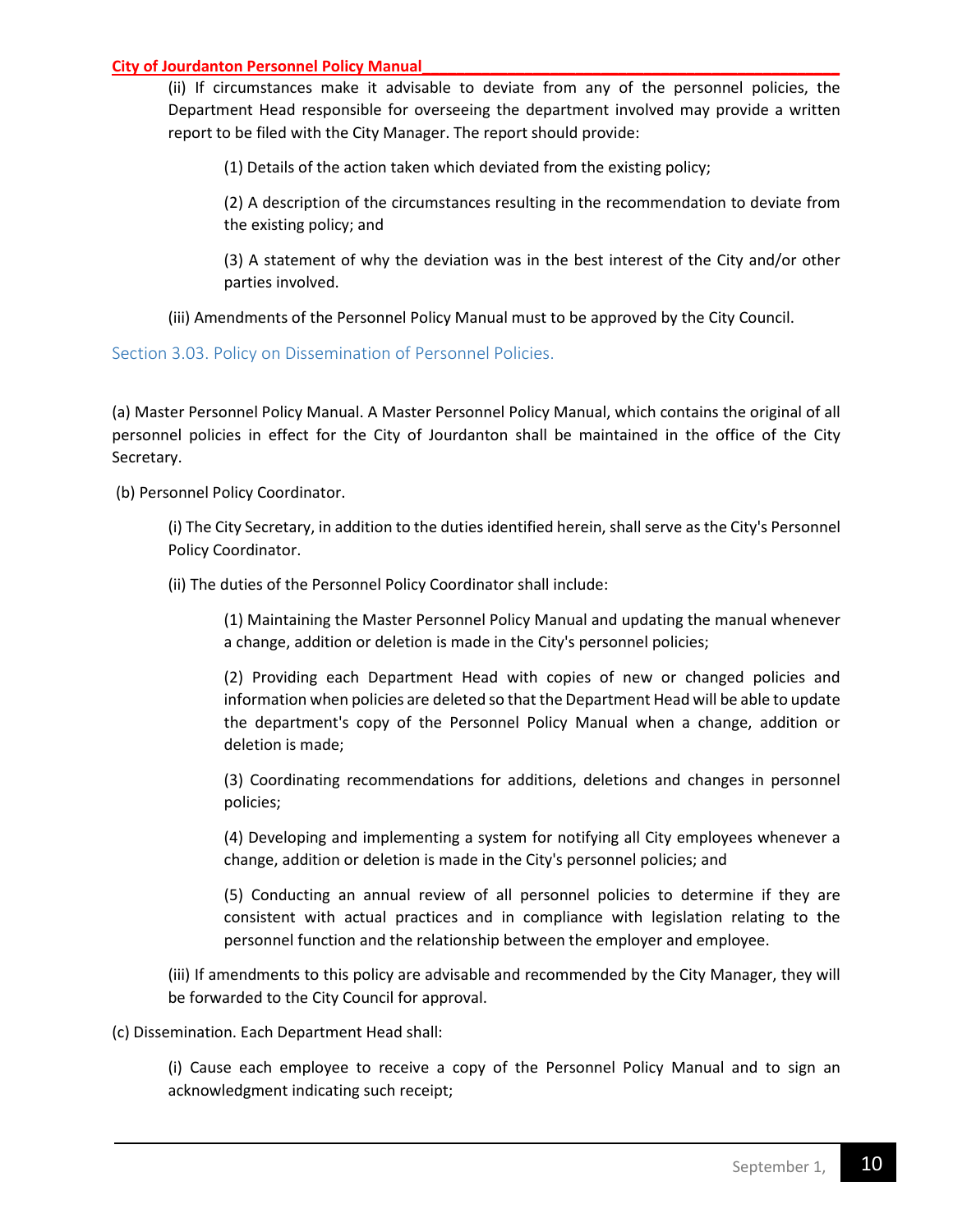(ii) Inform each employee that he or she shall be responsible for being familiar with the policies;

(iii) Take active steps to see that each employee has the opportunity to become knowledgeable on the policies; provided, however, the responsibility for being and remaining knowledgeable about these policies shall be the duty and obligation of the employee.

(d) Access to Policy Manuals. All employees are responsible for becoming familiar with the Personnel Policy Manual. Employees have the right to review the Master Personnel Policy Manual or the copy of the Personnel Policy Manual found in their departments, during the normal workday or at other times approved by the City Manager, Designee or the employee's Department Head.

## <span id="page-10-0"></span>Article 4. Applications and Conditions of Employment

## <span id="page-10-1"></span>Section 4.01. Basis of Employment.

All initial employment with the City shall be based on job related qualifications, including but not limited to, knowledge, skills, ability, physical fitness and required licenses, as determined under the authority of the City Manager based upon:

(a) Education, training and work experience as reflected by the application form, plus other documentary evidence as to certification, registration, licenses, etc.

(b) Background check for conviction of crimes involving moral turpitude and (in connection with jobs involving the operation of motor vehicles) moving traffic violations. Any arrest and conviction for offenses, Class B misdemeanors and above will eliminate a candidate for employment unless specifically approved by the City Manager. Public safety employees will be subject to background checks governed by administrative law of the licensing agency.

(c) Mandatory reference checks made by the HR designee and/or the Department Head of the department concerned.

(d) Specific positions may have additional basis of employment standards defined in the job description and application criteria posted by the Department Head.

(e) Annual criminal and motor vehicle background checks may be required for City employees.

## <span id="page-10-2"></span>Section 4.02. Recruitment.

The City Manager or Designee is responsible for recruitment of all regular full-time, part-time, temporary and seasonal employees, and maintenance of all applications. Recruitment occurs through personal contact, through employment agencies, and/or by way of advertising.

#### <span id="page-10-3"></span>Section 4.03. Requests for Personnel.

When the Department Head submits a request to the City Secretary for persons to fill vacancies, such requests shall include the title of the position to be filled, contemplated initial salary or wages, desired training and/or experience qualifications as per the job description and such other pertinent information as may be needed.

## <span id="page-10-4"></span>Section 4.04. Applicant Preference.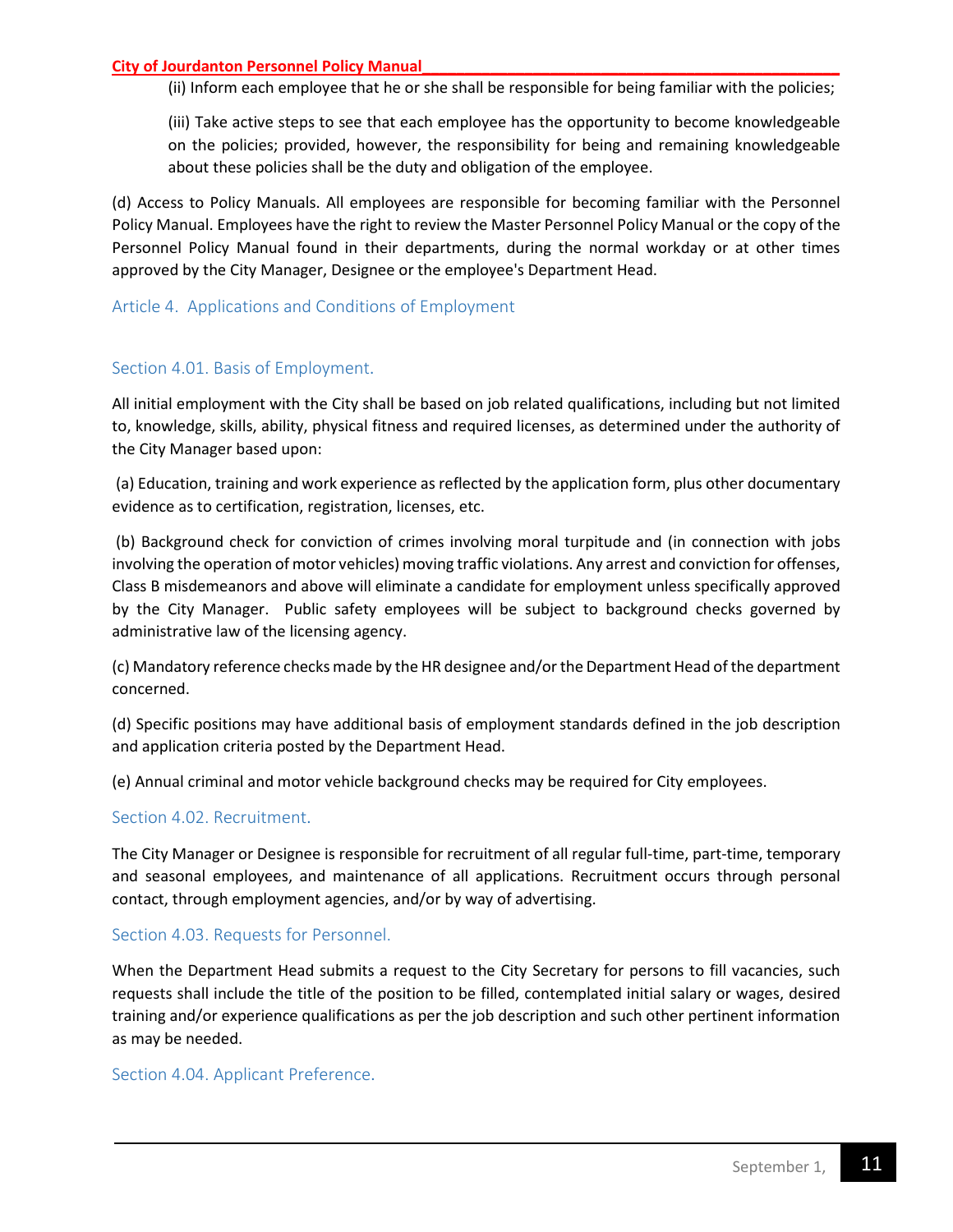Other qualifications being equal among applicants, departments will give hiring preference to persons currently employed by the City.

## <span id="page-11-0"></span>Section 4.05. Residence.

All employees required as part of the employee's duties to be on call will be expected to reside within a reasonable response time of the office as defined by the Department Head and as approved by the City Manager. On call employees who intend to relocate are responsible for consulting with the responsible Department Head to confirm locations they are considering will remain within a reasonable response time.

## <span id="page-11-1"></span>Section 4.06. Announcements.

The City Manager, or designee, shall publicly announce by appropriate means all job vacancies. Job vacancies may be posted on our City web-site, on bulletin boards located at City Hall, and the local newspaper. Each job announcement, insofar as practicable, shall specify the title salary, and nature of the job; the required qualifications; whether competition is open to the general public or restricted to City employees, and the application deadline. Each announcement shall also contain a statement affirming the City's commitment to a policy of equal employment opportunity. This provision does not preclude promotions or transfers being done internally without advertising.

## <span id="page-11-2"></span>Section 4.07. Application and Selection Procedures.

Applicants for employment with the City shall complete an application form provided by the Department Head/City Secretary. Every applicable question on the form must be answered. Failure to answer all applicable questions may result in the disqualification of the applicant. All applicants shall be required to sign authorizations to release information regarding their employment history and driving record to the City. The City may make appropriate inquiries to verify education, experience, character, and required certificates and skills of an applicant prior to employment. In the case of applicants for positions which require driving a vehicle, the City will check the prospective employee's driving record prior to offering the applicant employment.

#### <span id="page-11-3"></span>Section 4.08. Physical Standards.

(a) Medical Examinations. All new employees, and former employees seeking rehire, may be subject to undergoing a prescribed medical and physical examination (except for office personnel) to be made by some officially designated medical authority. Those positions specifically identified and designated by the City Manager or Designee as positions requiring medical and physical examinations shall undergo a prescribed medical and physical examination to be made by the officially designated medical authority. The purpose of the examination will be the determination and certification of physical fitness and ability to perform the duties of the position to which appointment is being considered. Such examinations are to be made as near the effective date of employment as possible. The HR designee has the responsibility of making appointments and arrangements for obtaining the examination, and matters concerning the initiation and completion of the requirements should be taken up with the HR designee. TCOLE administrative law requires specific medical and psychological examinations for sworn officers, which will be scheduled by the police department in accordance with those laws.

(b) Exceptions. Physical standards and requirements will vary somewhat in accordance with the duties and working conditions as generally set forth in the specifications for various positions and also as to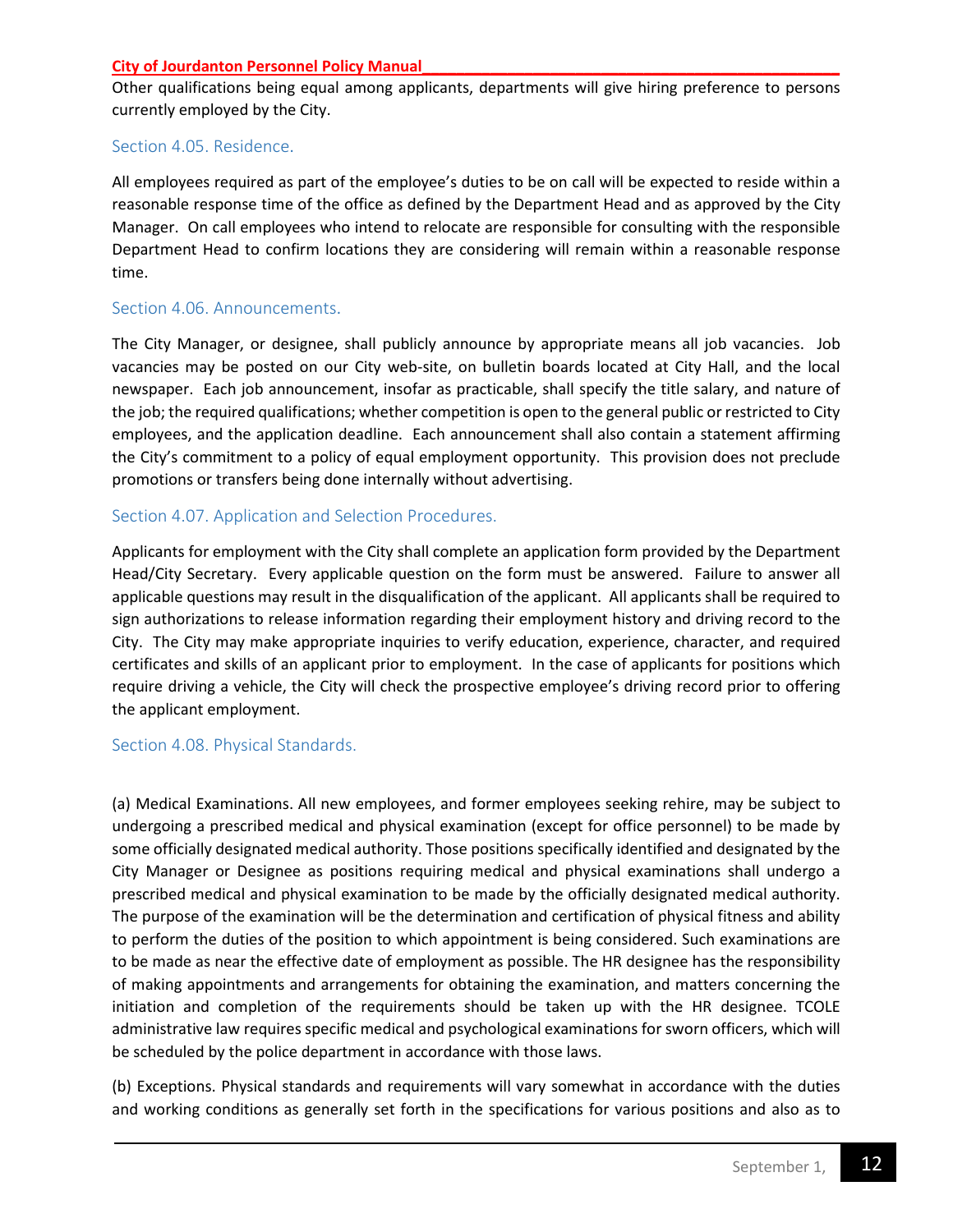anticipated length of employment. The City Manager or Designee will advise the examining medical officer regarding any special or unusual requirements of this nature. The opinion and recommendation of the examining medical officer will determine the acceptability of any person for employment, to perform the required duties of the position. The examining medical officer will complete and forward to the City Manager or Designee the prescribed form indicating specific recommendations. Any discrimination based on disability is prohibited. All applicable ADA (Americans With Disabilities Act) guidelines will apply.

#### <span id="page-12-0"></span>Section 4.09. Standards of Conduct.

Employees of the City are the "Good Will Ambassadors" of the City, and such status involves a degree of duty and obligation regarding public and private conduct above and beyond other classes of employment. City employees should at all times promote the good will and favorable attitude of the public toward the City Administration and its program and policies.

## <span id="page-12-1"></span>Section 4.10. Disqualification for Employment.

The City Manager, Designee or the Department Head of the applicable department may reject any application, which indicates on its face that the applicant does not possess the minimum qualifications required for the position if:

(a) the applicant does not meet the experience and/or education requirements of the job description for the position to which the applicant seeks appointment;

(b) the applicant appears to have made false statements in the application or in the examination or appears to have practiced or attempted to practice deception or fraud in connection with such application;

(c) the applicant tests positive for drug use;

(d) the position is one requiring more than 20 hours per week and the applicant is receiving pension benefits under a retirement plan of the City;

(e) the applicant refuses to participate in a retirement system or social security program required by this policy; or

(f) for any other grounds set forth in these policies, rules and regulations.

#### <span id="page-12-2"></span>Section 4.11. Drug Screening.

The City may perform pre-employment, post-accident, and reasonable cause drug screening of all employees in positions that mandate such screening. Post-accident drug testing is performed after all City related accidents.

#### <span id="page-12-3"></span>Section 4.12. Appearance Standards.

#### General Grooming and Dress

The personal appearance of City employees is important because the impression that employees make on visitors influences their image of the City. Therefore, employees are expected to maintain a neat, well-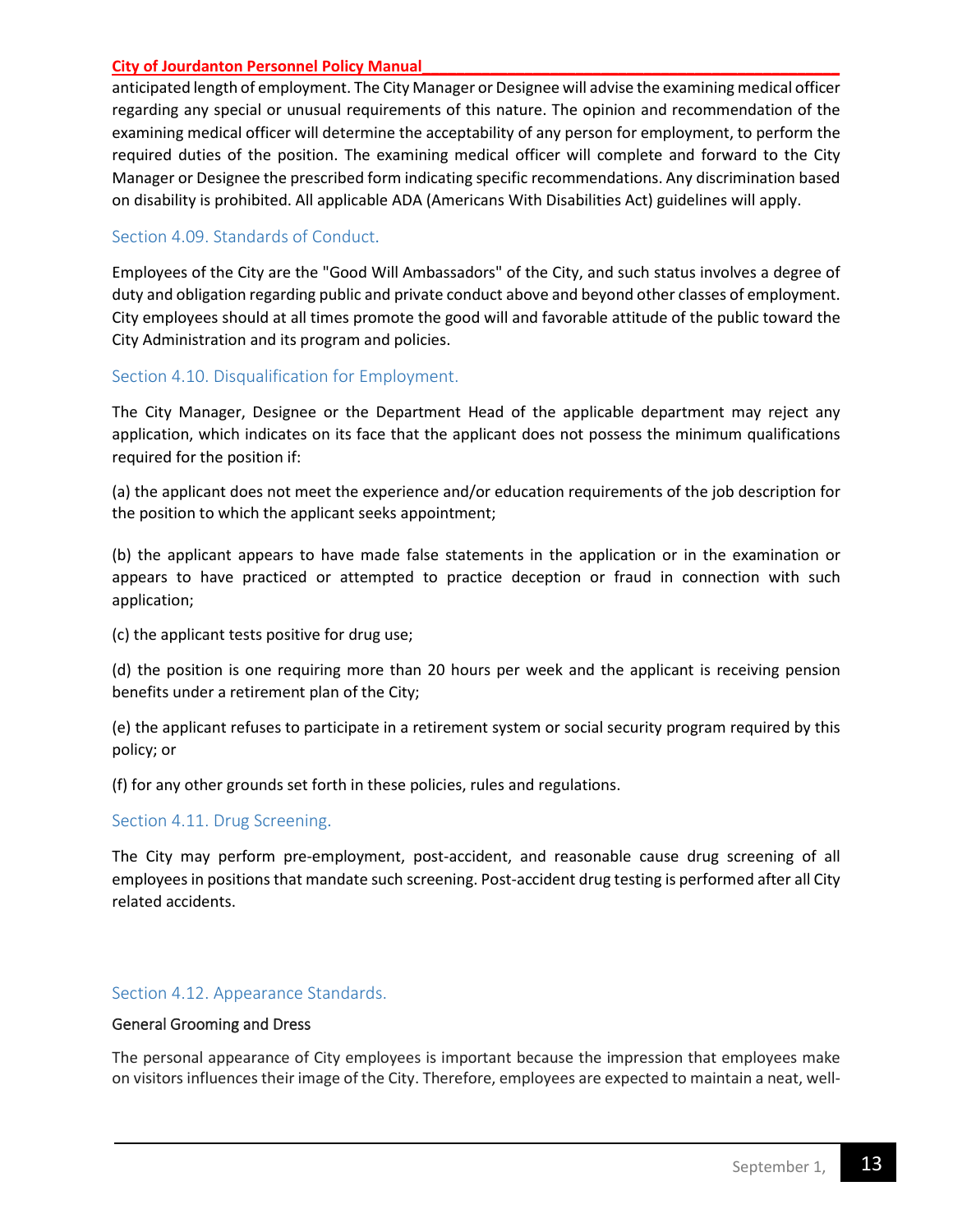groomed appearance at all times, to present themselves in a professional manner, and to avoid extremes in dress.

Employees are expected to use good judgment in their appearance and grooming, keeping in mind the nature of their work, their own safety and that of coworkers, and their need to interact with the public.

Employees who report to work improperly dressed or groomed may be instructed by their supervisor or manager, at his or her discretion, to return home to change. The time that the employee is absent for this purpose will be charged toward annual leave or must be made up.

#### **General Guidelines**

For purposes of clarifying what does or does not constitute appropriate dress, the following ground rules shall serve as a guide. In addition to these standards, the City reserves the right to address individual issues as they arise.

(a) Jewelry: Two earrings are permitted per ear. Earrings, bracelets and necklaces should be in keeping with business casual dress.

(b) Nails: Nails should be neatly trimmed and only fingernail polish that is in keeping with business casual dress should be worn.

(c) Hair: Hair must be neatly groomed and worn in a style that is in keeping with the business dress policy of moderation.

(d) Facial Hair: Beards and mustaches must be neatly trimmed and groomed. *(May be determined by department head.)*

(e) Makeup: Moderate makeup is permitted.

(f) Visible Tattoos and Pierced Body Parts: Pierced parts of the body, other than ears, may not be used to display jewelry at the workplace. Tattoos should be covered at the workplace. *(Discretion of department head or immediate supervisor.)*

(g) Fragrance: Mild or light fragrances may be worn by employees. Employees will be asked to refrain from the use of fragrance if it is irritating to coworkers.

(h) Women's Clothing: In general, women's clothing should be professional in appearance. Shorts are not permitted. Skirt and dress lengths should not be more than three inches above the knee. Tailored slacks and pant-suits are permitted. Dress shoes with heels that are low to medium in height are preferred.

(i) Men's Clothing: In general, men should wear clothing that is professional and orderly to the job assigned. Pullover shirts with a collar may also be worn. Dress, casual and safety toe shoes may be the required footwear.

#### **Fridays**

Fridays will be designated "jean days." Employees will be expected to exercise good business judgment as to when it is appropriate to dress more formally on Friday for meetings or presentations at the City or outside the City. Jeans must be neat, clean and without holes. Casual slacks, pants, skirts and skorts (or "walking shorts") are also permissible.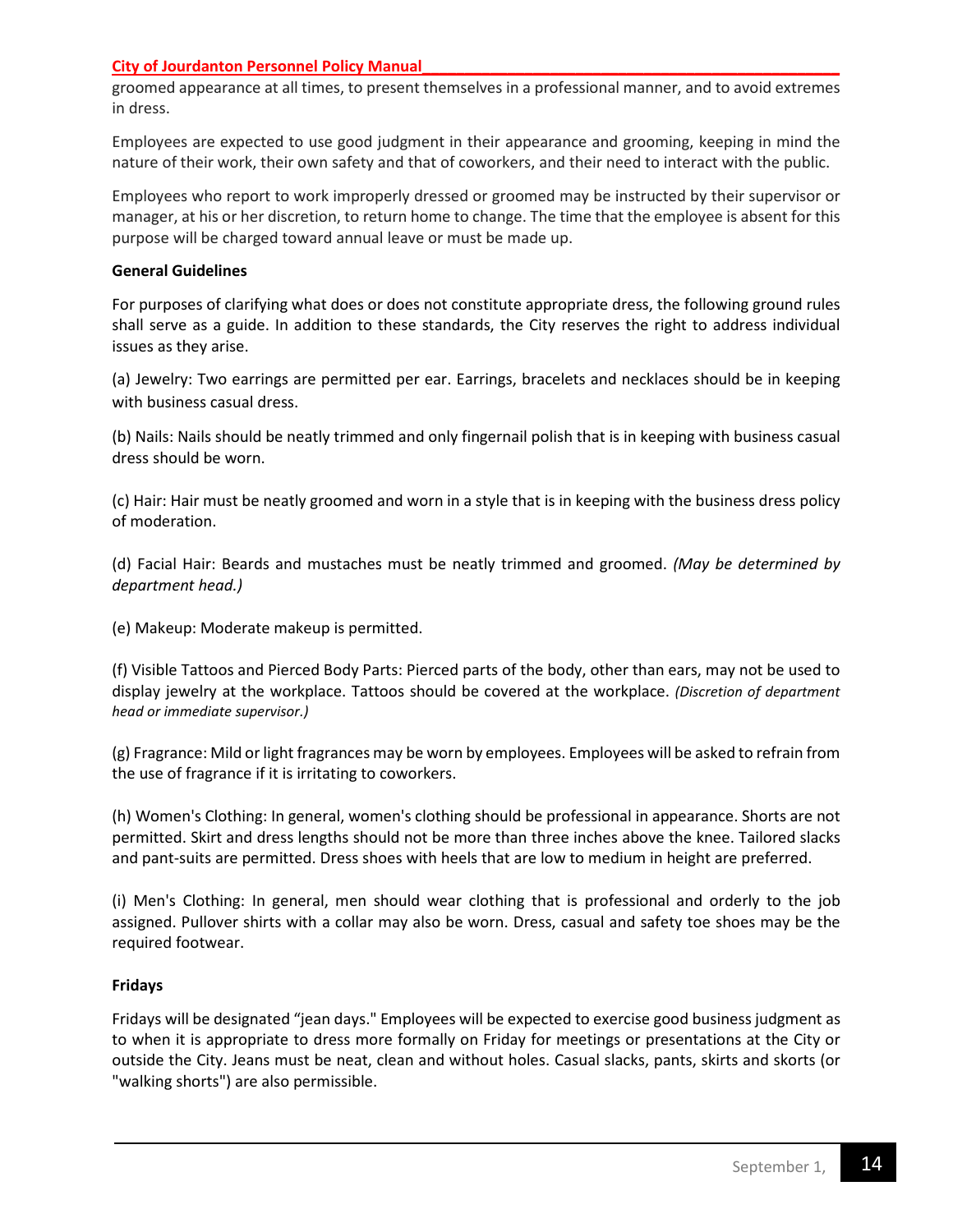The following articles of clothing are examples of clothing not considered appropriate for the workplace:

- (a) Nylon jogging suits
- (b) Shorts
- (c) Open sandals or beach shoes
- (d) Sweat suits or sweatshirts
- (e) T-shirts (unless covered)
- (f) Tank tops, halter tops or bare midriffs
- (g) Tight stretch pants without a covering top
- (h) Strapless or spaghetti-strap sun-dresses

Employee cooperation in following these guidelines will ensure that all employees may continue to enjoy the benefits of "business casual" Fridays.

## Section 4.13. Outside Activities.

To protect the City from potential liabilities, employees may not engage in any outside employment, activity, or enterprise determined by the City Manager (1) to be inconsistent or incompatible with employment with the city; or (2) to affect the employee's job performance adversely. Examples of outside activities that may conflict with city employment include construction or installation that may be inspected or regulated by the employee's city department, employment by a major contractor of the city, or employment that results in fatigue while on city duty. All applications for outside employment and notification of a job outside of the City shall be turned into Human Resources.

To avoid conflicts of interest and potential liability on the part of the City, an employee must have the advance written approval of his or her department head to engage in any outside employment, including self-employment. The approval of both the department head and the City Manager is required. In addition, when an employee's approved outside employment ceases, the employee must notify his or her department head, who must in turn notify the City Manager. A copy of this written approval will be kept in the employee's official personnel file.

If a city employee is injured on the job in the course of employment outside of his or her employment with the City, the employee may not file a workers' compensation claim against the city for benefits related to the injury, although the City Manager may have determined that the outside employment satisfied the city's prerequisites.

The City accepts no liability for any action, failure to act, injury to self or others, property damage, or any other damage resulting from outside employment by a city employee. (**Resolution # 555 adopted 2-28-2022)**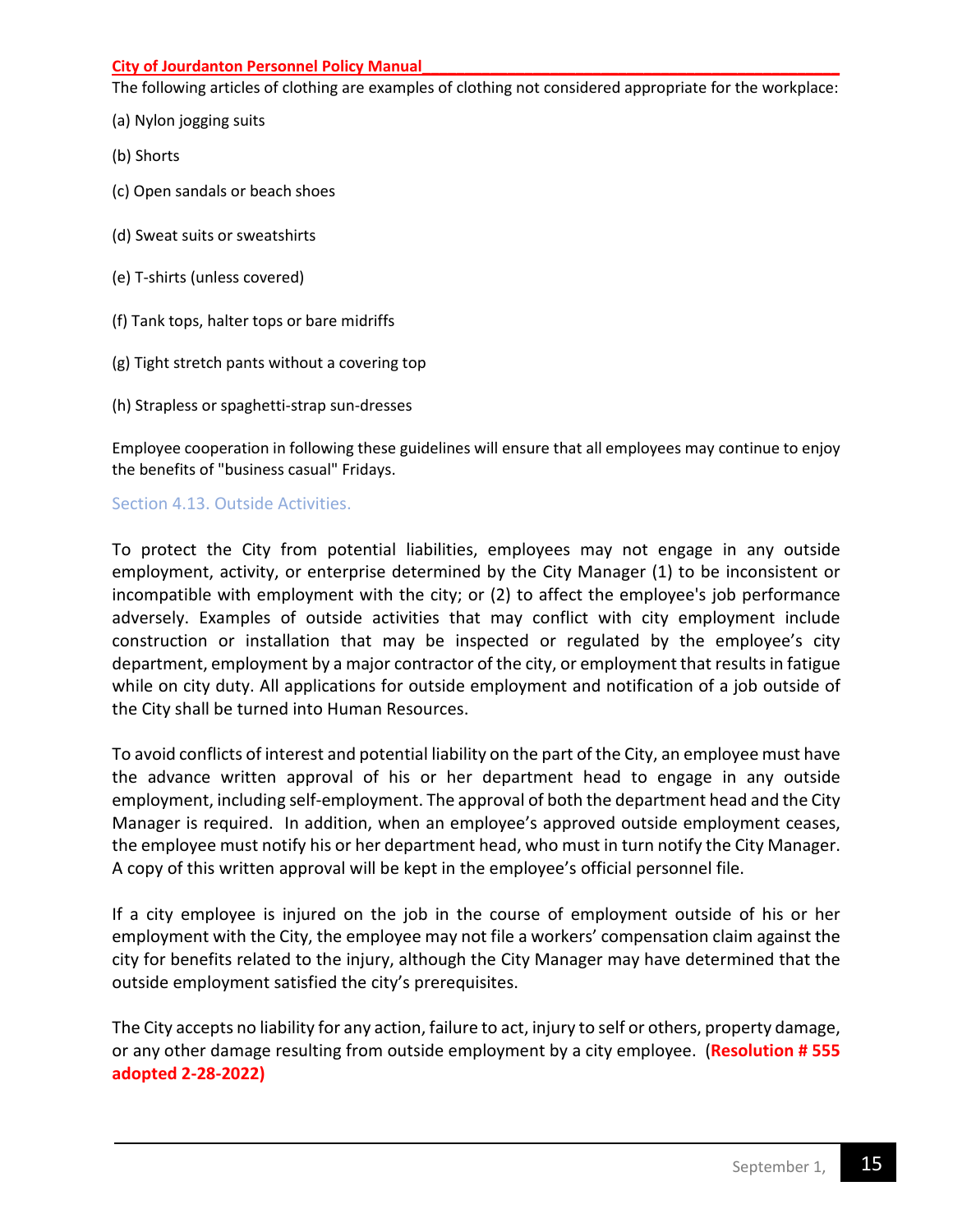Employees are not covered by the City's workers compensation insurance while working for another employer. Approval for outside employment as set out in this policy does not authorize an employee on FMLA leave, sick leave, disability leave, workers' compensation leave, administrative leave, any unpaid leave, or absence, or on restricted or light duty to engage in any outside employment. Any exceptions must be expressly authorized in writing by the department head or by the City Manager.

## <span id="page-15-0"></span>Article 5. Attendance and Leave

## Section 5.01. Vacation Leave.

Vacation leave is earned by regular full-time employees according to the schedule set forth in paragraph below. No vacation or other annual leave will be earned by temporary or part-time employees.

(a) Regular full-time employees shall be eligible for vacation leave as scheduled with the approval of the Department Head or, as applicable, City Manager, to the extent of leave accrued and credited to the employee. Part-time employees shall not be eligible for vacation leave.

Vacation leave for all regular full-time employees shall accrue vacation leave as follows:

| 0-1 Years (1 week) - 40 hrs  | $6-10$ Years (3 weeks) $-120$ hrs       |
|------------------------------|-----------------------------------------|
| 1-5 Years (2 weeks) - 80 hrs | $10 + \text{Years}$ (4 weeks) - 160 hrs |

(b) It shall be the duty of the respective Department Head to monitor vacation schedules to ensure that an adequate work force is available.

(c) No employee shall carry forward as of October 1st of each calendar year, more than 80 hours of vacation, leave in excess will be taken away. City Manager may approve carryover for a specified time. *(only under special circumstances)*

- (i) After 5 years of employment an employee can sell back vacation hours in excess of 80 hours up to 40 per year.
- (ii) The City Manager may approve additional roll over/sell back vacation hours to ensure adequate staffing levels sufficient to protect the health, safety and welfare of the citizens during times of emergency or unforeseen staffing shortages.

(d) Except as specifically provided for evaluation and training employees, vacation leave shall be credited to regular full-time employees on a pro-rata basis each bi-weekly pay period.

(e) All Evaluation and Training employees shall accrue vacation during the period of evaluation and training that will be credited to the employee upon successful completion of evaluation and training. Any employee resigning or being terminated during an evaluation and training period shall not be eligible for payment for the vacation time accrued during the evaluation and training period. During the evaluation and training period, no employee in training may use any vacation time until successful completion of evaluation and training without Department Head approval.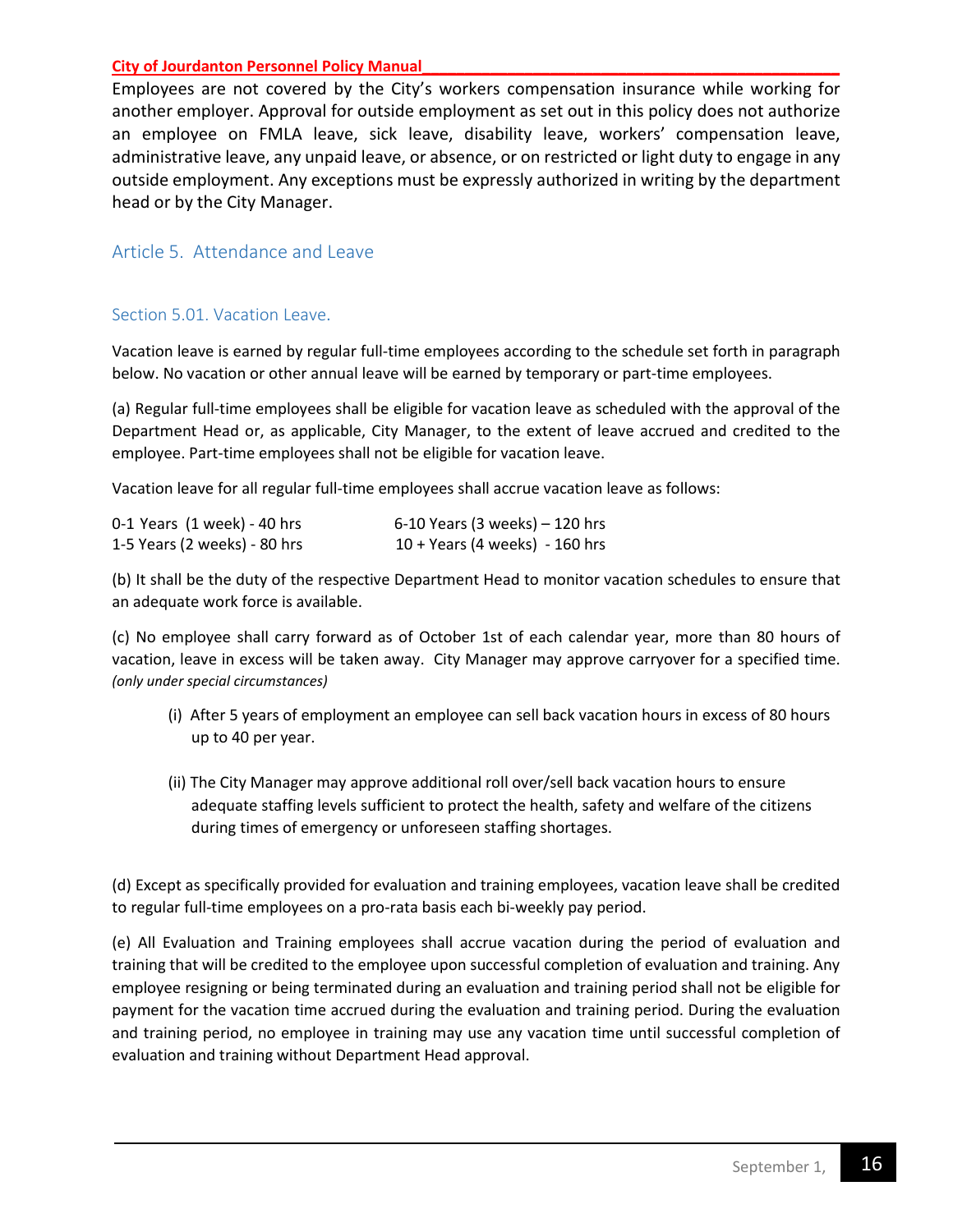(f) If an employee resigns, dies or is terminated after the satisfactory completion of evaluation and training, accrued vacation time up to the maximum permitted in (c) above will be paid to the employee or the employee's designated survivor.

(g) Employees on leave for more than fifteen (15) working days for an occupational injury or for any other reason except vacation will not accrue vacation time or sick time while away from work. Once the employee is released by their physician to return to work and the employee resumes full-time duties, the accrual will resume as provided in (a) above based on the employee's years of full-time service.

## <span id="page-16-0"></span>Section 5.02. Hours of Work.

All offices of the City, except those for which special regulations are established, shall be kept open continuously from 8:00 a.m. until 5:00 p.m. Monday through Friday. Unless approved by supervisor.

#### <span id="page-16-1"></span>Section 5.03. Workweek.

- (a) All full-time employees will work over thirty-two (32) hours per week; provided that all full-time Police Officers will work eighty (84) hours per fourteen (14) day work cycle, except in circumstances where a different schedule is required or management directs otherwise, and all regular full-time employees shall accrue all employee benefits as described herein.
- (b) Except as specifically directed by the City Manager from time to time for the accomplishment of City business, all offices and departments of the City will be closed on Saturday and Sunday except the Police Department, which must remain operating to continue service.
- (c) Part-time employees will only receive pay for the time worked, which time must be verified by the appropriate Department Head. Part-time employees are not eligible for retirement, group insurance, or other similar benefits, including vacation, sick leave and holiday benefits.
- (d) Temporary employees will only receive pay for the time actually worked, which time must be verified by the appropriate Department Head. Temporary employees are not eligible for vacation, sick leave, retirement, group insurance, holiday pay, or other similar benefits.
- (e) Pay Period: The pay period runs from Saturday through Friday (14 days). There are twenty-six (26) pay periods per fiscal year.

(Resolution 468, Article 5. (entitled "Attendance and Leave") Section 5.03 (entitled "Workweek"), adopted 11/19/18)

(f) Effective February 19, 2019: All pay will be deposited directed into the employee's bank account. No paper checks will be issued unless written approval is given by the City Manager.

#### <span id="page-16-2"></span>Section 5.04. Overtime and Compensatory Time.

When necessary, in order to maintain the proper City services, employees may be required to work overtime. Non-exempt employees may receive overtime, or if an agreement is arrived at between the Department Head and the employee before the performance of work, the employee may accrue compensatory time. All non-exempt employees required to work overtime shall be compensated at one and one-half times their regular rate of pay. Information regarding overtime must be documented on time sheet and approved by Department Head.

(a) All compensatory/overtime must be pre-approved by supervisors and will be allowed when deemed absolutely necessary to finish a project. Compensatory/overtime will only be paid after the employee has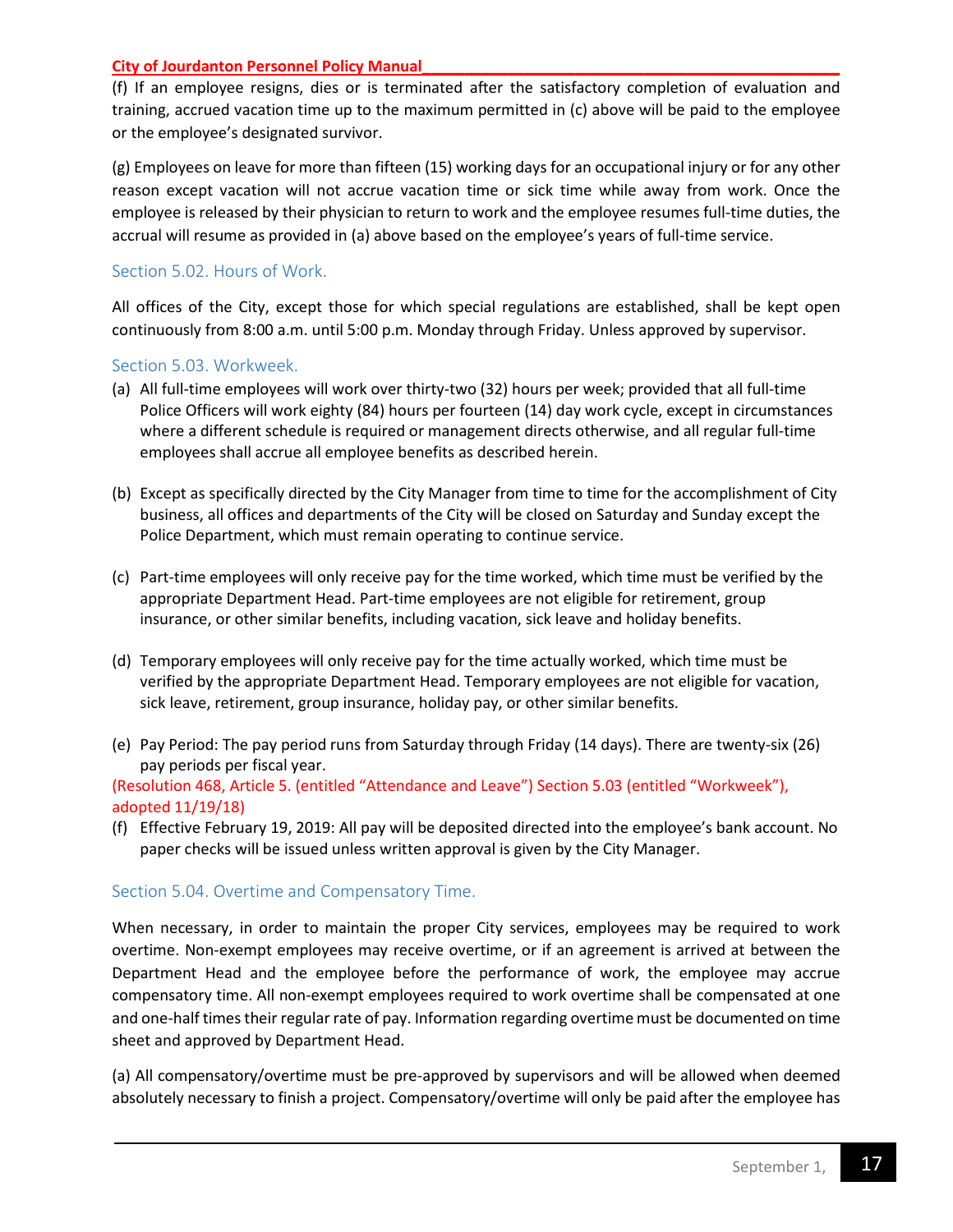worked forty (40) hours in that work week, or if the employee is a non-exempt police officer who worked in excess of eighty (84) hours in a bi-weekly period, or those who are eligible under FLSA.

(b) When ordered for the maintenance of essential City functions, compensatory/overtime shall be allocated as equitably as possible among all non-exempt employees qualified to do the work.

(c) Supervisors will initial all compensatory/overtime on the employee's time sheet.

(d) Department Heads are charged with authorizing the use of compensatory/overtime and likewise with assuring non-abuse of overtime or compensatory time and the inadvertent use of such by non-exempt employees.

(e) Exempt employees shall not be eligible for compensatory/overtime; provided that the City Manager may grant limited compensatory time as appropriate in instances where an exempt employee has been required to work excessive hours over an extended period of time.

(f) An employee shall be permitted to use compensatory time within a reasonable period after making the request, if doing so does not unduly disrupt the operations of the employer

(g) Maximum number of compensatory time allowed to carry over each year is 40 hours.

## <span id="page-17-0"></span>Section 5.05. On call Pay.

The vital nature of certain city services requires that some employees be available in an "on call" status in the evenings and over holidays and weekends to ensure the continuity of those vital services.

Designated personnel by the Department Heads in the Public Works shall be paid an additional \$75.00 for each week while on call as a shift premium. No other employees will receive the shift premium while on call but will be paid the overtime pay in accordance with the FLSA compensation requirements delineated below.

If the employee is called for on-call duty, the employee will be paid 2 hours of overtime pay in accordance with FLSA compensation requirements. If the time called to duty exceeds the paid "on call" time, those extra hours will be paid at one and one-half times the regular rate of pay, if the extra hours exceed the allowable number of hours under FLSA Overtime regulations, they will be paid at regular overtime rate. (40 hours per seven-day workweek for regular employees). Employees must respond within a reasonable response time. Employees failing to adhere to this policy are subject to discipline in accordance with these policies. **(Revised Resolution # 555 adopted 2-28-2022)**

## <span id="page-17-1"></span>Section 5.06. Attendance.

Employees shall be in attendance at their work in accordance with the rules and schedule regarding hours of work, holidays and leaves established by their supervisor. If an employee has an unexpected absence, the employee shall call or notify his/her supervisor within the hour prior to when the employee is to report to work. Failure to notify the supervisor may result in disciplinary action. Excessive tardiness, neglect of duties, or unauthorized absences will be grounds for dismissal. If the immediate supervisor is not available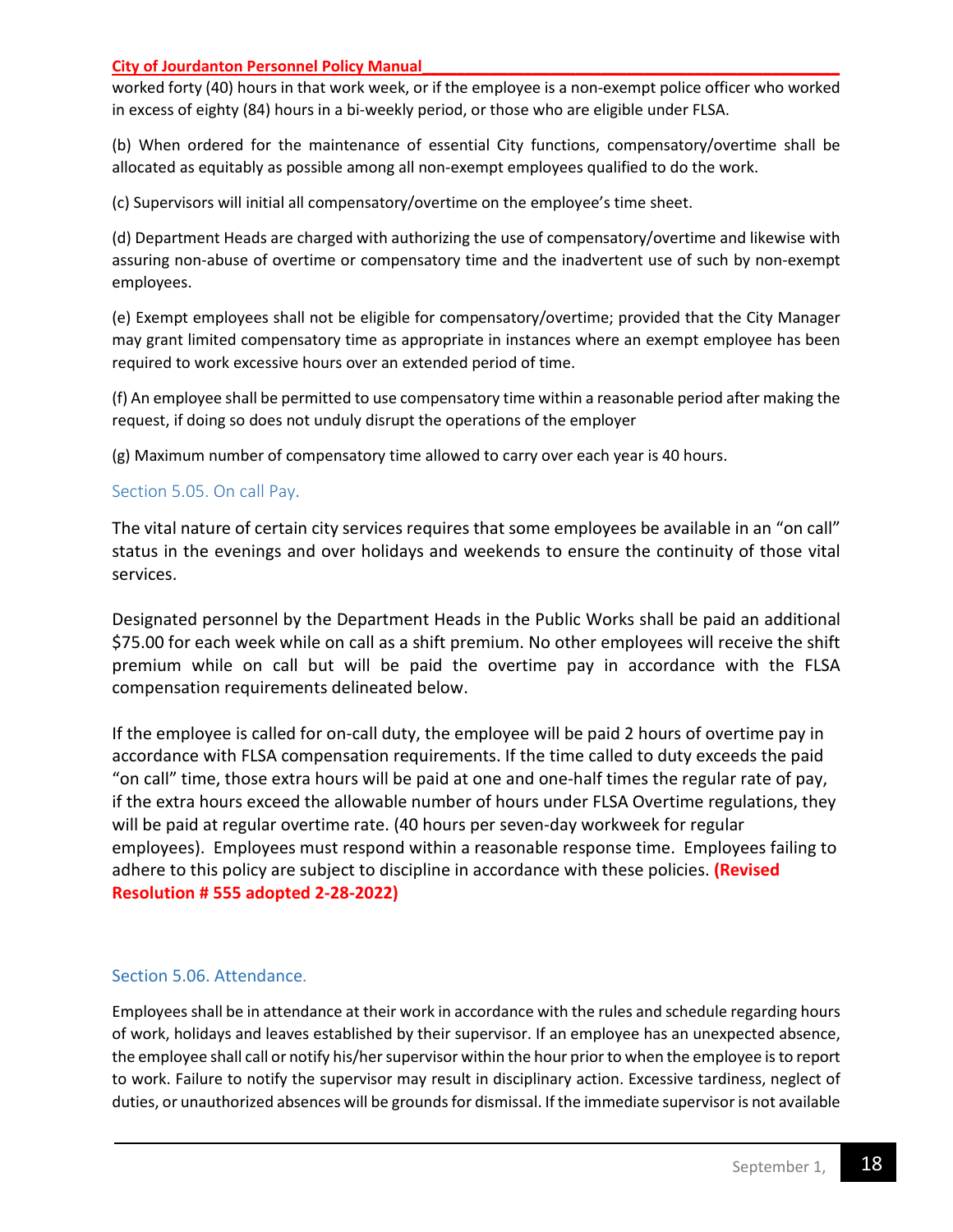to report the unexpected absence, the employee shall report to the City Manager directly. Public safety employees shall report to the next person in the chain of command if their immediate supervisor is not available. All Department Heads shall report all expected absences for training, vacation and other planned leave as soon as known but not later than two weeks prior to such leave, unless good cause exists for less notice. All Department Heads shall report to the City Manager any sick leave to be taken as soon as such is known. The Department Head shall ensure adequate supervision of the department in the absence of the Department Head. If no other supervisor exists for the department, the City Manager, or Designee, shall supervise the attendance of the department in the Department Head's absence and designate a supervisor of such department. All Department Heads shall keep attendance records of employees and all absences shall be reported and turned in with the department time sheets each pay period. Department Heads shall report personal vacation time and sick time each pay period to the City Manager or Designee. Department Heads shall be responsible for keeping true and accurate attendance records for each employee and ensuring each employee's attendance in compliance with this policy manual. The City Manager may check time sheets for any department for accuracy.

## <span id="page-18-0"></span>Section 5.07. Holidays.

The City will observe the following holiday schedule.

| New Year's Day      | Labor Day                 | Birthday day off |
|---------------------|---------------------------|------------------|
| President's Day     | Columbus Day              |                  |
| Good Friday         | Thanksgiving Day          |                  |
| <b>Memorial Day</b> | Friday after Thanksgiving |                  |
| 4th of July         | Christmas Eve             |                  |
| Veteran's Day       | Christmas Day             |                  |
|                     | <b>MLK Day</b>            |                  |

The City Council may add, change, or delete the official holidays. The following provisions shall apply to holidays:

(a) As many employees as reasonably possible in the discretion of the City Manager shall be given each holiday off consistent with the maintenance of essential municipal functions.

(b) Regular full-time employees shall be entitled to a paid/credited holiday equal to eight (8) hours of such employee's regular rate of pay. No hours worked will be reflected on the employee's time sheets for holidays for which the employee is paid and does not work. Police Officers working holidays will be paid/credited holiday pay equal to eight (8) hours of such employee's regular rate of pay.

(c) For all employees regularly scheduled to work Monday through Friday, if a holiday falls on Sunday, the holiday will be observed the following Monday. If a holiday falls on a Saturday, the holiday will be observed the preceding Friday. For all other employees working a seven-day a week flexible schedule, the holiday shall be observed on the day upon which it falls.

(d) Temporary, part-time, and seasonal employees may be given holidays off without pay.

(e) An employee absent without leave on the workday immediately preceding or immediately following a holiday shall forfeit pay for the holiday and the other days off without leave, and may be subject to disciplinary action.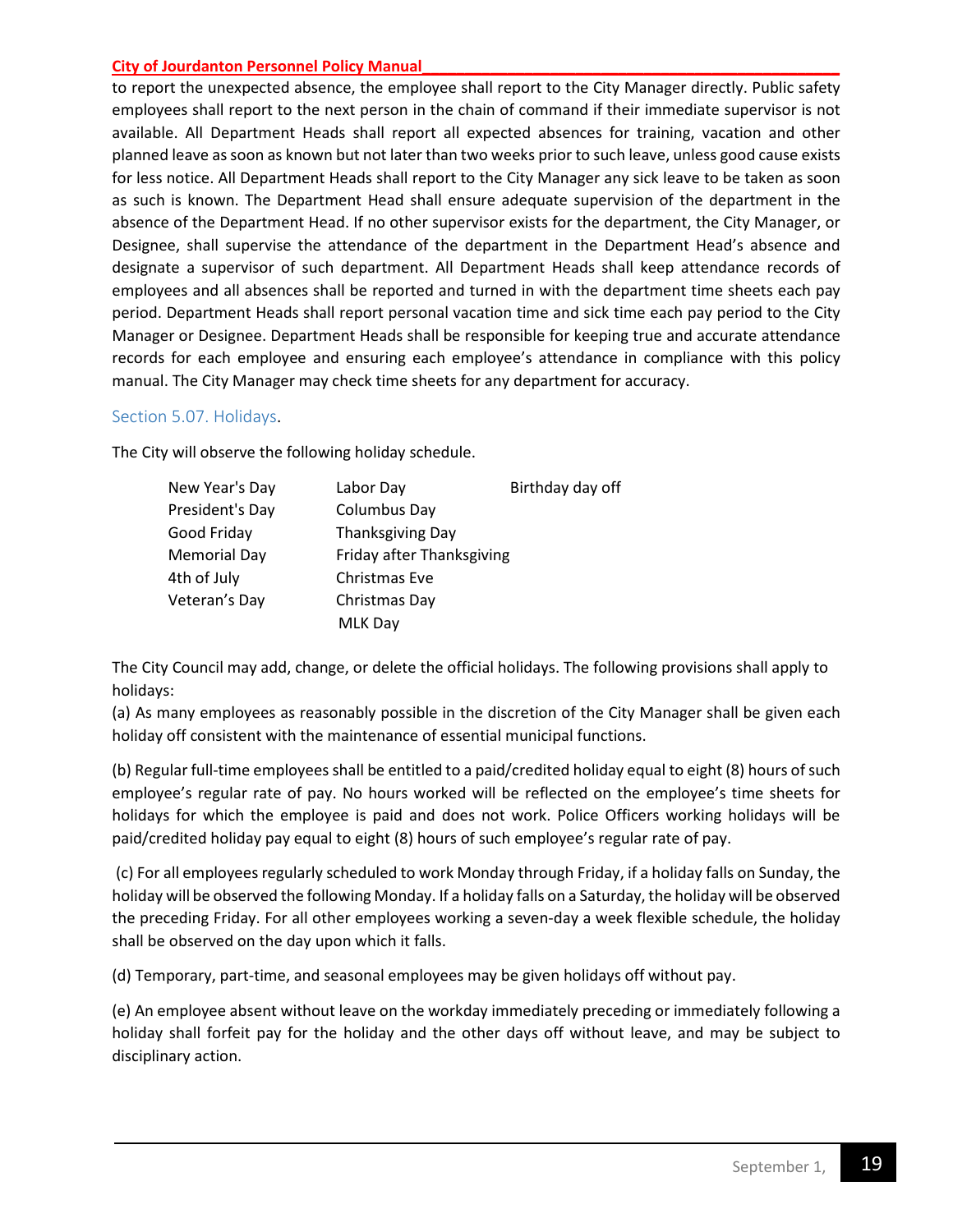(f) Holidays falling within an employee's approved vacation period or within a period of absence approved for sick leave shall not be charged against the vacation or sick leave.

(g) An employee desiring to observe a religious holiday other than a listed City holiday, may, with the advance approval of the City Manager or Department Head, be given time off without pay or may use accrued vacation leave.

(h) No holiday pay/credit will be granted for an employee who is out on an occupational injury.

## <span id="page-19-0"></span>Section 5.08. Sick Leave.

(a) Definition and Accrual Rates. Sick leave is defined as fully compensable absence from work arising from any illness, sickness, off the job accidental injury, or on the job injury as defined or allowed by Section 11 of this Article. All regular full-time employees shall accrue 3.07 hours of sick leave per pay period. Sick leave credit will commence with the first full month of employment. Temporary and parttime employees shall not accrue sick leave.

(b) Maximum Sick Leave Accrual. A maximum of sixty (60) accumulated paid sick days (480 hours) may be carried forward from one year to the next. Paid sick days must be earned before being granted. When the maximum accrual is reached, no additional paid sick leave accrues until the employee uses sick leave. Earned unused paid sick days are not paid upon retirement or termination of employment for any reason. An employee become ineligible for paid sick day benefits upon giving notice of resignation.

Employees off work for more than fifteen (15) working days for an illness, injury or occupational injury will not accrue sick leave while away from work. Once the employee is released by their physician to return to work and the employee resumes full-time duties, the accrual will resume as provided in (a) above.

(c) Proper Use of Sick Leave. Sick leave shall not be considered as a right which the employee may use at the employee's discretion, but shall be allowed only in a case of necessity and actual illness or disability of the employee, the employee's spouse, or aa dependent child, mother or father of the employee or the employee's spouse, or other legal dependent of the employee or the employee's spouse; provided that the Designee may authorize the use of sick leave in appropriate circumstances in which a non-dependent child, mother, father, or a spouse's child, mother or father require medical procedures or temporary care.

Paid sick day benefits are not to be used for any purpose other than medical conditions of the employee or their immediate family as defined above. Any attempt to obtain paid sick day benefits by fraud will subject the employee to dismissal.

Paid sick days may be utilized for medical/dental appointments. Medical/dental appointments should be scheduled when the absence will least impact the department's activities. Employees should consult with their supervisor before scheduling such appointments. A supervisor can require an employee to reschedule a routine appointment to better suit the departmental work schedule. All requests for sick leave for non-emergency medical or dental appointments are to be submitted no less than two weeks prior to the appointment.

Employees who consistently use their sick leave as it is earned or who fail to accumulate sick leave may be required to submit a doctor's statement in support of illness. Failure to present same, if requested by Department Head, may result in such absence being recorded as "leave without pay" and may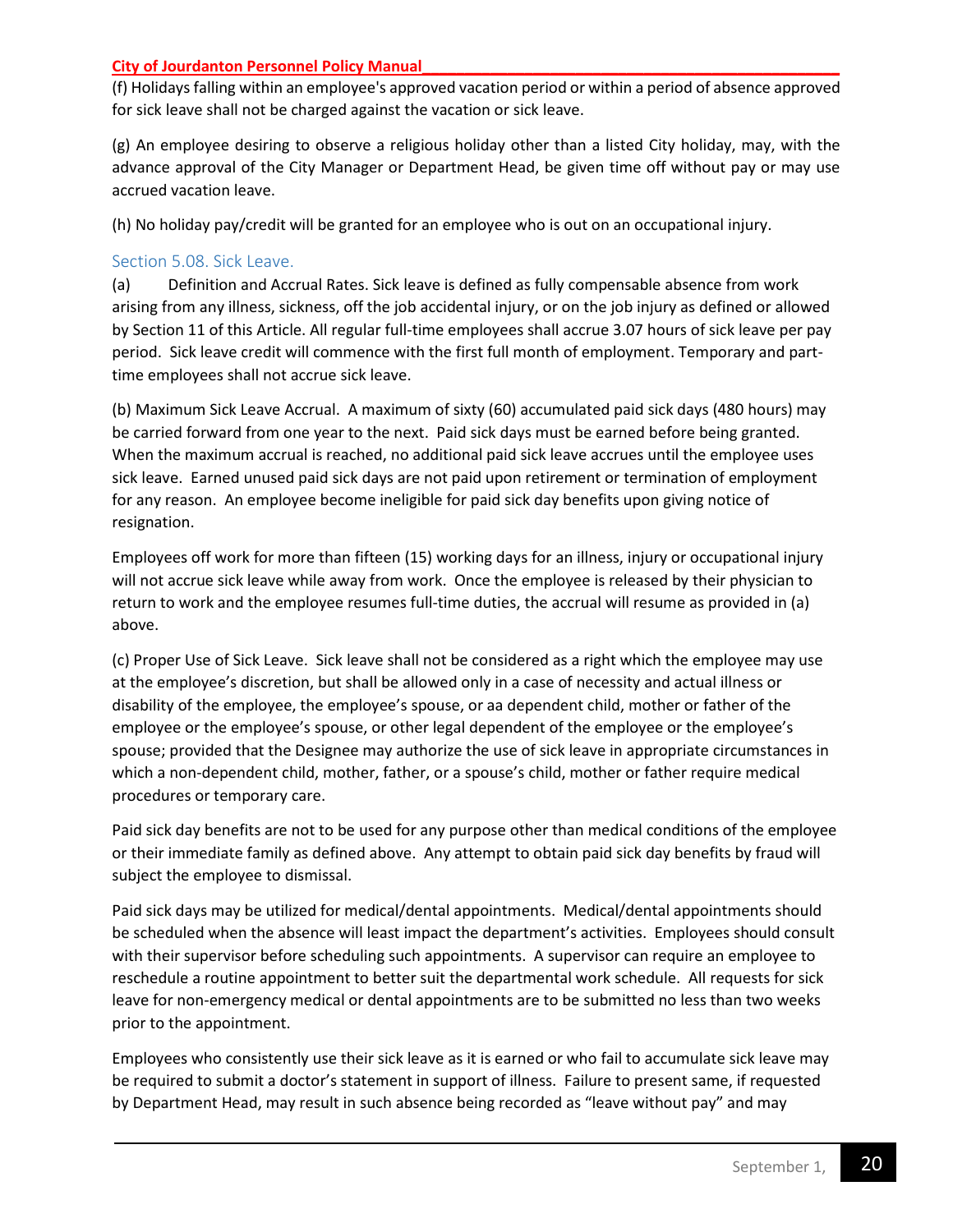subject the employee to adverse action under Article 8. Minor ailments which would not affect the safety or health of the employee or other persons or property while performing job duties do not qualify an employee for sick leave.

(d) Reporting Sick Leave Absences. In order to receive compensation while on sick leave, an employee shall notify the employee's immediate supervisor within the hour prior to the time set for the employee to begin the employee's daily duties. If the employee is unable to contact his/her supervisor, the employee shall notify the supervisor's designee. Failure to give such notification, except in emergency or unusual circumstances, will cause an employee's absence to be charged as "leave without pay", and shall subject the employee to disciplinary action.

(e) Evidence of Illness. An employee claiming absence due to illness or injury for three (3) days or more is required to produce a doctor's statement supporting the time of absence, and a release from the doctor in writing when able to return to work. Failure to provide such a doctor's statement may result in disciplinary action.

## (Resolution 468, Article 5. (entitled "Attendance and Leave") Section 5.08 (entitled "Sick Leave"), adopted 11/19/18)

## <span id="page-20-0"></span>Section 5.09. Sick leave donation

(a) The City Manager may allow employees the ability to donate accrued annual leave time for the benefit of another employee as sick leave as specified in this policy, if the receiving employee's leave balances have been exhausted and if exigent circumstances exist to justify such a donation.

(b) To qualify for a donation, the employee receiving a donation must meet the followingcriteria;

- (i) Must have exhausted all paid time off accrual accounts;
- (ii) Must otherwise be in good standing with the City;
- (iii) Must have a reasonable probability of returning to work on a full-time status;
- (iv) Must be under a substantial hardship caused by the sick leave or disability leave status.

(c) To qualify as a donor, the employee willing to give a donation must meet the followingcriteria:

- (i) Must be on active work status;
- (ii) Must have a minimum of forty accrued sick leave hours;
- (iii) Must sign a form permanently donating sick leave to a specific employee.

(d) Whether a sick leave donation will be allowed, and the extent to which it is allowed in for a donation, shall fall within the sole and exclusive discretion of the City Manager.

(e) Donated sick leave may not be taken back or otherwise rescinded or returned to the donating employee. Once approved, the donated leave remains with the receivingemployee.

(f) Donated leave will be paid based on the hourly rate of the person who receives the donated hours, not at the rate of the donating employee.

#### <span id="page-20-1"></span>Section 5.10. Military Leave.

Military leave with pay shall not exceed fifteen (15) days during any calendar year and will be granted to regular full-time employees of the City who attend regular annual military training duty, and meet the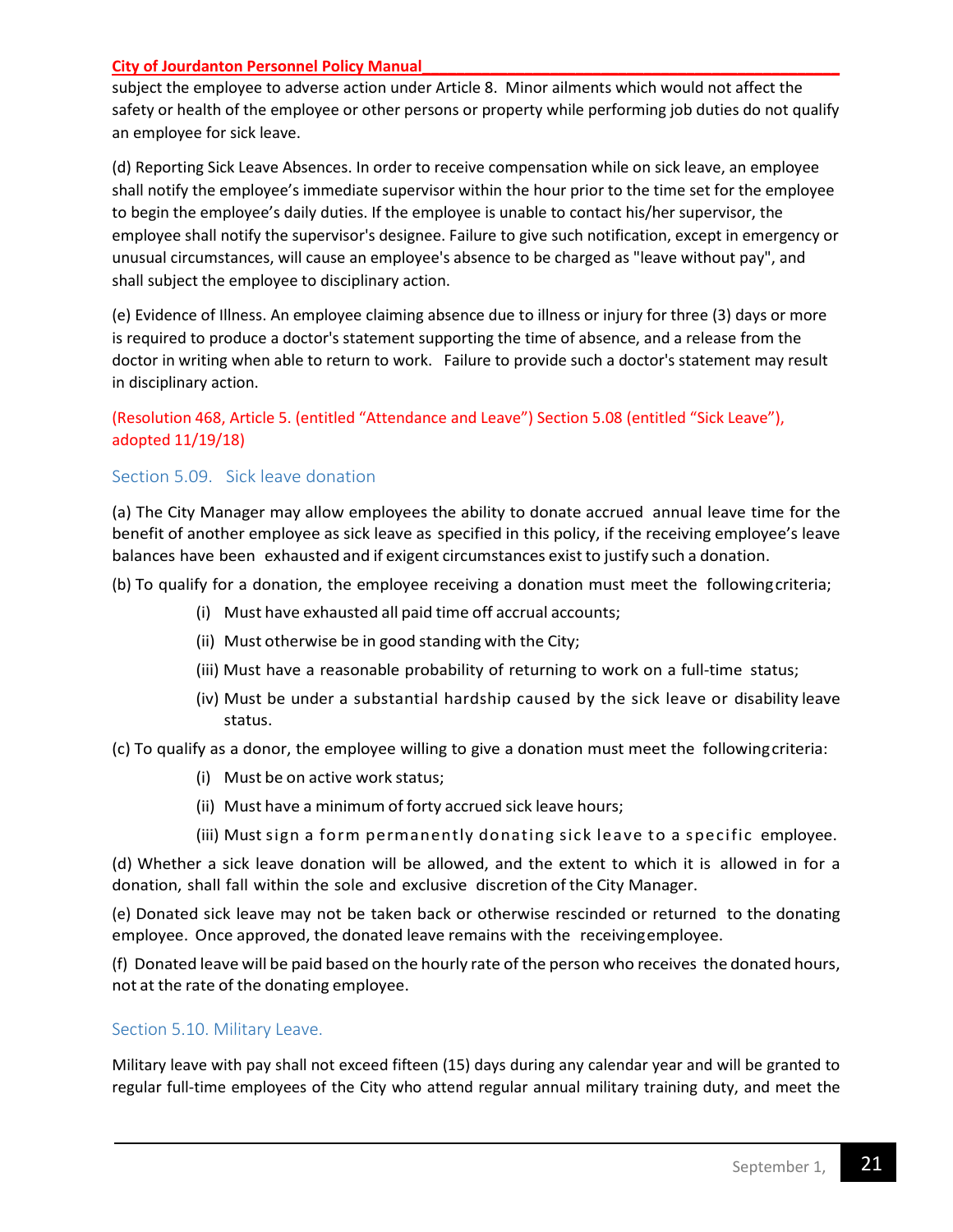requirements listed below. This leave must be scheduled with the Department Head and City Manager, and shall be granted without loss of time or efficiency rating. Supporting documents and leave orders should be furnished to the Department Supervisor prior to taking leave. Such documents shall be placed with the timesheets. During the period of military duty, employees will receive a portion of wages in addition to their military pay to equal their current salary.

(a) Leave Credit. No credit for vacation leave or sick leave shall accrue during military leave that extends for more than 15 days in any one year. The employee's health, dental, and life insurance provided by the City at the time the military leave is taken will remain in effect during the time on leave for up to twelve (12) calendar weeks.

(b) Military Leave Allowance. Military leave will be permitted as required by §437.202, Texas Government Code., which provides in part as follows:

(i) All officers and employees of the State of Texas and of any county or political subdivision thereof, including municipalities, who shall be members of the State Military Forces, or members of any of the Reserve Components of the Armed Forces, shall be entitled to leave of absence from their respective duties without loss of time or efficiency rating or vacation time or salary on all days during which they shall be engaged in authorized training or duty ordered or authorized by proper authority, for not to exceed fifteen (15) days in any one calendar year."

(ii) Members of the State Military forces, or members of any of the reserve components of the Armed Forces who are in the employ of the State of Texas, who are ordered to duty by proper authority shall, when relieved from duty, be restored to the position held by them when ordered to duty."

(c) Retirement System Credits. Employees who leave their deposits with the retirement system while on military leave shall retain their membership in the retirement system. The rules and regulations of the retirement system and federal law shall be applicable and control.

(d) Reinstatement Upon Return from Military Leave. All employees who have been granted a military leave of absence, and who apply for reinstatement with the City not later than thirty (30) days after being discharged or separated from the Armed Forces, will be re-employed in the same position or a position of like seniority and status at the then current rate of pay; provided that such employee is physically and mentally qualified for reinstatement. If, upon termination of such leave of absence, an employee is physically or mentally incapacitated and not qualified to perform the duties of the position held at the time of commencement of such absence, the employee shall be eligible for placement in such other position for which the employee may qualify. In the event two or more employees have occupied the same position and have been called into service, the first employee occupying and leaving such position after the effective date of this policy shall have first priority on reinstatement, the second person occupying and leaving such position shall have second priority, etc.

## <span id="page-21-0"></span>Section 5.11. Maternity and Emergency Leave.

(a) Maternity Leave. An employee shall be entitled to non-compensable maternity leave. An employee may be required to begin maternity leave at any point during the period of pregnancy if her physical condition unreasonably impairs her ability to perform the essential duties of her position. Such employee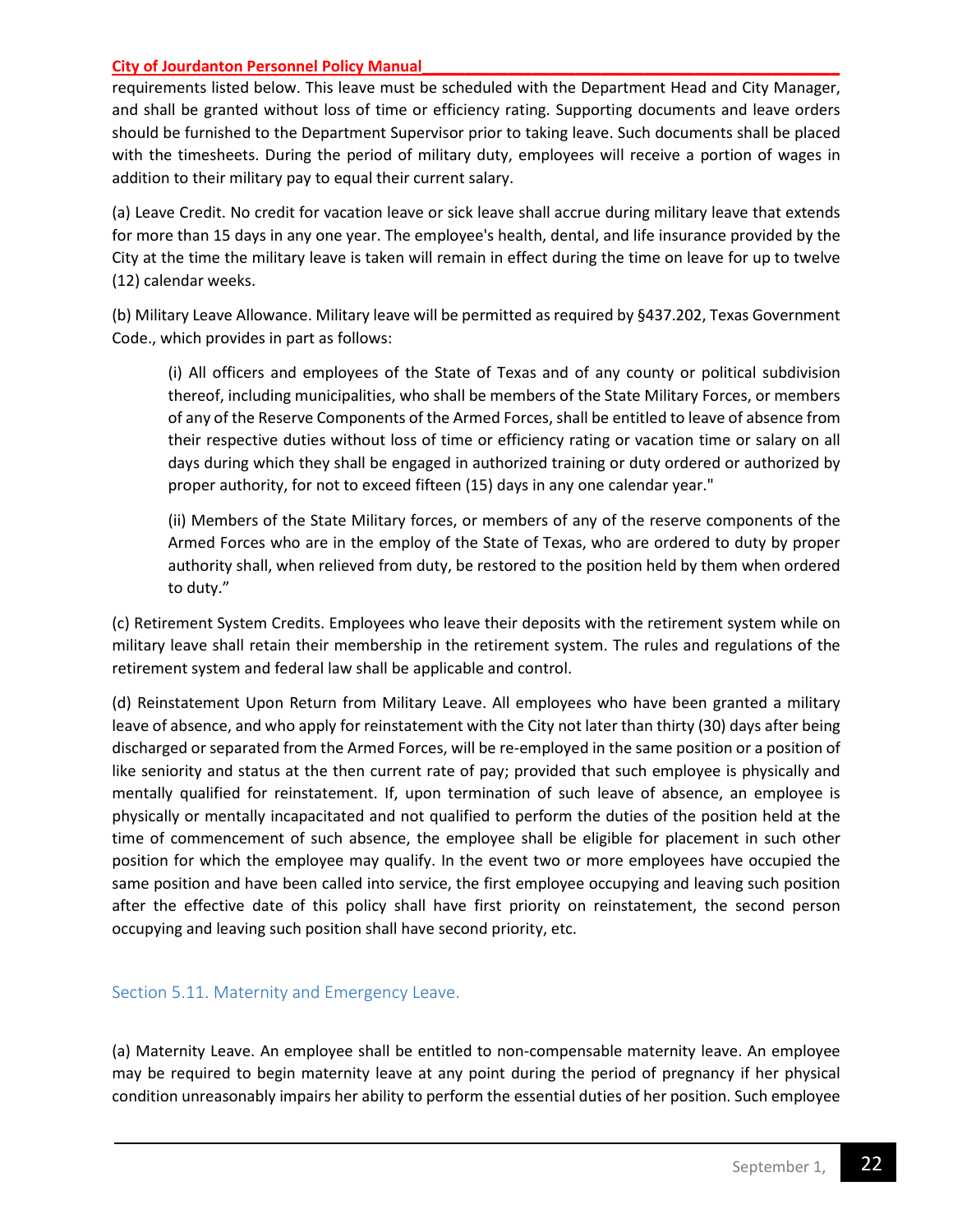will be entitled to resume work following the pregnancy when she is able to perform her job duties without danger to her health.

(b) Bereavement Leave. All regular full-time employees may be granted emergency leave with pay for a period not to exceed three (3) days, or two (2) days for police officers working a twelve (12) hour shift in case of death of a husband, wife, father, mother, son, daughter, brother, sister, grandchild or grandparent of the employee or employee's spouse. Part-time and temporary employees may be granted leave of absence without pay in such cases. Time extensions may be granted with Department Head approval, or City Manager approval.

## <span id="page-22-0"></span>Section 5.12. Injuries.

(a) General. Leave resulting from or necessitated by any cause, including injury and/or illness, shall not exceed 180 consecutive calendar days. Leave for more than 180 consecutive calendar days constitutes an unusual hardship on the City and may result in termination of employment. The City will have the right to follow the usual procedure to fill any position previously held by an employee that has been on leave for more than 180 days.

(b) Injury On the Job (Leave and Compensation). Injury leave is defined as compensable absence from work arising from an on the job accidental injury. When an employee is injured on the job, such injury shall be immediately reported to the employee's supervisor, who shall take the steps the supervisor feels necessary to secure proper first aid or other treatment for the injured employee. The employee shall also complete an accident report and forward copies to the Designee within twenty-four (24) hours of the accident. The Department Head shall, to the extent the Department Head is aware of the injury, be further responsible for causing the report to be promptly completed and delivered to the Designee.

An employee injured on the job shall be granted injury leave, without pay except as listed below, for the period of time the employee is unable to perform the duties of the job. A doctor's statement that the employee is unable to return to work shall be required for an employee to receive injury leave. The continuation of injury leave so granted shall be in the discretion of the City and, subject to these policies and applicable law, may be terminated at any time. No employee injured on the job who is unable to return to work after fifteen (15) days shall accrue vacation leave or sick leave during the time away from work. While the employee is off work, and when physically able to do so, the employee shall make routine trips to visit with the Department Head on a weekly basis. The employee is responsible for getting to and from any follow-up doctor visits until a release from their physician is granted. Once the employee is released by their physician to return to work and actually returns to work, the employee will begin accruing vacation leave and sick leave as determined by the employee's years of service.

Any employee so injured on the job shall be covered by and entitled to the benefits provided under the Texas Worker's Compensation Act. Such employee's fitness and duty to return to work shall be determined under the provisions of the Worker's Compensation Act. During the period of such injury leave, the employee's compensation will be made up from:

(a) the weekly benefits payable under the Worker's Compensation Act;

(b) the disability benefits, if any, payable under the City group health and accident insurance program; and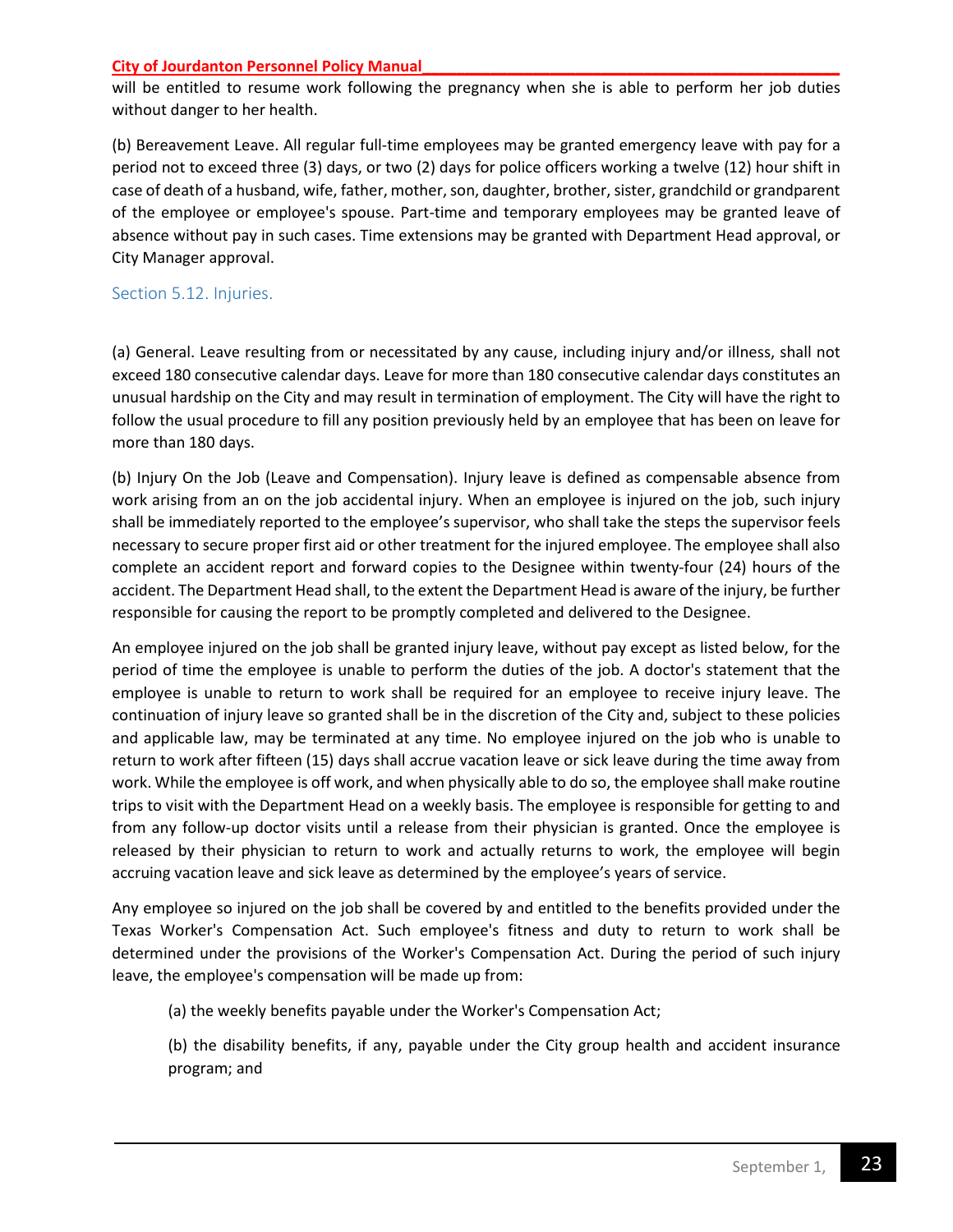(c) sick leave pay, from sick leave accrued prior to the injury, if any, in an amount that when combined with other benefit payments may equal but shall not exceed the employee's regular salary. An employee shall forfeit all rights to injury leave, as distinguished from the employee's rights under the Worker's Compensation Act, if the employee:

(i) is found to be working on a self-employed basis or for any other employer during such period of leave, either part-time or full-time, for financial gain,

(ii) resigns from City employment,

(iii) is discharged, retires or dies,

(iv) fails or refuses to comply with or follow, or disregards or violates the treating physician's instructions regarding treatment and/or rehabilitation of the injury,

(v) refuses to perform light, partial or part-time duty when offered by the Department Head and which does not require the employee to perform activities which are restricted by the treating physician,

(vi) falsifies or misrepresents his/her physical condition or capacity,

(vii) refuses to return to duty on the working day the employee has been released to duty by the treating physician,

(viii) fails to submit an acceptable physician's statement when requested by the employee's supervisor. A written release from the treating physician shall be required before the injured employee shall be allowed to return to work for either light duty or regular duties.

(c) Non Job Related Injury (Leave and Compensation). An employee injured or becoming ill off the job shall have the resulting absence from work, if any, charged against the employee's accumulated sick leave at a rate of one full hour for each full working hour's absence. During the period of such absence from work the employee's compensation will be made from:

(I) the benefits payable under the City group health and accident insurance program, if any;

(ii) any compensation which may be received as a result of employment by an outside insured employer, if any, provided that if such compensation is wages for time worked, the continuing compensation of the employee by the City will be subject to the Designee's approval; and

(iii) payment from the City so as to make the total income equal to (but never in excess) of the employee's regular salary. Such payments by the City under (B)(C) above, shall be made only for such sick leave time as the employee may have accumulated to the employee's credit.

After the expiration of the employee's sick leave time all compensation payment by the City will cease and the employee will draw compensation benefits only from (A) and (B) above at the rates and in the amounts prescribed by the applicable insurance policies involved.

(d) Accidents Involving Motorized Equipment. If an employee is injured while operating motorized City equipment or if an auto accident in which the employee is injured occurs while the employee is on duty, a motor vehicle accident report form, as provided by the State, may be prepared by the City's Police Department. The Designee and Department Head shall be immediately notified and the Department Head shall respond to the scene of the accident. If able to do so, it shall be the employee's duty to notify the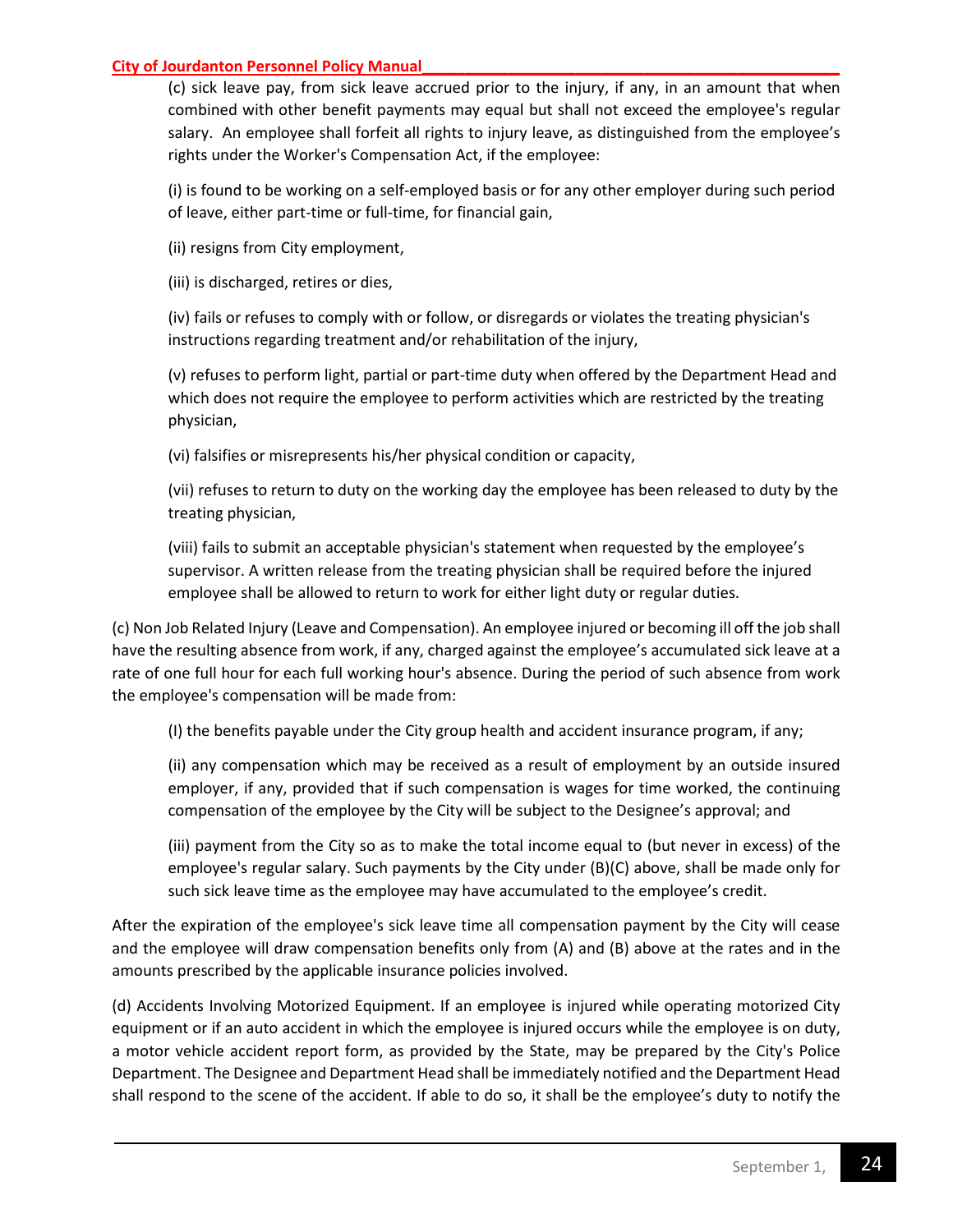Department Head. It is the Department Head's responsibility to notify the Designee. A copy of the Police Department's accident report, and, to the extent possible given the employee's injuries, an accident report completed by the employee and the Department Head, shall be filed with the HR Office within 24 hours. All employees involved in accidents while operating City owned motorized equipment, consisting of damage greater than fifty dollars (\$50), between the hours of 8 am and 5 pm, Monday through Friday, must immediately be taken to lab for drug screen. After hours, in a situation when the employee must return to work which requires motorized equipment, a supervisor must take the employee for an immediate test. The supervisor will instruct the facility to call the HR designee with the results of the test before the employee is allowed to return to work. The HR designee will be on call 24/7. In all other after hours incidents, the employee must be taken off all motorized equipment until the test can be conducted the next business day. The supervisor should notify HR at the beginning of the next business day of the accident. In any case where an employee is taken for medical treatment, the release form will authorize release of test data.

## <span id="page-24-0"></span>Section 5.13. Professional Leave with Pay.

Department Heads may grant employees special leave with pay and actual expenses to attend professional conferences, conventions or short courses or to visit other cities in the interest of the City, as authorized by the City Manager. The City Manager shall also determine whether or not an employee attending any such training will use a City vehicle, or be reimbursed for mileage for use of a personal vehicle.

## <span id="page-24-1"></span>Section 5.14. Leave to Attend Voting, Jury Duty, Court Subpoenas.

All employees will be allowed time off (with pay if regular full-time employee) to attend the civic duties of voting in elections, serving as members of jury panels, or appearing before any tribunal by virtue of subpoena or summons resulting from their City employment. All employees receiving a call to jury duty must promptly notify their supervisor. Regular full-time employees on jury duty shall be excused from duty without loss of pay. Should jury duty fall within a scheduled vacation period, the vacation period may be extended by a corresponding number of days, or the employee may schedule that number of days at another time. All employees who are requested to testify by the City, or who are subpoenaed as witnesses for the City or as a result of their employment with the City, shall appear in court, without loss of pay. Employees appearing in any matter unrelated to their City employment, or appearing voluntarily as an adversary witness against the City, shall not receive wages for answering a subpoena or testifying in court. Employees attending any administrative or judicial proceeding for personal business may use any vacation accrued to their credit for such purpose.

## <span id="page-24-2"></span>Section 5.15. Leave of Absence.

Department Heads may grant leaves of absence without pay to any employee, with the approval of the City Manager, not to exceed thirty (30) days in duration. Requests for such leave shall be in writing and submitted well in advance of the date the employee will commence such leave. Leaves of absence without pay may be granted for any legitimate purpose; however, employees will be obligated to show that the granting of such leave will not materially affect productivity of the Department. Leaves of absence without pay in no case shall exceed thirty days.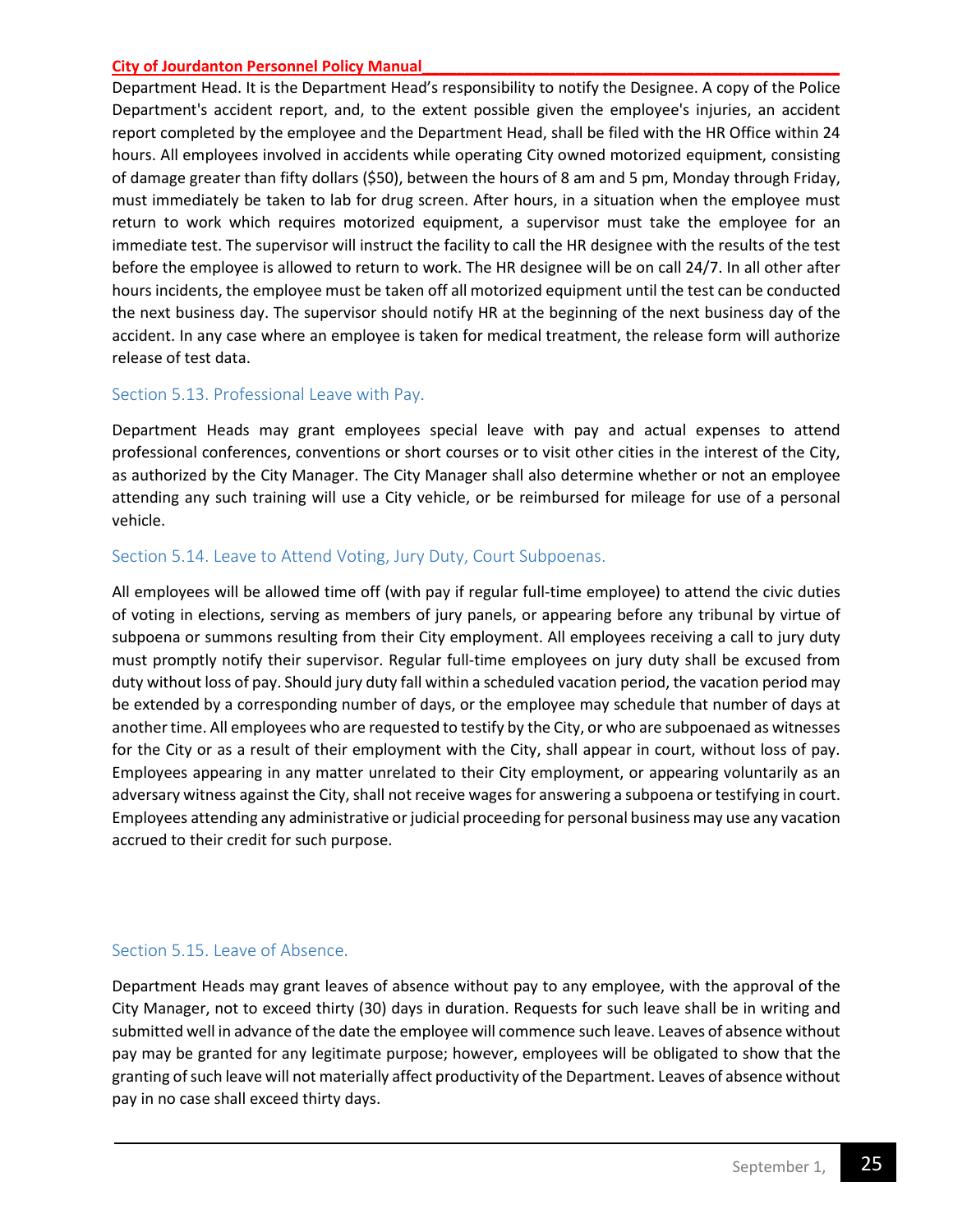#### <span id="page-25-0"></span>Section 5.16. Absence Without Leave.

No employee may absent himself from duty for a day or any part of a day without permission of the employee's Department Head. Any such absence will be without pay and will subject the employee to disciplinary action.

## <span id="page-25-1"></span>Section 5.17. Physical Incapacity to Perform Assigned Work.

Once it is determined by the Department Head or the Department Head's designee, based on the assessment of a licensed medical doctor, that an employee is not able to perform the required physical duties or tasks of the present position (regardless of whether the incapacity is due to on the job injuries, off the job injuries, or illness), then that employee will not be returned to full duty with the City until a medical doctor states in writing that the employee is able to perform all the required physical tasks or duties of the position. Wherever possible, the City may provide light or modified duty to an employee who has been released by a physician to return to work in a limited capacity.

Under this policy, light duty is construed to mean a temporary modification of the employee's regular duties on a full or part-time basis or assignment within the department or within another City department to a funded position which is compatible with the employee's current physical capabilities as determined by the employee's treating physician. The Department Head may identify and determine the availability of light duty positions within the department.

Once an employee has exhausted all sick leave, vacation leave, or injury leave granted under the previous sections of this chapter, additional leave may be addressed under the Family Medical Leave Act (See: Article 5, Section 5.17). After any additional leave authorized by FMLA is exhausted employment may be terminated; provided the employee may retain the City's health insurance if the employee notifies the City Manager and pays the rate as established by the City as required by the Consolidated Omnibus Budget Reconciliation Act ("COBRA"). Such coverage shall be limited to the minimum lengths of time established by COBRA.

Once it is determined by the Department Head or the Department Head's designee, based on the assessment of a licensed medical doctor, that an employee is not able to perform the required physical duties or tasks of the present position (regardless of whether the incapacity is due to on the job injuries, off the job injuries, or illness), then that employee will not be returned to full duty with the City until a medical doctor states in writing that the employee is able to perform all the required physical tasks or duties of the position. Wherever possible, the City may provide light or modified duty to an employee who has been released by a physician to return to work in a limited capacity.

Under this policy, light duty is construed to mean a temporary modification of the employee's regular duties on a full or part-time basis or assignment within the department or within another City department to a funded position which is compatible with the employee's current physical capabilities as determined by the employee's treating physician. The Department Head may identify and determine the availability of light duty positions within the department.

Once an employee has exhausted all sick leave, vacation leave, or injury leave granted under the previous sections of this chapter, additional leave may be addressed under the Family Medical Leave Act (See: Article 5, Section 5.17). The City may determine that, due to extenuating circumstances, an employee who is eligible for FMLA, and who has exhausted all leave options, may be eligible to have their employee only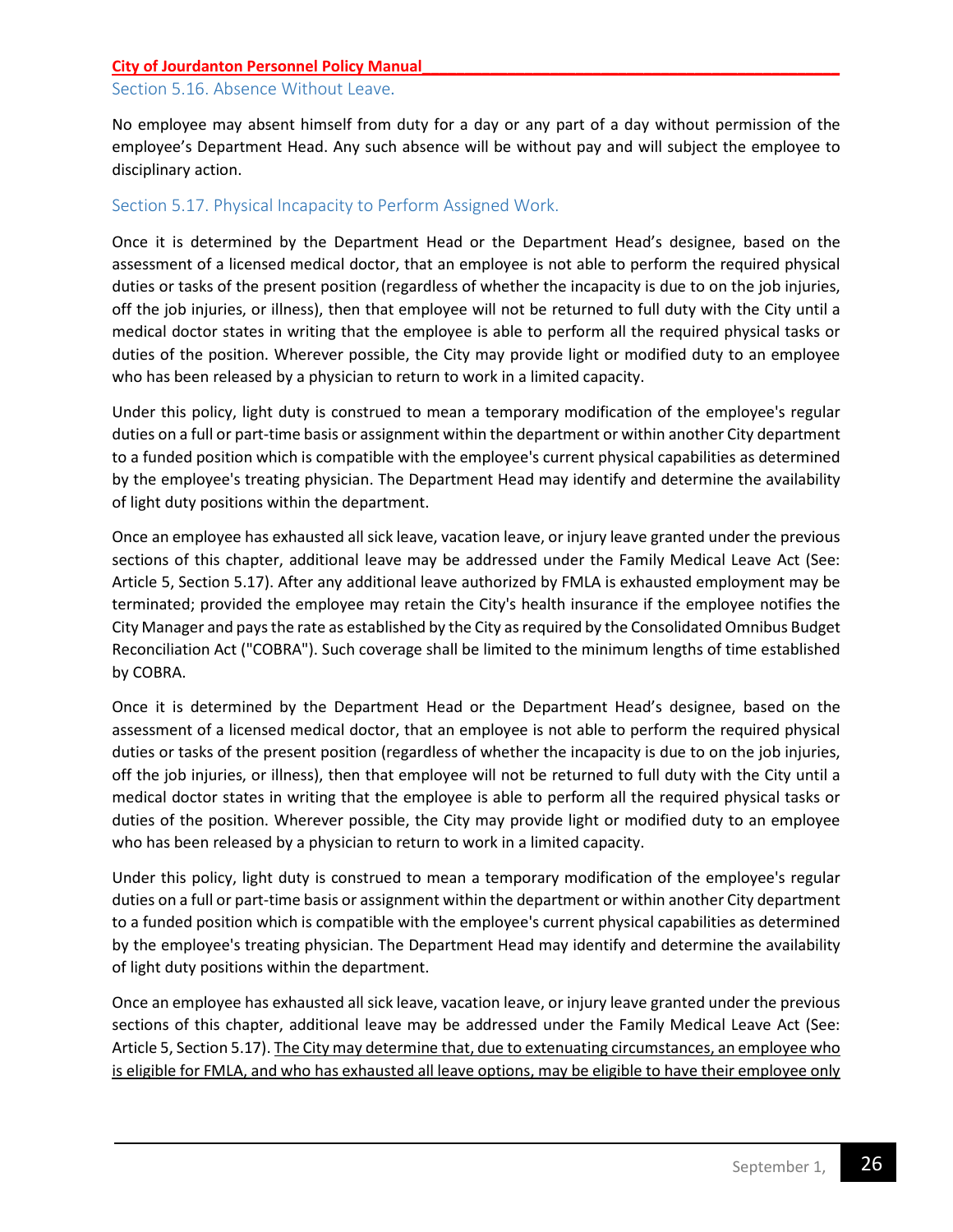health insurance paid by the City for the remaining portion of the twelve (12) week period that the employee is eligible for FMLA leave.

After any additional leave authorized by FMLA is exhausted employment may be terminated; provided the employee may retain the City's health insurance if the employee notifies the City Manager and pays the rate as established by the City as required by the Consolidated Omnibus Budget Reconciliation Act ("COBRA"). Such coverage shall be limited to the minimum lengths of time established by COBRA. **(Resolution # 542 adopted 8-25-2021)**

<span id="page-26-0"></span>Section 5.18. Accrual of Leave While on Extended Leave.

Employees on leave or otherwise off work for more than 15 consecutive business days will not accrue vacation or sick leave while on leave or away from work, unless approved otherwise in writing by the City Manager.

#### **5.19 Mental Health Leave for Peace Officers**

The City of Jourdanton is committed to protecting the psychological health, safety, and wellbeing of its Peace Officers. The City acknowledges that workplace trauma is a health and safety issue and that by creating a Mental Health Leave Policy for Peace Officers to address police officers experiencing a traumatic event we can improve the well-being of the organization.

## **Application**

a) Mental Health Leave for licensed Peace Officers is intended to provide full-time Peace Officers who experience a traumatic event that occurs while on duty, time away from work to receive assistance in dealing with the event that was experienced.

The following are examples that may be considered a traumatic event. As these examples will not encompass all traumatic events Peace Officers may potentially encounter, the Police Chief will evaluate requests for leave under this policy to determine if Mental Health Leave is applicable.

- 1. Officer involved shooting.
- 2. Vehicle crash involving serious injury or death to an officer or citizen.
- 3. Officer being the victim of a felonious assault.
- 4. Death of a coworker.
- 5. Death or serious injury to someone in custody of officer.
- 6. Severe trauma or death of a child.
- 7. Homicide Scenes.
- 8. Incident involving multiple deaths and/or injuries (natural disaster or terrorist attack).
- b) Peace Officer Mental Health Leave provides paid leave for up to sixty (60) hours for a traumatic event that occurred while on duty, in order for the Peace Officer to seek professional treatment for the handling of the traumatic event in which they were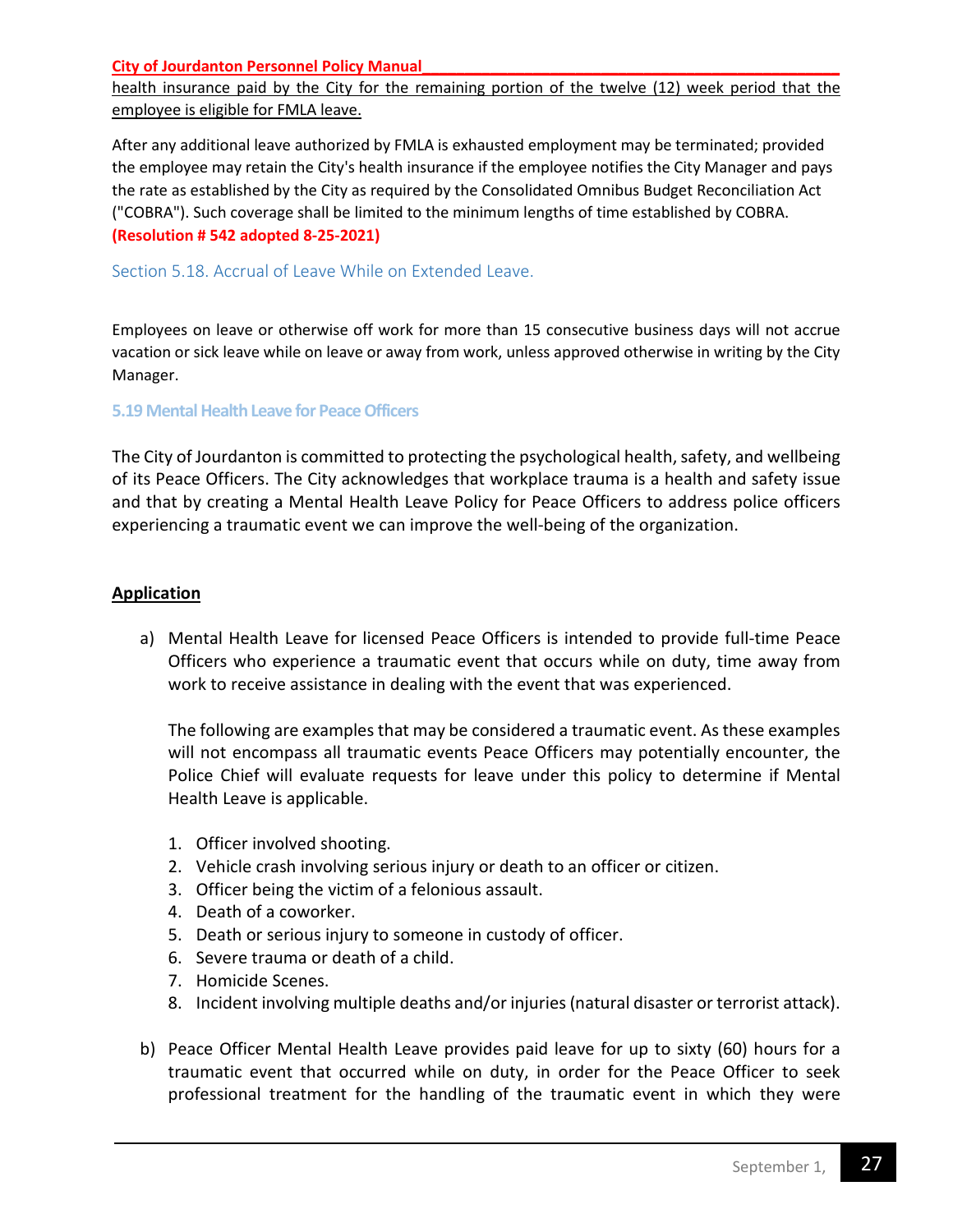involved.

- c) The Peace Officer will contact the Chief of the department and request the use of the leave in order to obtain mental health assistance. The Chief may consult with the City Manager/designee prior to granting the Leave.
- d) Based upon the information provided to the department administration after the event, Mental Health Leave will be granted if ordered by a mental health professional or the Chief of Police/designee.
- e) Mental Health Leave hours will be recorded on the timesheet as regular hours, to provide anonymity. However, the City will keep requests to take mental health leave and any medical information related to mental health leave under this policy confidential to the extent allowed by law and separate from the employee's general personnel file. The agency cannot guarantee anonymity of information that is otherwise public or necessary to carry out the agency's duties under the law.
- f) Mental Health Leave provides that Peace Officers will continue to be eligible for all employment benefits and compensation, including continuing their leave accrual, pension benefits and eligibility for health benefit plan benefits for the duration of the leave. While on paid Mental Health Leave, the Peace Officer will not be required to use any other paid leave type (vacation, sick, holiday, compensatory time).
- g) A police officer on Mental Health Leave may not work a second job, including selfemployment or participate in volunteer work.
- h) If additional time off is needed police officer may apply for a Leave of Absence or other leave as authorized under the personnel policies.
- i) If a Peace Officer is off work due to Mental Health Leave and the employee qualifies for family and medical leave, it will run concurrently with the Mental Health Leave.
- j) Following use of Mental Health Leave, the City may require a Peace Officer to undergo a psychological examination, by a professional of the City's choosing, to determine fitness for continued employment, as may be necessary in order for the City to provide a reasonable accommodation and as otherwise permitted in accordance with applicable laws.

## **Definitions**

"Peace Officer" means an individual described by Article 2.12, Code of Criminal Procedure, who is elected for, employed by, or appointed by the City. **(Resolution # 542 adopted 8-25-2021)**

5.20 Paid Quarantine Leave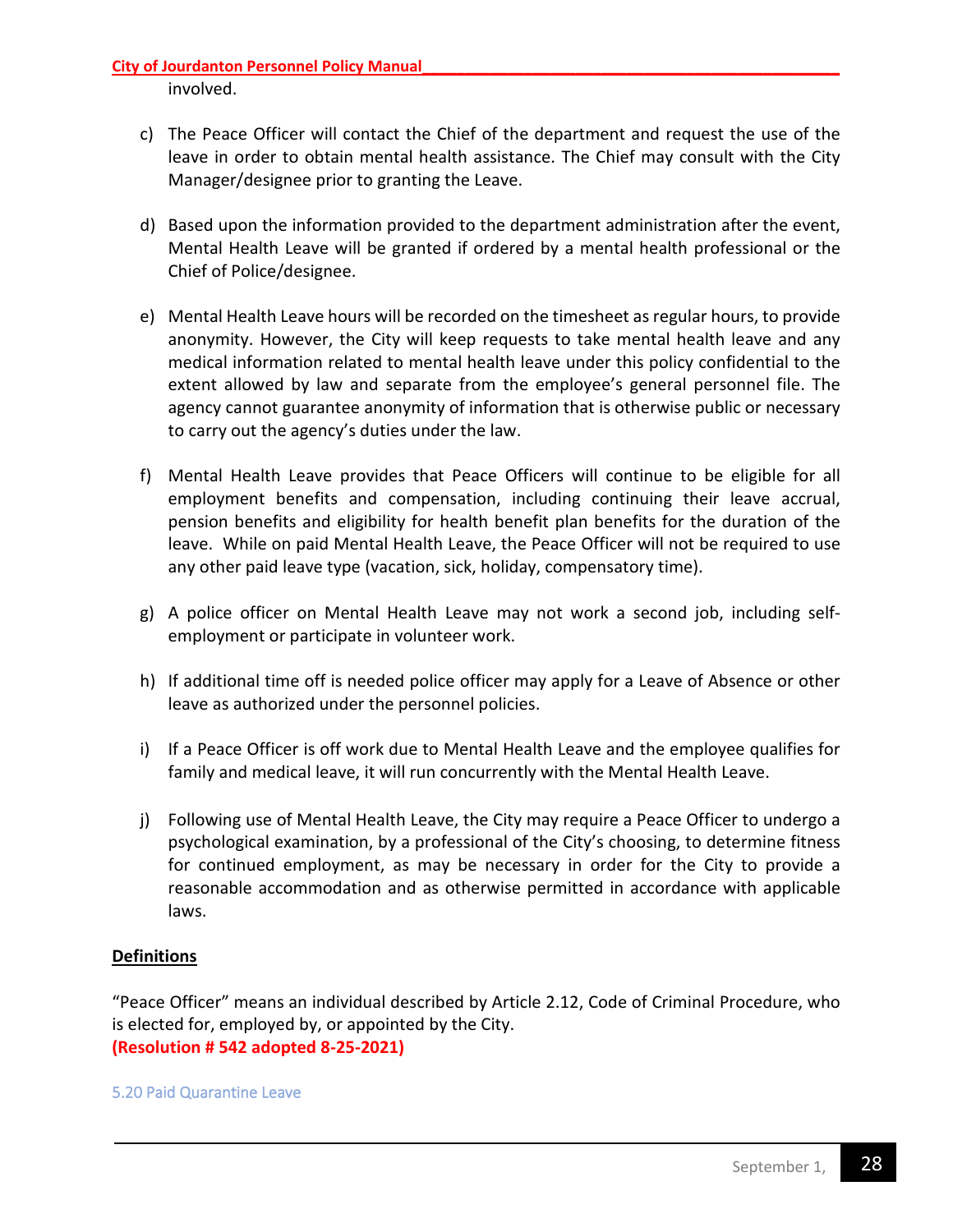## PURPOSE

To provide paid leave to applicable staff who are ordered to quarantine or isolate by the City's health authority or authority designated by the City Manager/designee due to a possible or known exposure to a communicable disease while on duty.

## **POLICY**

The use of quarantine leave may be granted after a Peace Officer has had a possible or known exposure to a communicable disease while on duty. The City's health authority or authority designated by the City Manager will determine when a threat of highly communicable or life-endangering diseases are immediately present and may release orders for applicable/essential workers to follow general quarantine protocols. When this occurs, department supervisors will allow for the use of quarantine leave based on the protocols for appropriately dealing with the disease and/or its prevention of community spread. Employees will be released from quarantine leave based on guidance from the local health authority or authority designated by the City Manager. An employee who is in quarantine should notify the Human Resources Department of any changes to their health status.

#### Paid Quarantine Leave Provides that:

Eligible employees on paid quarantine leave will continue to be eligible for all employment benefits and compensation, including continuing their leave accrual, pension benefits and eligibility for health benefit plan benefits for the duration of the leave. While on quarantine leave, the employee will not be required to use any other paid leave type (vacation, sick, holiday, compensatory time). When applicable, employees who must be quarantined may be eligible for reimbursement for reasonable costs related to the quarantine, including lodging, medical, and transportation.

If applicable, an employee on paid quarantine leave is expected to remain home during periods of quarantine and may work from home (i.e., telework) during this period if permitted by departmental arrangement and approved by the City Manager. In addition, an employee on paid quarantine leave may not work a second job, including self-employment or participate in volunteer work.

#### Workers' Compensation:

Applicable employees on paid quarantine leave must file the exposure to a communicable disease while on duty as a workers compensation claim. Should the employee be approved for and receive workers' compensation benefits, the City's salary payment (i.e., employee wages) will be offset to reflect total eligible/paid compensation. *See Policy 10.06 Workers Compensation Insurance*

#### **DEFINITIONS**

"Health authority" has the meaning assigned by Section 121.021, Health and Safety Code.

"Peace officer" means an individual described by Article 2.12, Code of Criminal Procedure, who is elected for, employed by, or appointed by the City.

#### (Resolution # 542 adopted 8-25-2021)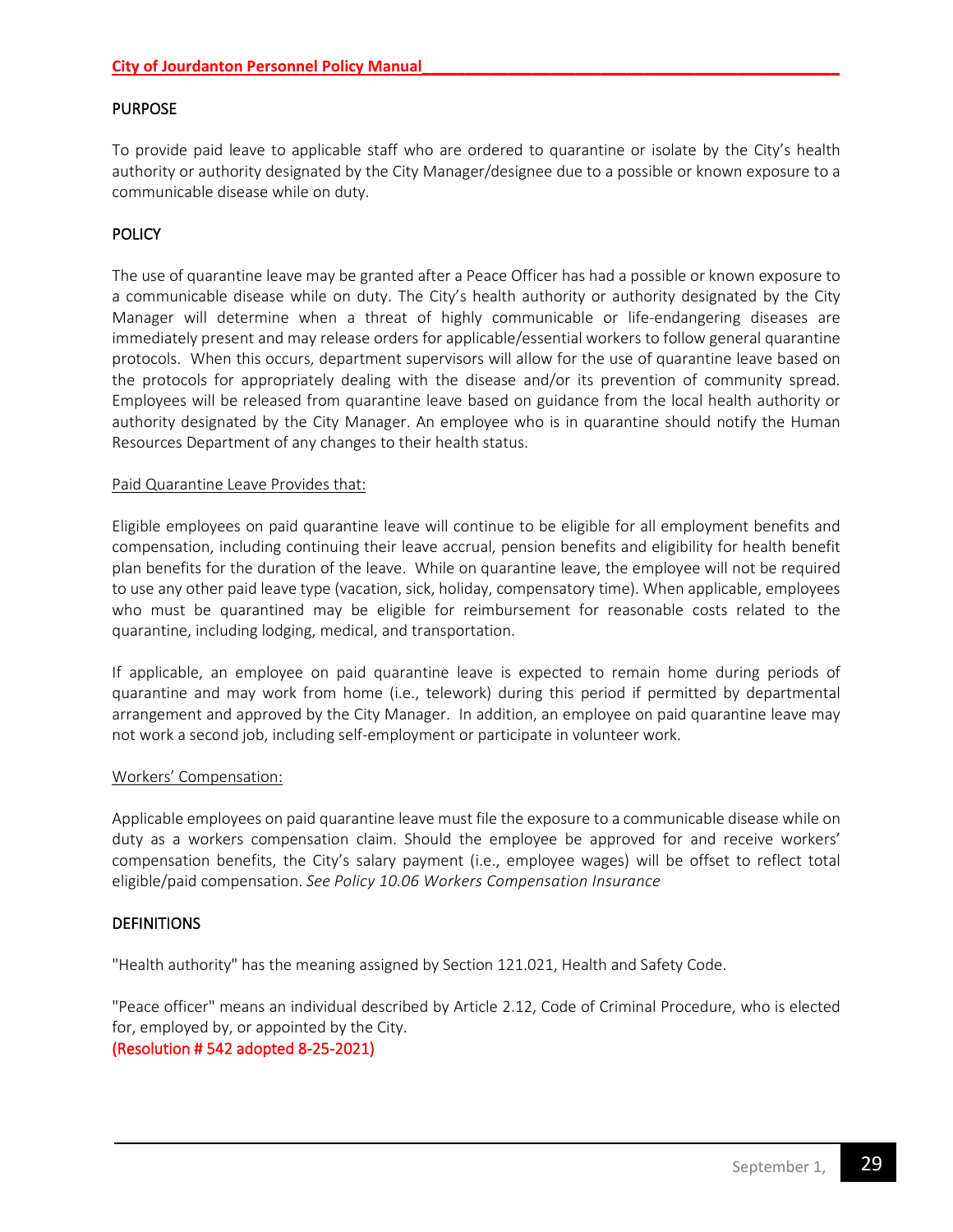<span id="page-29-0"></span>Article 6. Wages and Salary

## Section 6.01. Application of Rates.

All employees occupying a position that is exempt from the overtime pay requirements shall be paid a semi-monthly, bi-weekly or monthly salary or wage within the range currently set for that position's class under the pay plan approved by the City Manager. If an employee begins service in the middle of a pay period, the employee will be paid at the equivalent hourly rate for the total hours worked during that pay period. Toward that end the City Manager may make surveys of whole departments, of occupational groups located in various departments, or may audit individual positions. Such classification reviews may be initiated by the City Manager independently. However, it is the responsibility of the Department Heads to request such reviews when it comes to their attention that one or more positions under their jurisdiction are improperly classified. An employee may request a review of his or her position by pursuing the regular grievance procedures outlined elsewhere in these policies. All requests for classification review must be responded to with reasonable promptness by the City Manager.

## <span id="page-29-1"></span>Section 6.02. Pay Rates for New Employees.

Pay rates for new employees will normally be at the minimum hourly wage set by City Manager during the budget session.

## <span id="page-29-2"></span>Section 6.03. Part-time, Temporary and Seasonal Rates.

An employee who works regularly at less than the established work day or work week shall be paid by the hour or at a salary proportional to the amount of time worked. The hourly, semi-monthly, bi-weekly or monthly rates for part-time, temporary or seasonal employees shall be established by the Department Head and the City Manager after giving due consideration to the ranges and pay rates in effect for similar positions in the current pay plan. Part-time, temporary, and seasonal employees shall not receive retirement benefits, health, dental or life insurance, vacation leave, sick leave, holiday pay or military leave pay.

#### <span id="page-29-3"></span>Section 6.04. Pay Rates for New Positions.

Whenever a new position is created the City manager will set pay during the budget session.

## <span id="page-29-4"></span>Section 6.05. Termination Pay.

All employees who terminate employment with the City shall receive all pay which may be due, subject to the following qualifications and exceptions:

(a) Only regular full-time employees who have satisfactorily completed their probationary period prior to termination will be paid for accrued vacation leave up to 80 hours and if an employee terminates before the end of a pay period, the employee will be paid for the total hours actually worked through the employee's termination date at his/her calculated hourly rate; and

(b) Provided that payment for accrued vacation may be denied, or reduced, if the termination of the employee results from wrongful actions or misconduct of the employee; and provided further that any such payment for accrued vacation may be credited by the City to any sums or amounts the employee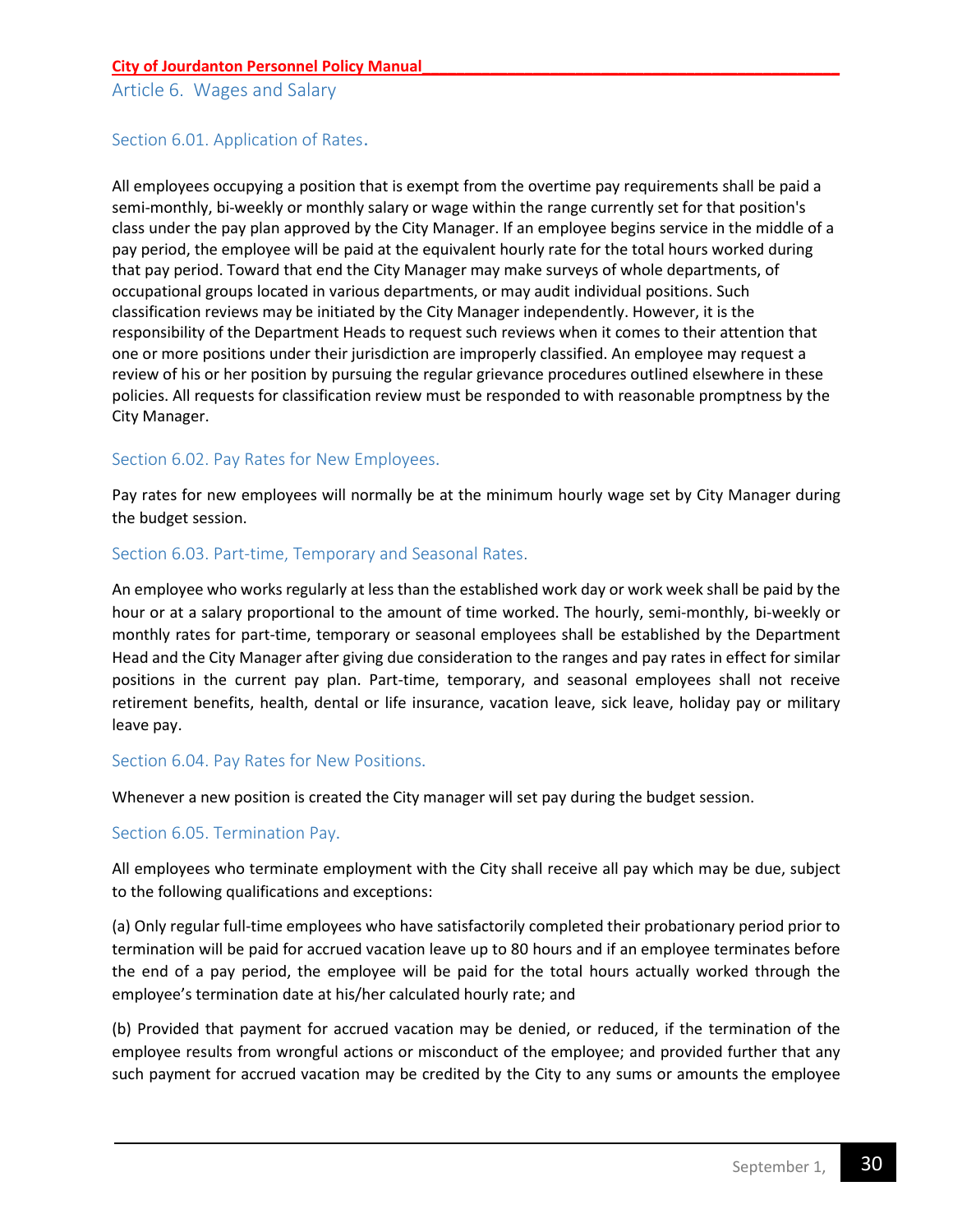owes the City, or to damages resulting from malicious, intentional or grossly negligent action of the employee with respect to property or assets of the City.

#### **SECTION 6.06 STEP-UP PAY FOR MEMBERS OF THE POLICE DEPARTMENTS**

In accordance with Texas Local Government Code, Title 5, Chapter 141, a member of the police department who is required to perform the duties of a particular classification is entitled to be paid the salary prescribed for that position during the time the member performs those duties. Therefore, if a member of the Police Department is required to act as a supervisor for a shift or more, he or she will be paid at the minimum salary of the pay scale for the supervisory position. If the employee's current salary is the same or more than the minimum pay scale, he or she will not receive additional compensation. **(Resolution # 550 adopted 12-06-2021)**

#### **SECTION 6.07 COMPENSATION FOR INTERIM/ACTING DIRECTORS**

If an employee is required to perform the duties of an Acting or Interim Director due to more than a two week absence of the Department Director, he or she will receive a temporary salary increase of not less than 10% of the employee's base salary. When the employee is no longer fulfilling the duties of the position, his or her salary will be changed back to what it would have been including any pay increases that would have been effective. **(Resolution # 550 adopted 12-06-2021)**

## SECTION 6.08 OUT OF CLASSIFICATION PAY

If an employee agrees to temporarily perform duties outside of the job classification for which they were hired, he or she will receive a temporary salary increase of not less than 5% of the employee's base salary. When the employee is no longer fulfilling the interim role of the Director, his or her salary will be changed back to what it would have been including any pay increases that would have been effective. **(Resolution # 550 adopted 12-06-2021)**

## <span id="page-30-1"></span><span id="page-30-0"></span>Article 7. Employment Verification and Termination

#### Section 7.01. Resignation.

An employee who wishes to leave the employment of the City should give at least two (2) weeks notice to the employee's supervisor before the effective date of the resignation. Such notice shall be in writing and shall state the reasons for such resignation. Any employee who fails to give the City two (2) weeks notice shall not be eligible for rehire by the City without the City Manager's approval. The Department Supervisor shall immediately notify the Designee and City Manager of such resignation and indicate the reasons therefore, and whether the employee's services have been satisfactory. In no case shall an employee be allowed to take vacation leave, sick leave or holiday leave during the last two (2) weeks of employment unless approved by the City Manager and the Department Head.

<span id="page-30-2"></span>Section 7.02. Retirement.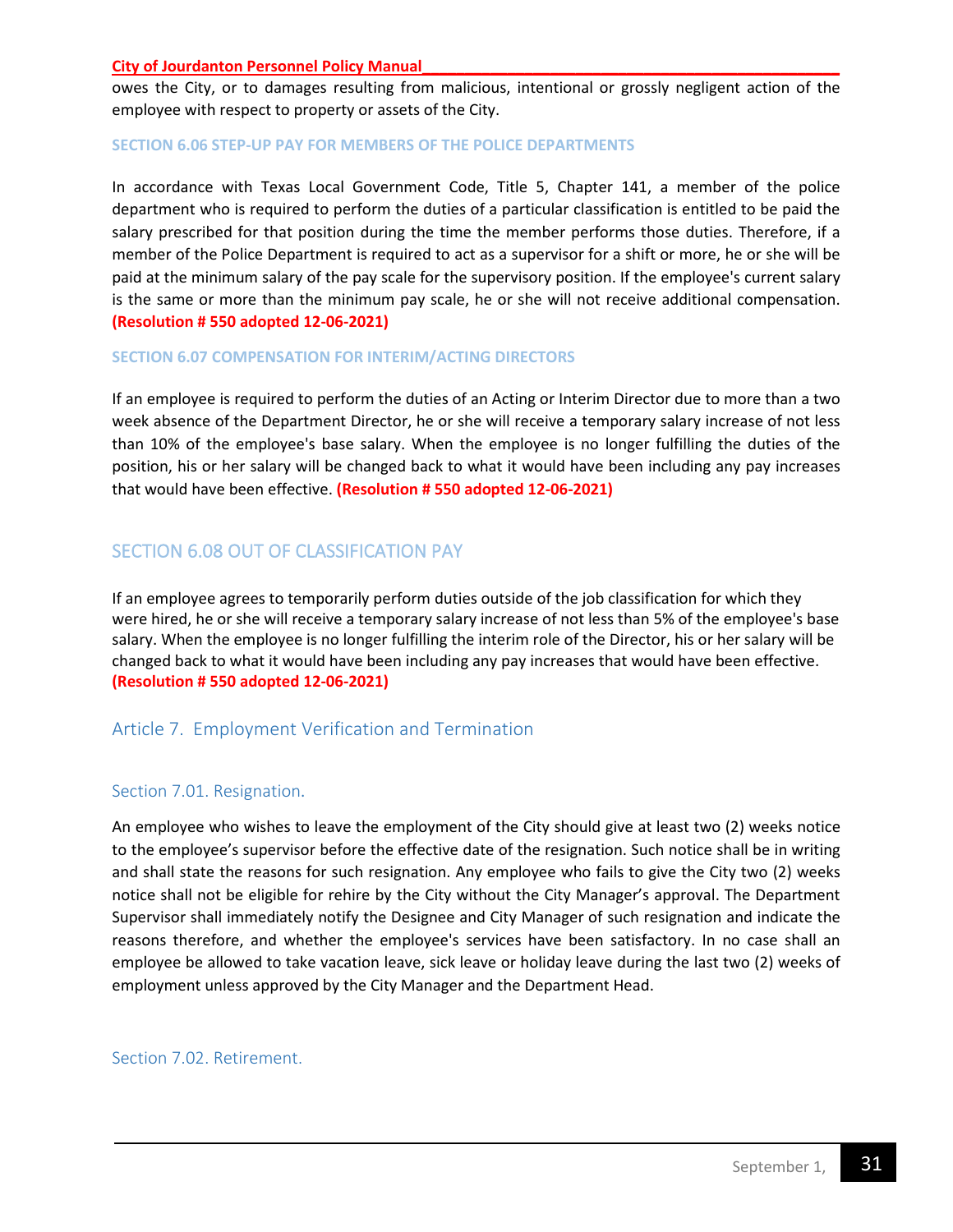All regular full-time employees are required to become members of the Texas Municipal Retirement System (TMRS). Enrollment shall be accomplished in accordance with the TMRS guidelines. Members contribute a percentage of their gross salary each pay period toward retirement. The employee's and the City's percentage of contribution to TMRS is determined from time to time by the City Council based on the City's level of participation in TMRS.

TMRS provides eligible employees with retirement benefits. The City has a 5 year vesting plan with retirement at any age after 20 years of participation in the TMRS plan. Accidental death and disability benefits are also incorporated into this retirement plan should an employee become qualified for disability benefits prior to retirement. Funds contributed by the employee may only be withdrawn upon retirement or resignation. Only the employee's contributions plus interest is refunded when an employee resigns or retires and elects to withdraw his/her contribution. Details of the retirement plan are outlined in the TMRS handbook available from the HR Office.

The TMRS participates in the proportionate retirement program provided for by state law. Proportionate retirement permits a member of TMRS and certain other pension plans to receive benefits based on years of membership with two or several participating plans, e.g. Counties, the State and certain cities that are not TMRS members. Prior service credit will be granted to employees for service performed for specific, various public entities, with the submission of proper paperwork in order to qualify an employee for benefits and a separate benefit from each entity.

#### <span id="page-31-0"></span>Section 7.03. Termination Interview.

The employee's termination interview and final pay check will be received from the City Manager or his Designee.

## Section 7.04. Requests for Employment Verification.

Information regarding the employment of all current and former City employees shall be verified upon written request made to the City Manager, or his designee. The designated representative of the Police Department in charge of providing information to the State for Peace Officer licensing. In the absence of a written request signed by the current or former employee, the Designee shall be authorized to verify only the following information:

(a) The date the employee began employment with the City;

(b) The date the employee ended employment with the City;

(c) The employee's salary when beginning employment with the City and such salary when employment with the City ended;

(d) The positions held while employed by the City;

(e) The department(s) to which the employee was assigned while employed by the City; and

(f) As permitted under the Labor Code Chapter 103, the Designee may respond to requests from a prospective employer seeking information on a prospective employee concerning job performance of a former or current employee of the City by providing information on job performance that the Designee reasonably believes to be true.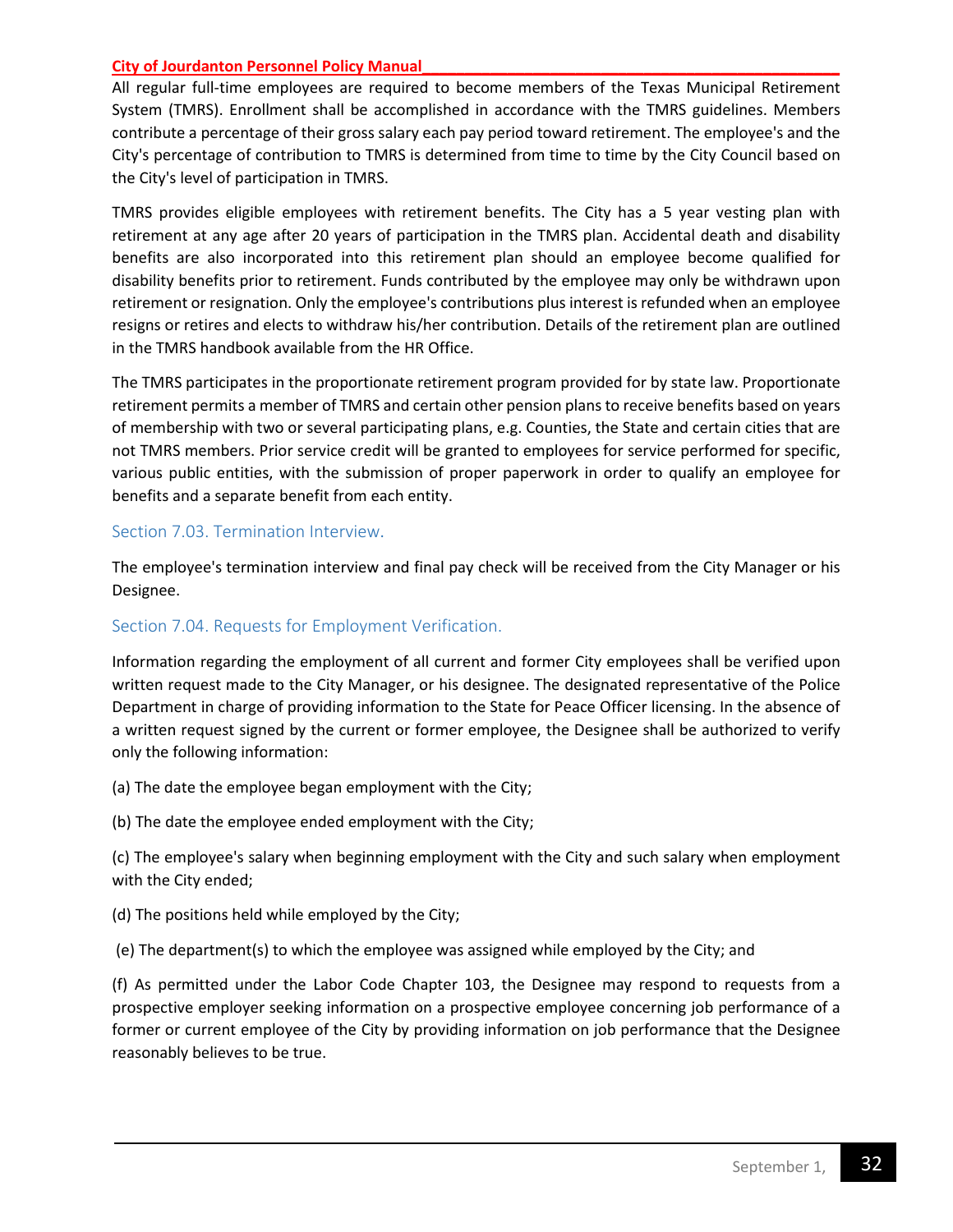No person other than the Designee, the City Manager or their designee shall be authorized to act on behalf of the City with respect to the verification of employment information.

## <span id="page-32-1"></span><span id="page-32-0"></span>Article 8. Adverse Action

## Section 8.01. Adverse Actions.

The City may deny or reject any application, appointment or promotion, or suspend, demote or remove any employee, at any time that the City Manager or the City Manager's Designee determines that such action will promote the efficiency of the City's service.

(a) General. In determining whether its action with respect to any applicant or employee will promote the efficiency of service, the City shall consider the following:

(i) Whether the prior history and conduct of the individual evidences that the individual may reasonably be expected to interfere with or prevent effective performance in the position applied for or employed in;

(ii) Whether the prior history and conduct of the individual evidences that the individual may reasonably be expected to interfere with or prevent effective performance by the employing department or co-workers of the co-worker's respective duties and responsibilities;

(iii) Whether the prior history, conduct, work related experience or performance of the individual evidences that the individual may not reasonably be expected to perform the job duties at an acceptable level of performance.

(b) Specific Factors. Among the factors which may be used in making a determination as to any applicant or employee, in addition to those set forth in paragraph (a) of this section, any of the following may be considered as a basis for adverse action:

(i) Prior Employment. Delinquency, misconduct or poor working relationships in prior or current employment;

(ii) Improper Conduct. Criminal, dishonest, infamous or notoriously disgraceful conduct, specifically including:

(1) Dishonesty. Stealing or taking employer property or other employees' property without proper authorization; misuse of employer or other employees' funds or property; cheating; forging or willfully falsifying reports, records, or documents, misuse of leave of absence; or any other false action detrimental to the employer or fellow employees.

(2) Disturbance. Fighting; using profane, abusive or threatening language; horseplay; causing injury to fellow employees through deliberate action or gross negligence; spreading false reports; or otherwise disrupting harmonious relationships between employees.

(3) Sabotage. Deliberate damage or destruction of City equipment or property; altering, removing or destroying City records; advocacy of or participating in unlawful trespass or seizure of City property; encouraging or engaging in slow-downs, sit-ins, strikes or any other concerted effort to limit or restrict employees from working.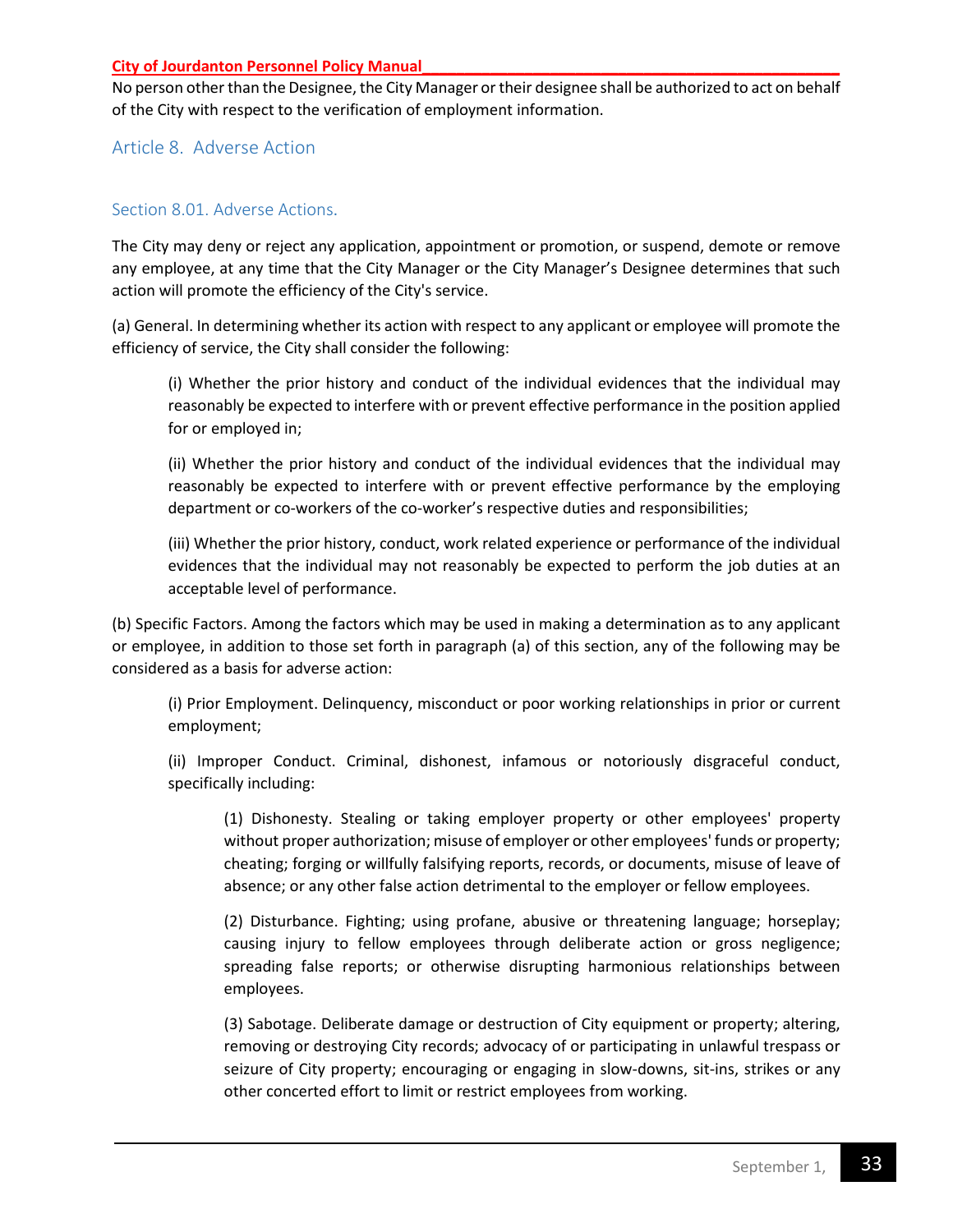(4) Misconduct. Any criminal offense or other misconduct which could have an adverse effect on the employer, or on the confidence of the public in the integrity of the City government, or on the relationship of the employee and other employees; or repeated convictions during service on misdemeanor charges such as speeding, reckless driving, or accidents involving injuries to persons or damage to property or equipment.

(iii) Misleading Information. False statements or deception or fraud in applications, examination or representations made for appointment or promotion.

(iv) Abuse of Drugs or Alcohol. Reporting to work or being "on call" in unfit condition, being under the influence of intoxicants or under the influence of controlled substances or dangerous drugs, including marijuana, narcotics, or drugs of any kind; or drinking intoxicants or taking into the body of an unlawful controlled substance or dangerous drug, including marijuana or a dangerous drug, during working hours, or possessing intoxicants or unlawfully possessing controlled substances, including marijuana, narcotics, or dangerous drugs, on City property or in City vehicles.

(v) Statutory. Any statutory disqualification which makes the individual unfit for the job or failure to meet and maintain requirements of the individual's job description.

(vi) Unsatisfactory Attendance. Excessive or unauthorized absence and/or tardiness.

(vii) Incompetence. Inability or unwillingness to perform assigned work satisfactorily.

(viii) Indifference toward Work. Failure to remain at work, inefficiency, loafing, carelessness, performing personal business during working hours, abuse of eating and/or rest periods, sleeping or being inattentive during working hours, interfering with work of others, mistreatment of the public or other employees, or leaving work without permission.

(ix) Insubordination. Willful failure or refusal to perform assigned work or fully comply with instructions or orders as requested by the supervisor or other members of management. If the employee believes the instruction or order is improper, the employee should obey the order or instruction and file a grievance later. This does not apply to imminently dangerous situations. If the employee believes the instruction or order, if followed, would result in physical injury to himself or another employee, or damage to City equipment, the employee should request immediate verification by the next higher level of supervision.

(x) Violation of Safety Rules. Smoking in prohibited areas; improper removal of safety guards, fire extinguishers, or other equipment designed to protect employees; failure to use safety equipment or to follow safety rules; or failure to report an on-the-job injury, vehicle accident, or unsafe condition.

(xi) Misuse of City Equipment or Services. Using, possessing, taking or providing any City equipment, credentials, or services for other than official City business without proper authority.

(xii) Conduct. Conduct detrimental to the proper order, discipline and morale of City employees.

(xiii) Political Activities. Conduct by an employee in violation of Section 2.02 of this policy.

(xiv) Becoming a Candidate for Office. An employee who is considering becoming a candidate for any public office should be aware that an announcement for such office may constitute a resignation from the City service. An employee should consult with their personal legal counsel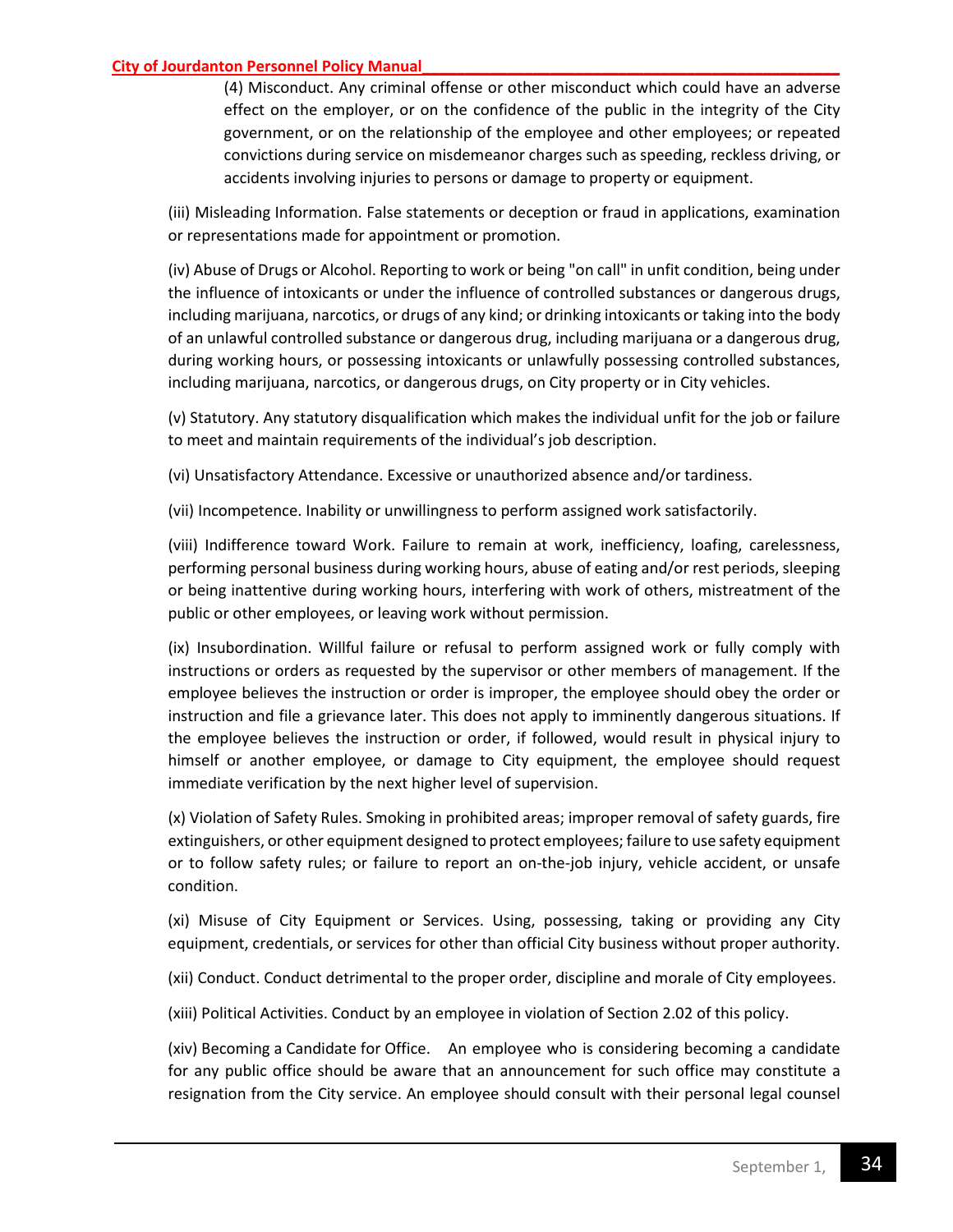prior to announcing for public office and any such employee or their legal counsel may consult with the Designee and/or the City Manager with respect to the position that may be taken by the City in the event of any such announcement.

(c) Additional Considerations. In making determination under paragraph (a) of this section, the City shall consider the following additional factors to the extent that these factors are deemed pertinent in the individual case:

(i) The position for which the person is applying or in which the person is employed, including sensitivity;

- (ii) The nature and seriousness of the conduct;
- (iii) The circumstances surrounding the conduct;
- (iv) The recency of the conduct;
- (v) The age of the applicant or appointee at the time of the conduct;
- (vi) Contributing social or environmental conditions;
- (vii) The absence or presence of rehabilitation or efforts toward rehabilitation.

(d.) Policy on Evaluation and Training Period.

(i) Evaluation and Training Period. All new, reassigned, or re-hired employees shall be in an evaluation and training period for six months after being employed or reassigned; clarifying reassignment to be a significant difference in work duties. The evaluation and training period shall be used to closely observe and evaluate the work and fitness of employees and to encourage adjustment to their jobs. Only those employees who satisfactorily meet performance standards during the evaluation and training period shall be retained.

(ii) Completion of Evaluation and Training Period - New Employees. All new employees will be evaluated at least every *three months* during the six-month evaluation and training period. At the conclusion of the six month period, all new employees will be evaluated by their supervisor. New public safety employee's training and evaluation periods will conform to the department's field training and evaluation policies. All new employees who have successfully completed the (6) month evaluation and training period shall be removed from evaluation and training status. and will be eligible for all benefits and privileges of employment enjoyed by other regular City employees. All new employees failing to successfully complete the six-month evaluation and training status shall not be eligible for employment with the City. Evaluation and training status may be continued upon agreement of the employee and the supervisor for additional three month periods. These employees may be discharged for any misconduct, with or without notice to correct the misconduct. Employees discharged while on probation may appeal as provided in Article 9.

(iii) Promoted Employees.

(1) All promoted employees shall be required to complete a six month evaluation and training period [as in (ii) above] in the new position before the same promotion is considered to be fully approved.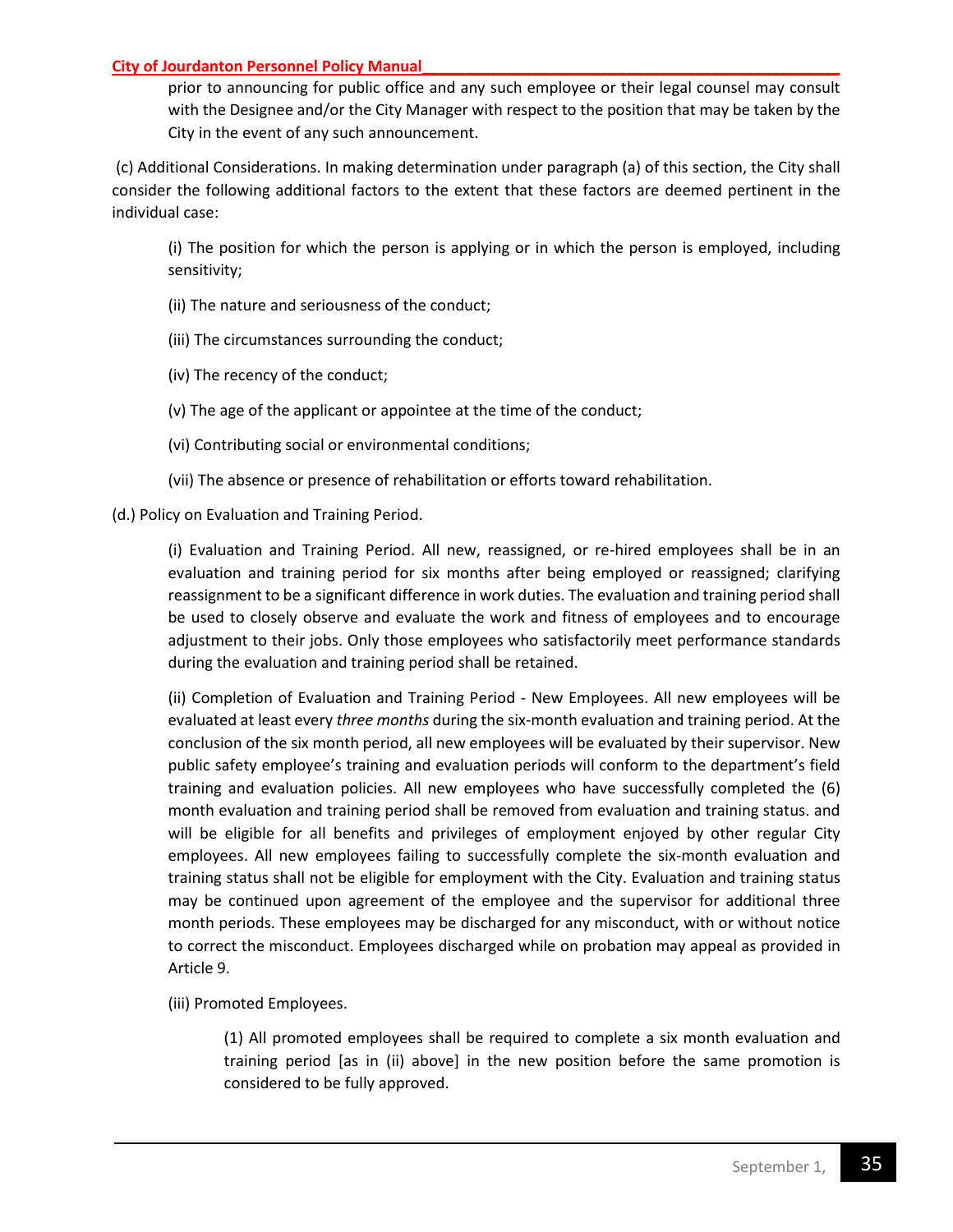(2) If a promoted employee cannot meet the requirements as set forth in the job description of the new position, the employee may be restored to the position from which he/she was promoted or to a comparable position.

(iv) Demoted Employees. Any employee being demoted as a result of a disciplinary action shall be subject to a 6 month probationary period in their new position.

(v) Disciplinary Probation. Any employee may be placed on disciplinary probation. The supervisor may, with the approval of the City Manager, place any employee under the supervisor's management on disciplinary probation. The employee shall be notified in writing that the employee is being placed on disciplinary probation and the minimum term that such probation shall last. Employee's not successfully completing disciplinary probation or failing to comply with the standards established for employees of the City may be terminated or demoted without further notice.

(vi)Extension of Probation or Evaluation and Training Period. All employees serving on probationary status or in the evaluation and training period shall be subject to having such status extended for increments of three (3) months. Upon written recommendation of the Department Head such periods can be extended if approved by the City Manager in writing. Failure to successfully complete a probationary or evaluation and training period shall be indicated in writing, including the duration of the extension and the improvements required, and provided to the employee.

(vii) Failure of Probation or Evaluation and Training Period. A probationary employee or evaluation and training employee may be separated or transferred at any time during the period when his or her fitness and/or quality of work are judged to be insufficient to merit continuation in the position. A newly-promoted employee shall be returned to his or her former type of position upon failure of probation or evaluation and training period if such position is available but shall not be disqualified from consideration for later advancement or rehire.

(viii) Appeal. Employees wishing to appeal failure of probation may follow the regular appeals procedure in Article 9.

(e) Demotion. If the adverse action is a demotion, it may be within the same salary range or to a position with a lower salary range, but in either case will be accompanied by at least some reduction in pay for the employee involved. No employee may be demoted to a position for which the employee does not possess the necessary minimum qualifications.

(f) Suspension. A suspension shall be with or without pay and shall not exceed thirty (30) calendar days except when based upon unusual circumstances or conditions and shall be approved in writing by the City Manager. The City Manager shall approve all suspensions without pay. Employees may be suspended with or without pay for disciplinary reasons. No employee is entitled to suspension prior to termination.

(g) Notice. A supervisor may, with the approval of the Department Head, decide to demote, suspend or dismiss an employee. In such event, the employee should be promptly served with written notice and informed that the employee has the right to a hearing on the matter through the Grievance Procedure. If circumstances prevent the prompt presentation of such written notice, such employee should be instructed by the Department Head or supervisor to appear at the supervisor's office the next work day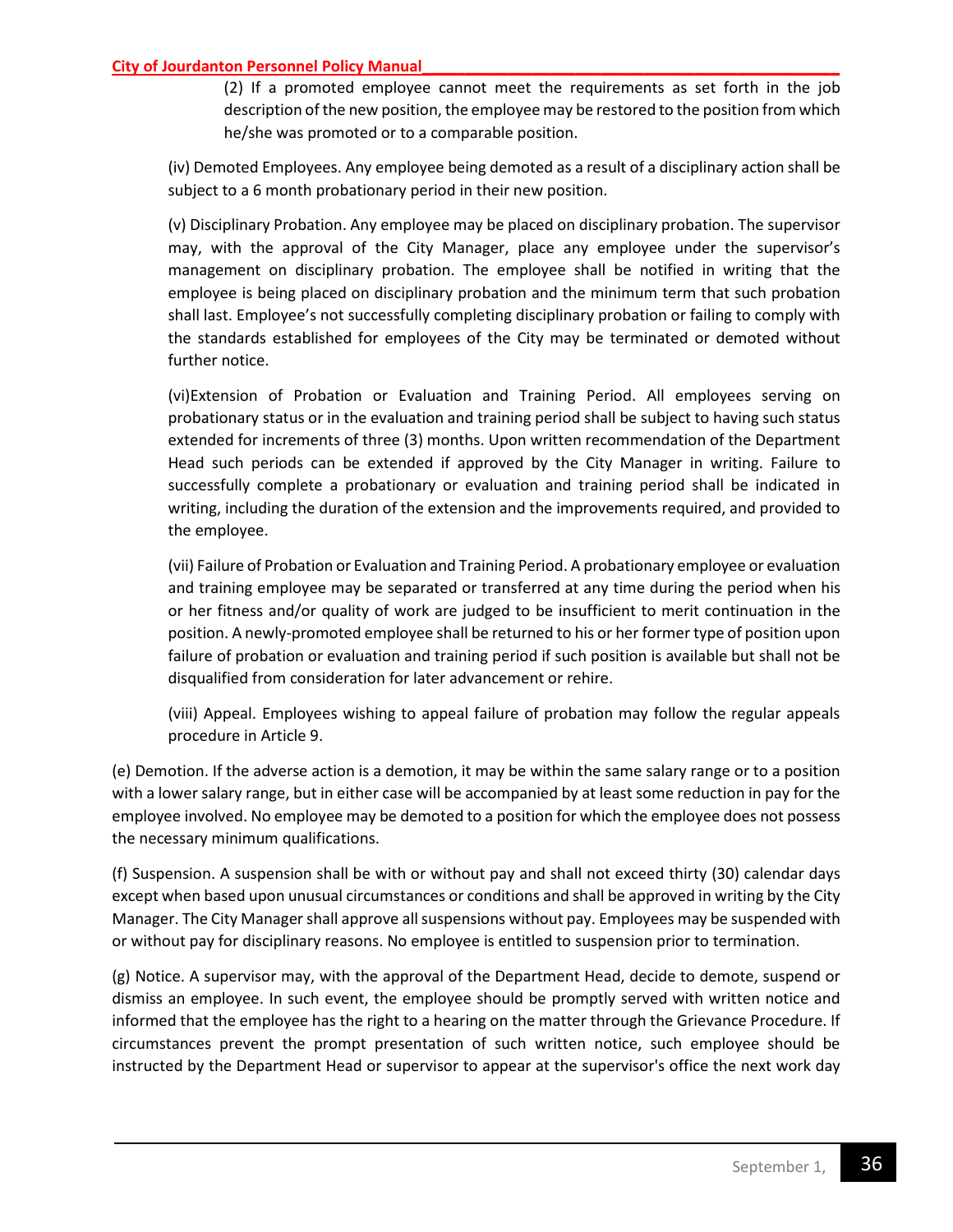(or as soon thereafter as practicable) to receive the written notice and, if so desired by the employee, to initiate the appeal procedure. Any written disciplinary action should set forth:

- (i) examples of conduct, incidents, actions, or failures to act, that resulted in the discipline;
- (ii) the discipline to be imposed,
- (iii) the effective dates, and
- (iv) if the action is not a dismissal, the likely effect if the employee continues to perform, or to fail to perform, in the manner that resulted in the disciplinary action.

The written disciplinary action shall be filed with the City Manager and a copy shall be delivered to the employee, or mailed to the employee's last known address by certified mail, return receipt requested. A copy shall be placed in the employee's personnel folder.

## <span id="page-36-0"></span>Section 8.02. Reduction in Force.

The City Manager may lay off an employee as a result of changes in duties or organization, or lack of work or funds. Where possible, a two-week written notice of a reduction in force shall be given prior to the effective date of the reduction in force and no other notice will be necessary.

## <span id="page-36-1"></span>Section 8.03. Alcohol Misuse and Controlled Substance (Drug) Plan.

Intoxication, the possession or consumption of alcoholic beverages, or the possession or consumption of any unlawful controlled substance or drug without a prescription therefore issued by a physician or dentist, while on duty, is strictly prohibited and violators will be subject to disciplinary action, up to and including discharge. Employees shall notify their superior if the employee is taking any prescribed drugs that could affect their job safety or performance.

Drug and alcohol testing may be conducted prior to employment, after all occupational related accidents and for reasonable cause.

#### <span id="page-36-2"></span>Section 8.04. Notice Provisions.

Any notice or decision under the provisions of this Article shall be required to be in writing and shall be given by delivering same in person to the affected employee, or if said employee cannot be located after exercising reasonable diligence, the notice shall be by delivery of same to the last known address as is reflected and shown in the records of the Designee. Such notice may be delivered by hand delivery or by deposit in the U. S. Mail addressed to the last known address, and such mailing shall be conclusive evidence of the receipt of such notice by the employee. Such notice shall be effective as of the time of its actual delivery to the employee or deposit in the U. S. Mail.

## <span id="page-36-3"></span>Article 9. Grievance Procedures

## <span id="page-36-4"></span>Section 9.01. General Guidelines.

The City's City Manager or Designee is charged with the oversight of the procedures herein stated and will be notified of all grievance actions not originating in HR. It is the City's goal to treat employees fairly in all respects. Employees who feel they have been subjected to unfair treatment or discrimination have the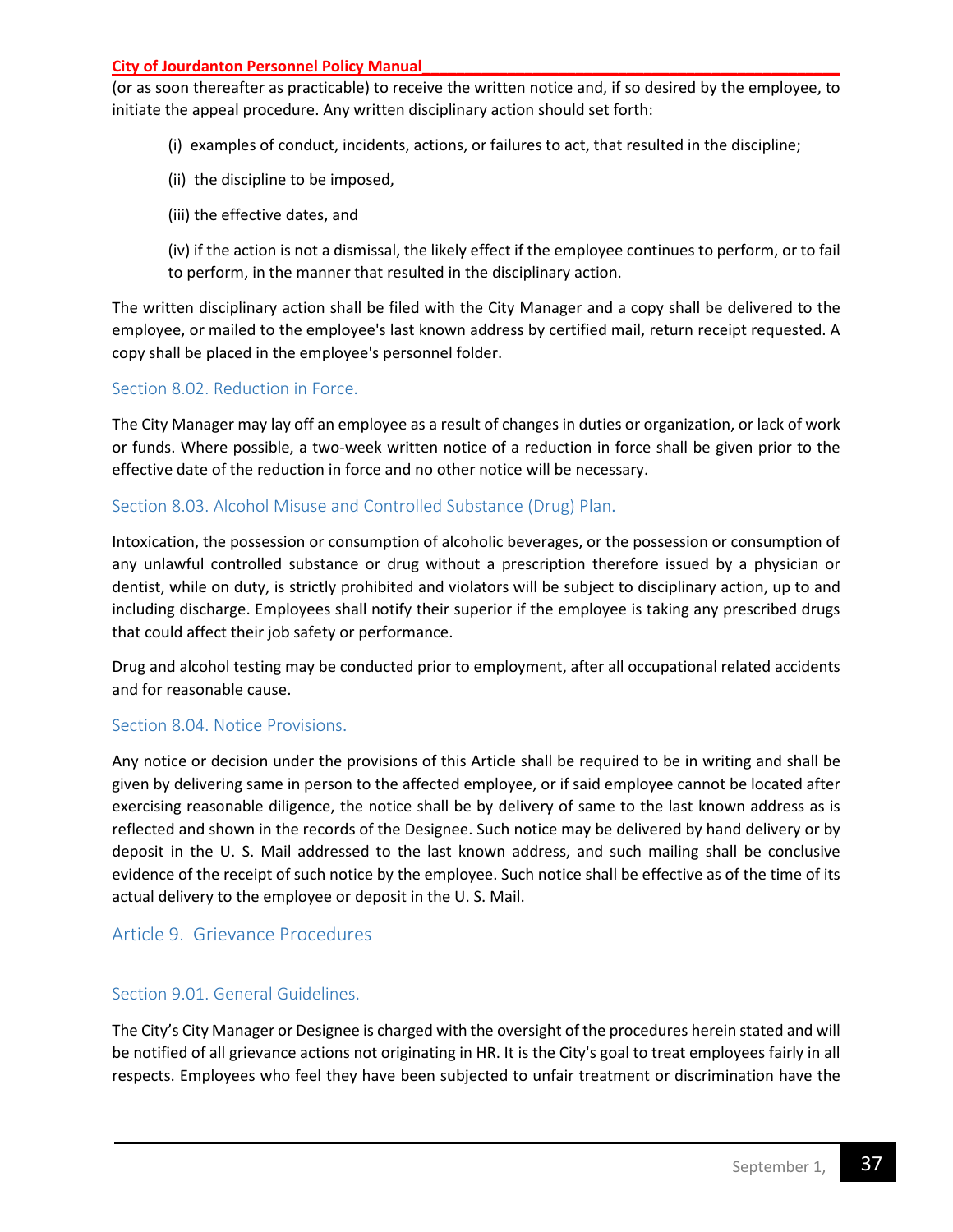right to present grievances for consideration through simple and reasonable procedures as provided in, and subject to the exceptions of these policies.

A grievance is defined as those work issues and or conditions that: cause employee(s) unnecessary stress, or are improper, or are unjust/unfair, and such issues/conditions afford or merit reason for seeking relief. A formal grievance is intended to identify those issues and conditions giving rise to the grievance and through procedures resolve, mitigate, or dismiss the issue or condition in a fair and impartial manner. Any employee may present grievances under the procedures outlined below and should be free from restraint, coercion or reprisal as a result.

Instances where grievances reveal wrong doing or violations of law, formal policy or procedure a grievance may be moved to a complaint for formal personnel action. Other than appeals for involuntary termination, grievances should not address adverse personnel action. The procedures herein are intended to achieve closure by using recognized investigative or arbitrative processes. If the grievance concerns issues between individuals, supervisors may conduct 'face-to-face' meetings when deemed necessary to attempt resolution at any of the following steps. Likewise, supervisors may formulate resolution plans between employees with follow-up provisions and time lines when appropriate. Grievances subject to Equal Employment Opportunity Commission (EEOC) issues will require notification of the City Attorney's for legal guidance and/or external investigation.

## <span id="page-37-0"></span>Section 9.02. Procedural Steps.

Any employee may file a formal grievance.

(a) The grievance shall be in legible writing, printing, or typing giving the following information:

- (i) Date, time, place and detailed description of the alleged action.
- (ii) Specify the nature of the grievance.
- (iii) Explain why the action is considered improper, unjust/unfair.

(b) City Manager or Designee may extend the various time-periods specified for cause shown by any party. Steps in the grievance and appeal process shall be as follows:

Step One.

A grievance by an employee must be presented to the immediate supervisor within five (5) working days of the alleged action. The immediate supervisor will notify the Department Head of the grievance within two (2) working days after the supervisor receives the grievance. Such immediate supervisor, or in the supervisor's absence his designee, has three (3) working days from the date of receipt of the grievance to respond to the grievant and seek a resolution or disposition. If a resolution or disposition is reached the supervisor shall submit a memorandum to the City Manager with an explanation of the action. If the immediate supervisor recommends dismissal of the grievance, the grievance will automatically be moved to Step Two. If immediate supervisor is the Department Head, skip step 2.

Step Two.

If the grievance is not resolved between the employee and the immediate supervisor, the employee may request a hearing with the Department Head. The request for a Department Head hearing must be filed with the Department Head within two (2) working days of the earlier of the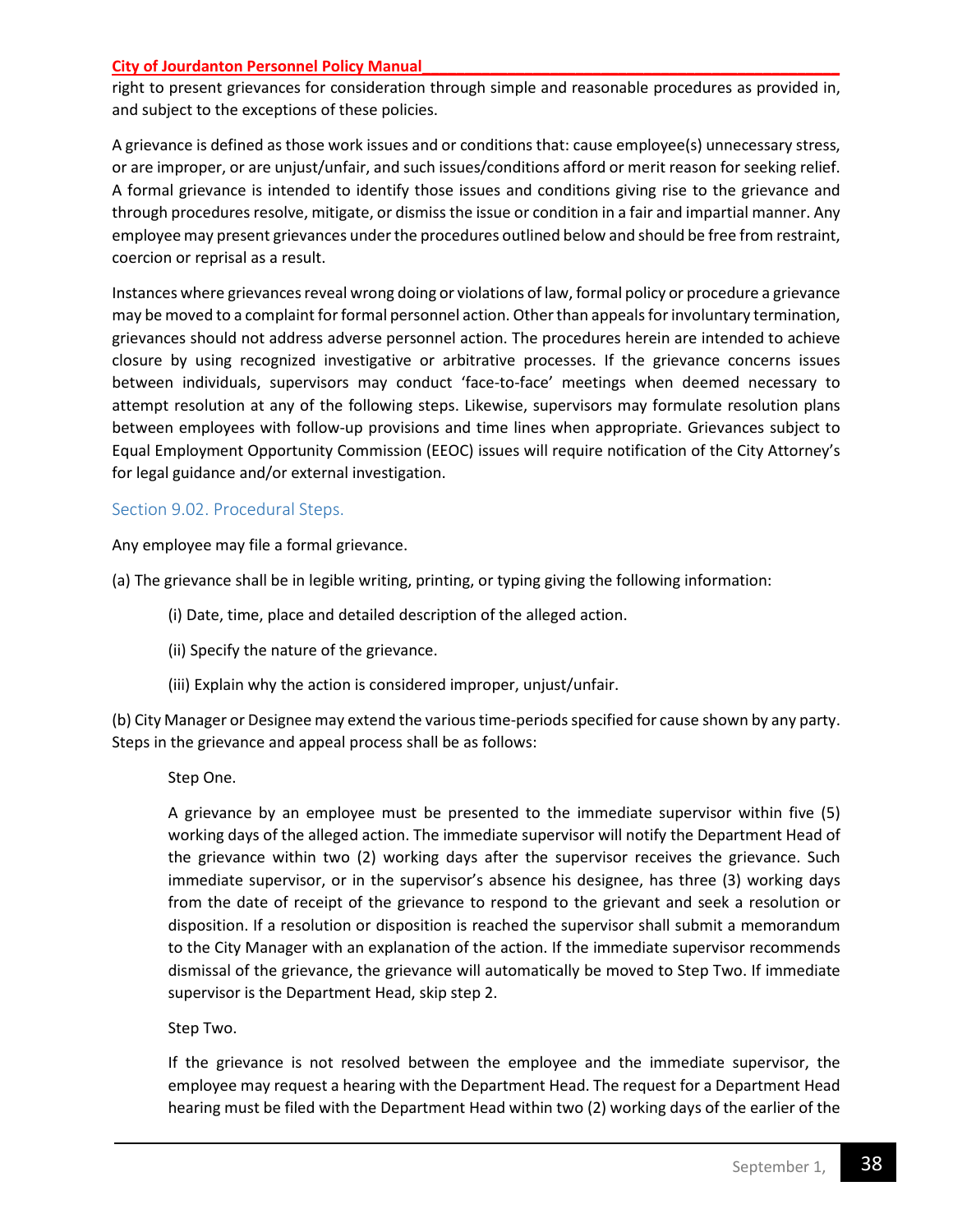immediate supervisor's decision or the expiration of the three (3) day period for response provided in Step One. Unless extended in writing by the Designee, the Department Head will schedule a hearing and respond to the grievance within five (5) working days of the date of the Department Head's receipt of the request for a Department Head hearing.

## Step Three.

City Manager. Employees shall have a further right of appeal from Department Heads to the City Manager provided such appeal is made in writing within five (5) working days of the Department Head's decision. The City Manager may modify, amend or deny any appeal without a hearing. If granted a hearing, the City Manager shall indicate the date and time that the hearing will be held. The City Manager's decision shall be final and not subject to further appeal.

City Manager or designee will track grievances until a final disposition can be reached. Closed files will be maintained by City Manager designee in accordance with retention schedules.

Appeal Process for Termination. Employees who are involuntary terminated shall have a right of appeal to the City Manager provided such appeal is made in writing within five (5) working days of the date of termination. The City Manager may modify, amend or deny any appeal without a hearing. If granted a hearing, the City Manager shall indicate the date and time that the hearing will be held. The City Manager's decision shall be final and not subject to further appeal.

## <span id="page-38-0"></span>Section 9.03. Grievances Without Basis.

Grievances are given serious consideration by the City and are encouraged in all legitimate fact circumstances. Equally so, frivolous grievances are discouraged, as are repeated grievances regarding trivial matters. And, grievances that are based on evidence the grievant is found to have known to be false will result in disciplinary action.

#### <span id="page-38-1"></span>Section 9.04. Complaints from Supervisors or Non-employees.

A complaint is defined as a statement or writing that alleges an improper act or omission on the part of an employee of the City. Herein this article, complaints and grievances are not synonymous. All complaints concerning employees of the City received by the City shall be handled according to the policy of the City in force at such time as the complaint is filed for citizens' complaints except police.

## <span id="page-38-2"></span>Section 9.05. Grievances against the City Manager.

Grievances against the City Manager regarding discrimination, sexual harassment, or violations of civil rights, may be made to the Mayor or the City Attorney. All other grievances will be first submitted to the City Manager. As, and when appropriate, such grievances will be reported to the City Council.

#### <span id="page-38-3"></span>Section 9.06. City Manager Authority.

Except only in those instances, if any, in which a grievance is filed against the City Manager pursuant to Section 9.05, or for violation of a state or federal law, the decisions and actions of the City Manager with respect to the employment, performance, promotion, discipline or termination of an employee shall be final and unappealable. The City Manager may, when he/she deems such action appropriate and in the best interests of the performance and efficiency of the City, waive or modify any process, procedure or schedule provided in this policy for or with respect to the employment, supervision, promotion, discipline or termination of personnel in all instances where not inconsistent with the City Manager.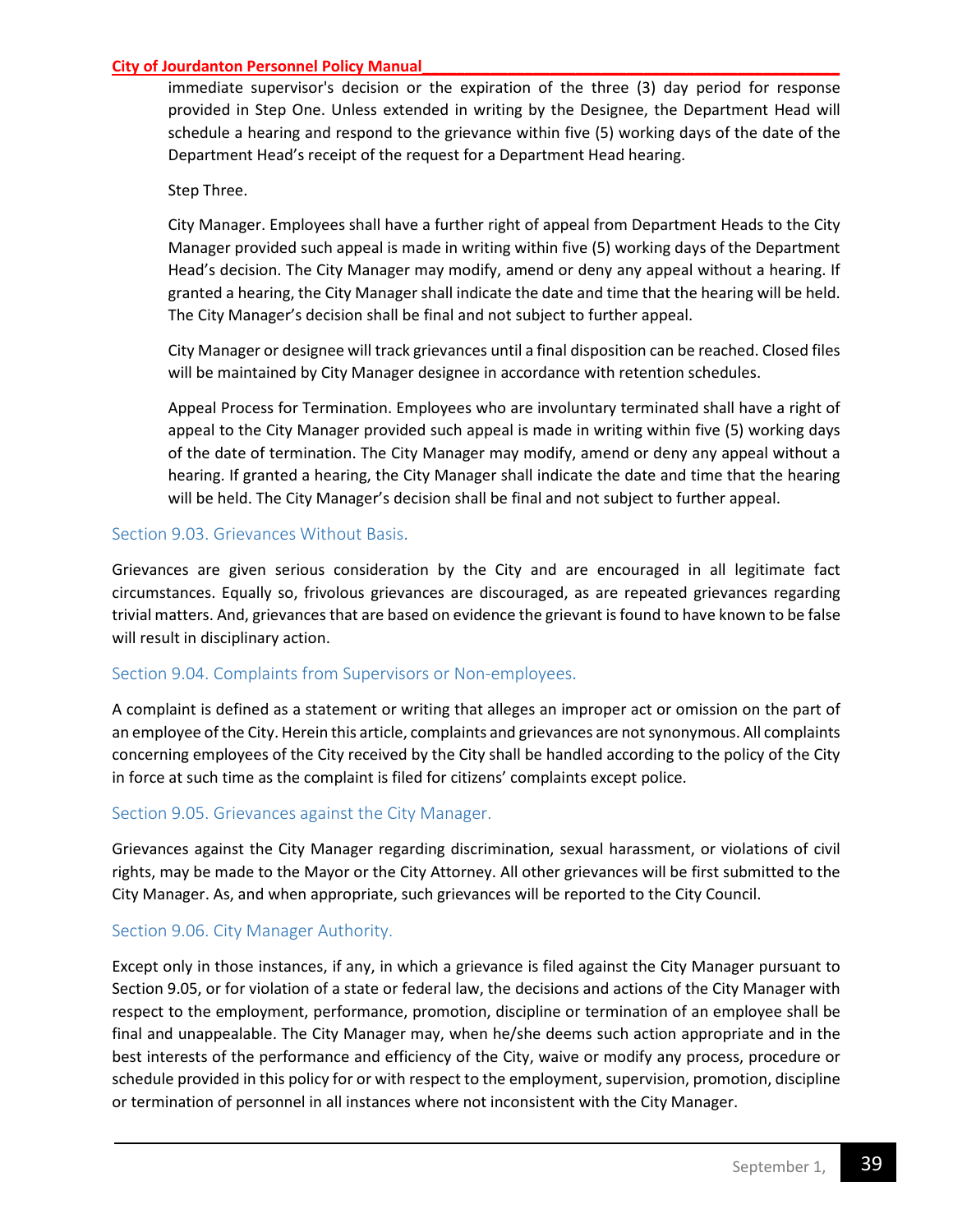## <span id="page-39-1"></span><span id="page-39-0"></span>Section 10.01. Retirement.

All regular full-time employees are required to become members of the Texas Municipal Retirement System (TMRS). Enrollment shall be accomplished in accordance with the TMRS guidelines. See Section 7.02. Details of the retirement plan are outlined in the TMRS handbook.

## <span id="page-39-2"></span>Section 10.02. Uniforms.

The City will provide certain employees with uniforms in order to assure a neat appearance, identify the worker as a municipal employee, and to protect the employee's personal clothing while performing the employee's job duties. Employees provided with uniforms must wear full uniforms. The cost of uniforms not returned upon separation from employment will be charged to the employee and, if such uniforms are not returned or the cost thereof paid, such fact shall be recorded in the employee's personnel file.

#### Uniform Policy

The uniform is to be worn at all times on the job by those who are issued uniforms. Employees reporting to work without their uniform may be sent home without pay until such time as they return with a uniform. This determination will be at the discretion off the department supervisor. The following is a list of requirements for the wearing of the City uniform:

- A clean uniform must be worn each day.
- Shirttails must be tucked in at all times.
- Shirts must be buttoned.
- Long sleeves that are worn down must be buttoned.

Employees are not permitted to wear city uniforms outside of working hours. City uniforms may however be worn to functions or events where you are representing your department of the city, i.e. training/seminars, conferences, fund raisers, etc. Employees wearing a city uniform will be identified as a public servant and will be held to the highest standard of ethical conduct. If a uniform is damaged due to employee's negligence, the employee is responsible for the repairs to the uniform or if necessary, replacement of the uniform. If alterations or repairs are needed, it should be done in a manner that the uniform is to be restored as near to the original appearance as possible, in order to maintain the professional appearance and conformity with other City uniforms.

#### Steel-Toe Boots

Public Works Department (defined as Water, Wastewater, Street, and Parks Department) employees, while on the job, shall wear steel-toe boots/shoes at all times. Employees at the Sports Complex are not required to wear steel-toe boots/shoes. Once a year (twelve months from the last time steel-toe boots/shoes were provided to the employee) the City will provide up to \$150.00 towards the purchase of a pair of steel-toe boots/shoes. The City has agreements with several vendors in the area where the employees can purchase said steel-toe boots/shoes. The vendor will bill the City and payment will be made to the vendor. The City will also furnish one pair of rubber steel-toe boots for each employee of the Public Works Department. Employees reporting to work without their steel-toe boots/shoes may be sent home without pay until such time as they return with the proper footwear. This determination will be at the discretion of the department and supervisor.

<span id="page-39-3"></span>Employees are responsible for the care of their boots/shoes. The boots/shoes are a part of the standard employee uniform, and as such are a condition of employment.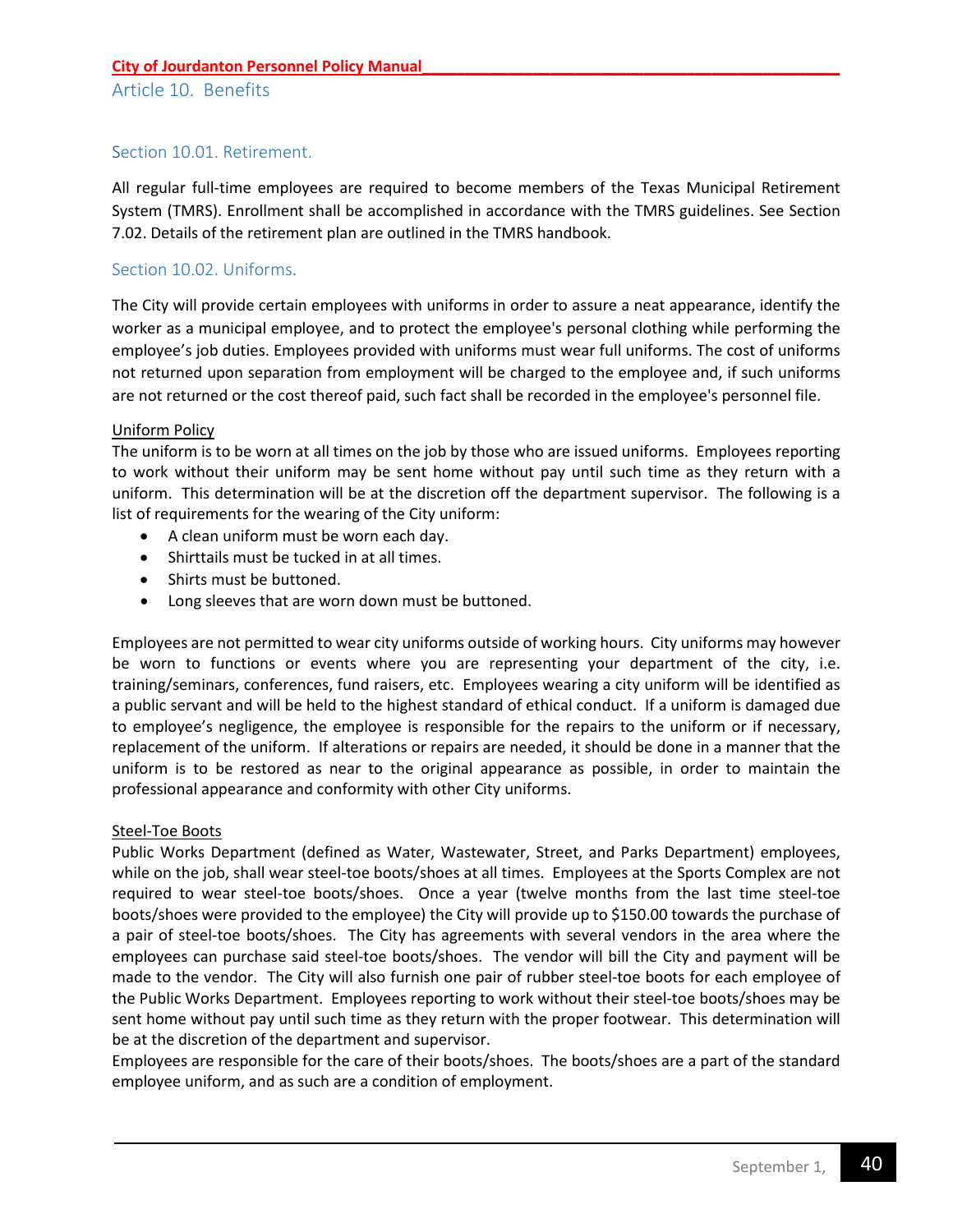(Resolution 468, Article 10. (entitled "Benefits") Section 10.02 (entitled "Uniforms"), adopted 11/19/18)

## Section 10.03. Social Security.

All employees of the City are covered under the Federal Insurance Contributions Act (FICA). This government insurance provides retirement, disability and death benefits. This insurance is financed by social security taxes which are paid through payroll deductions by the employee and matched by the City.

## <span id="page-40-0"></span>Section 10.04. Unemployment Compensation.

All employees of the City are covered, as applicable, under the State unemployment compensation program. This program provides payments for unemployed workers in certain circumstances as provided by law. The City pays an unemployment tax on behalf of each employee to finance this benefit.

## <span id="page-40-1"></span>Section 10.05. Insurance.

Life and health insurance are provided to all regular full-time employees through a group insurance policy. Life and health insurance are not provided to temporary, seasonal, or part-time employees. This insurance is provided by the City for the employee at no cost to the employee, subject to change by the City Council. At the employee's option and expense, dependent insurance coverage is also available. Coverage may be continued with certain limitations upon termination other than retirement provided the premiums are paid entirely by the employee. These limitations are consistent with the Consolidated Omnibus Budget Reconciliation Act (COBRA).

## <span id="page-40-2"></span>Section 10.06. Worker's Compensation Insurance.

The City participates in Worker's Compensation Insurance coverage for employees. When an employee is injured on-the-job the employee must immediately report the injury to his/her supervisor.

## Section 10.7 Certification Testing

Certain jobs require an employee to be certified (Examples include: water, wastewater and police officer). With the approval of the Department Head, the City will cover the cost of an employee taking a certification test. The City will pay for two tests. If the employee does not successfully pass the test in two tries, the employee will have the pay the cost of the third and any further testing for that particular certificate.

## (Resolution 468, Article 10. (entitled "Benefits") Section 10.07 (entitled "Certification Testing"), adopted 11/19/18)

<span id="page-40-4"></span><span id="page-40-3"></span>Article 11. Safety

## Section 11.01. General.

These rules and procedures are subject to modification from time to time at the discretion of the City Council, or the City Manager waiving or varying these rules and procedures in a specific case or instance. Modifications will be considered as further opportunities are identified to provide for the safety and health of employees. Amendments are also considered as state, federal, or local safety laws and regulations change.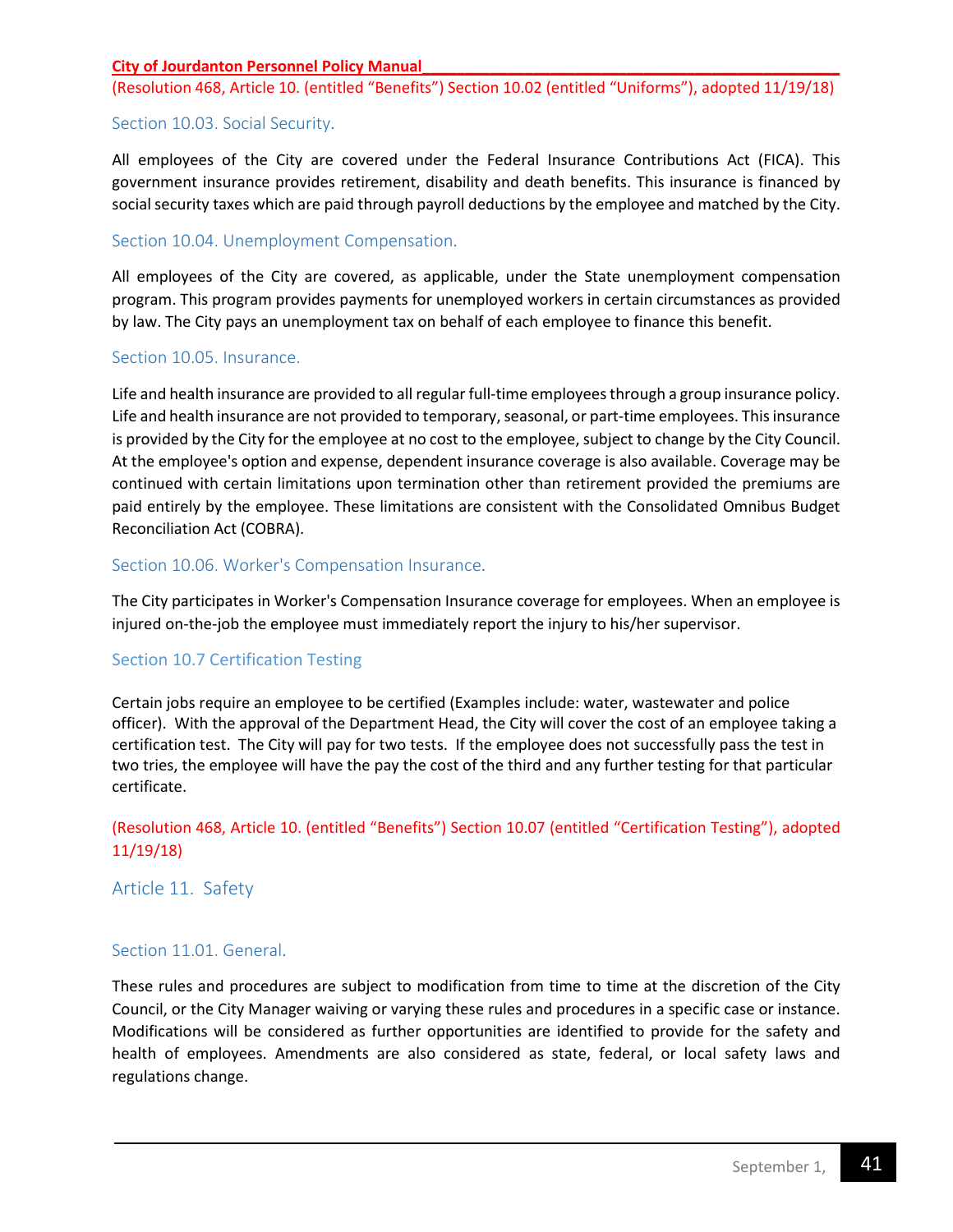## <span id="page-41-1"></span><span id="page-41-0"></span>Section 12.01. Sexual Harassment Policy.

All employees should be able to enjoy a work environment free from all forms of unlawful discrimination, including sexual harassment.

(a) Sexual harassment does not refer to occasional compliments of a socially acceptable nature. It refers to behavior that is motivated in whole or in part by a person's gender that is not welcome and is personally offensive, or that lowers morale and that, therefore, interferes with an employee's work effectiveness.

(b) Sexual harassment is a form of misconduct that undermines the integrity of the employment relationship.

(i) No employee, either male or female, should be subjected to unsolicited and unwelcome sexual overtures or conduct, either verbal or physical. A finding that an employee has committed any form of sexual harassment will result, at minimum, in a written warning being issued and placed in the employee's personnel file.

(ii) No employee or officer of the City shall threaten or insinuate, either explicitly or implicitly, that an employee's refusal to submit to sexual advances will adversely affect the employee's employment, evaluation, wages, advancement, assigned duties, shifts or any other condition of employment or career development. A finding that an employee has committed any such form of sexual harassment will result in severe disciplinary action up to and including transfer, demotion, suspension, or termination from employment.

(c) Sexual harassment occurs in many forms, including but not limited to, unwelcome physical contact, verbal abuse, leering, gestures, and more subtle advances and pressure inviting sexual activity. Such conduct includes instances in which:

(i) Submission to the advances is made a term or condition for obtaining employment opportunities or avoiding adverse employment action;

(ii) Submission to or rejection of the advances is used as the basis for making any employment decision; or

(iii) Such conduct interferes with an individual's work performance or creates an intimidating, hostile, or offensive working environment.

(d) Sexual harassment of any type is strictly prohibited and will not be tolerated. If any employee feels they are being sexually harassed, they should promptly report such fact and advise the harasser that the conduct is offensive and that it must stop immediately. If any such unwelcome interest or conduct does not cease immediately upon demand by the employee, or if the employee is not comfortable confronting the harasser, the employee must report the matter to the employee's supervisor within twenty-four (24) hours. If such employee is unable or unwilling to speak with his/her supervisor about the alleged harassment, the conduct or incident must be reported directly to the next higher level of authority, the Department Head, the Designee, or the City Manager. Upon any supervisor, Department Head or officer, receiving a report of alleged sexual harassment, the Designee and all persons in the alleged offender's chain of command shall be advised of the report and appropriate action shall be promptly taken. The first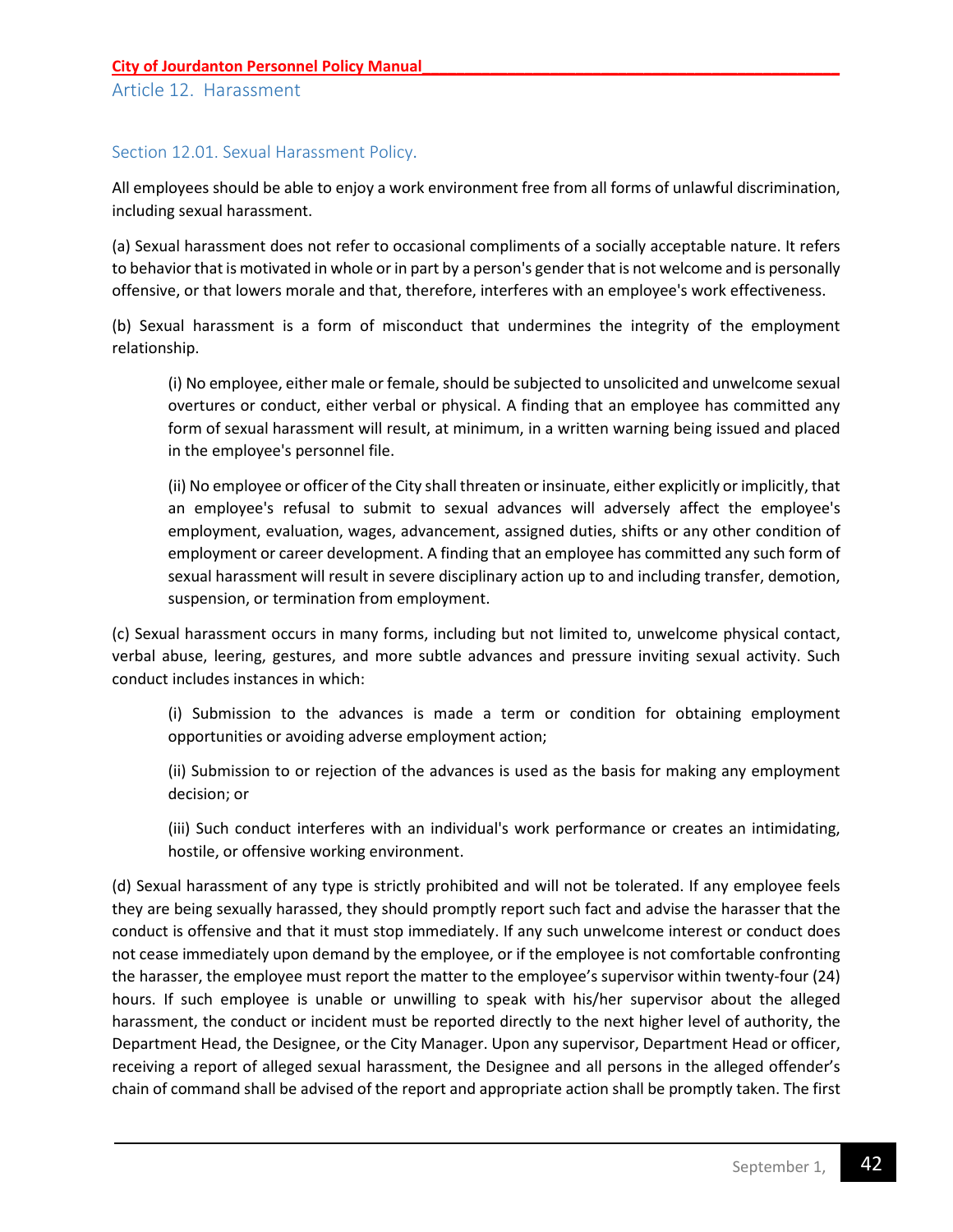action taken, in such event, shall include steps calculated to prevent recurrences of any such alleged incidents pending investigation and final resolution of the complaint. Each such report shall be investigated promptly and appropriate corrective action will be taken with the City Manager's concurrence.

(e) It will be the responsibility of the Designee to inform Department Heads and supervisors of the policy concerning non-discrimination, equal employment opportunities and sexual harassment, the gravity of such behavior and the procedure to be employed in the event an allegation develops. The Designee shall provide or cause the Department Heads and supervisors to receive training, with respect to recognizing and dealing with sexual harassment. Appendix 3 provides a sample form for reporting occurrences of sexual harassment.

(f) Each supervisor has a responsibility to communicate to employees that sexual harassment will not be tolerated and to make certain that employees are aware of this policy. This duty includes discussing this policy with all employees and assuring employees that employees are not to endure insulting, degrading or exploitative sexual treatment.

(g) Any employee who complains of sexual harassment in good faith will be protected against retaliation or reprisal for making the complaint. However, the City recognizes that false accusations of sexual harassment can have serious effects on innocent men and women, their reputation, and their families. False accusations of sexual harassment will result in severe disciplinary action up to and including termination.

#### <span id="page-42-0"></span>Section 12.02 Other Forms of Harassment

Harassment is abusive, obscene or threatening conduct or communication that is intended to harass, annoy, alarm, torment, embarrass, or injure another person. While on duty or on Department premises, employees shall not use obscene or abusive language or offensive gestures in their communication with coworkers or members of the public. Employees shall not by oral, written, electronic or other means threaten or intimidate coworkers or members of the public; nor shall they physically endanger, intimidate, or injure them.

#### <span id="page-42-1"></span>Article 13. Smoking Policy

#### <span id="page-42-2"></span>Section 13.01. Smoking Policy.

Smoking or other use of tobacco products is prohibited in all City occupied buildings except in designated areas. No smoking or use of tobacco products will be allowed in areas shared with other employees or which are accessible to the general public. There will be no smoking or use of tobacco products in City vehicles, or City buildings. This would also include smokeless tobacco products.

## <span id="page-42-3"></span>Article 14. Drug Abuse Policy

#### <span id="page-42-4"></span>Section 14.01. Statement of Purpose.

The City of JOURDANTON, Texas (the "City") maintains a firm commitment and effort to provide reliable service to its citizens, and a safe and healthy working environment for its employees and the community.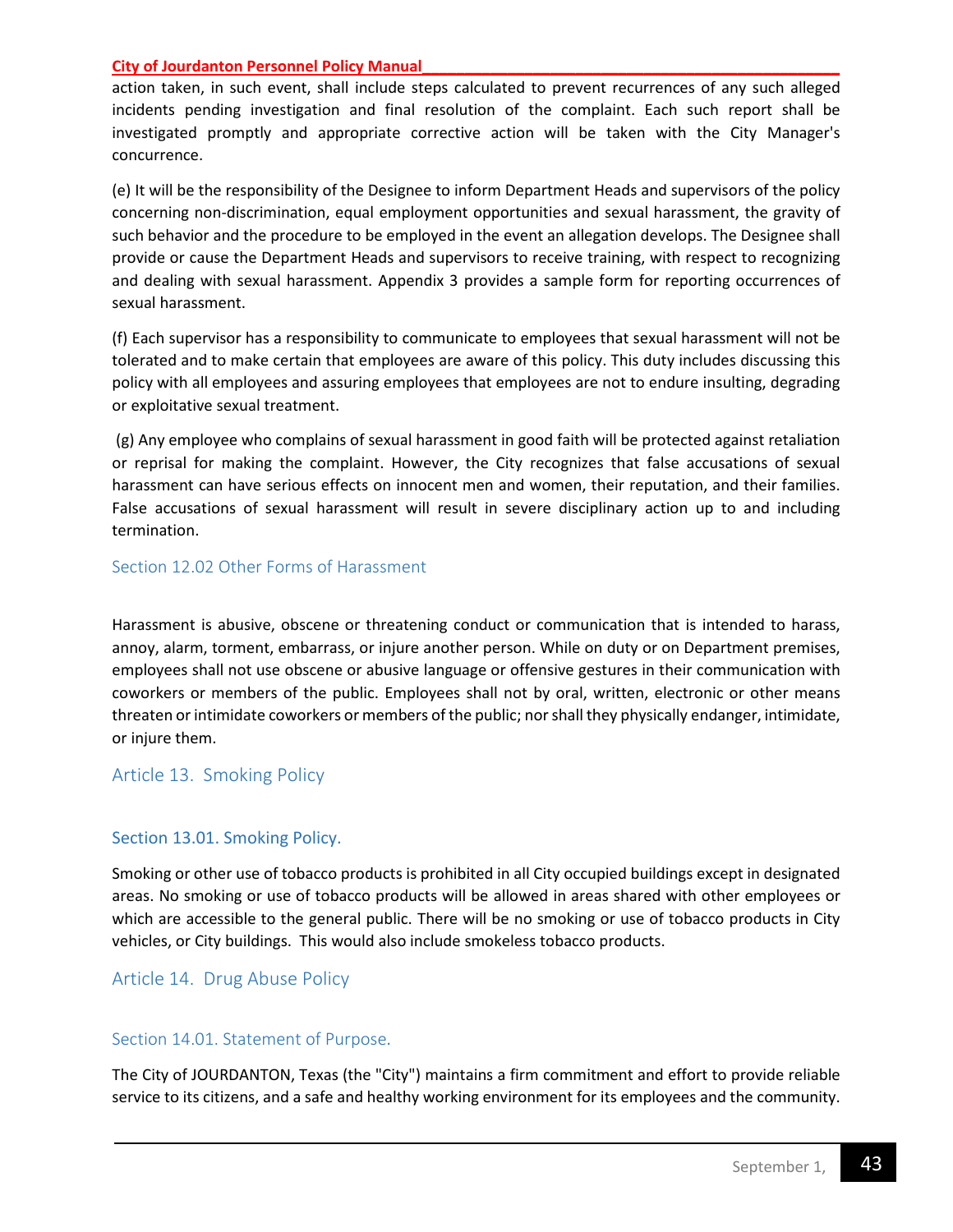While the vast majority of employees are not involved with illegal drugs or substance abuse, those who are involved in use, abuse, or trafficking, on or off the job, may have an adverse impact both on the health, safety and welfare of our citizens, the workplace and fellow employees; and may impair the City's ability and efforts to maintain a safe work environment that is free from the effects of drugs.

## <span id="page-43-0"></span>Section 14.02. Prohibitions.

The following conduct by employees of the City is prohibited and will result in appropriate action by the City, up to and including termination of employment.

(a) The use, possession, manufacture, distribution, dispersion or sale of illegal drugs or drug paraphernalia on City premises, in City supplied vehicles, or during working hours; provided that the prohibition against possession shall not apply to paraphernalia or drugs held as evidence under authority of the Chief of Police;

(b) Unauthorized use, possession, manufacture, distribution, dispensation or sale of a controlled substance, dangerous drugs or alcohol on City premises or while on City business, in City supplied vehicles, or during working hours;

(c) Storing in a locker, desk, automobile or other repository on City premises or property, any illegal drug, drug paraphernalia, controlled substance, or alcohol; provided that such prohibition shall not apply to the storage of any such substance in conjunction with the performance of public duties as authorized by the Chief of Police or the City Manager;

(d) Having an unauthorized controlled substance or illegal drug in one's system while on City premises or City business, in City supplied vehicles, or during working hours or being under the influence of alcohol and not reporting such to the immediate supervisor or, absent such supervisor, to any available supervisor;

(e) Switching or adulterating any urine sample submitted for testing;

(f) Refusing to report for testing immediately upon notification to do so by any supervisor, or refusing to consent to testing or to submit a urine sample when requested by a supervisor or management;

(g) Refusing to submit to an inspection when requested by any supervisor or management personnel;

(h) Failure by an employee to notify the Designee, or the City Manager of any arrest or conviction of such employee for, or with respect to, the illegal use, possession, control, sale or manufacture of any controlled substance, drug or alcohol, within five days after the arrest or conviction;

(i) Failure to report to the supervisor the use of any drug, prescription, non-prescription medication, or alcohol, which may affect the employee's job performance or safety, e.g. alter the employee's behavior or diminish or impair the employee's physical or mental capabilities;

(j) Refusing to sign a statement agreeing to abide by the City's drug abuse policy;

(k) Refusal by an employee in a safety sensitive position or other position required to adhere to provisions of this policy, as determined by the City, to sign an acknowledgment that the employee will submit to random, reasonable cause, and post-accident testing for drugs, and so long as the employee remains in the position covered by this policy;

(l) Refusal to complete a medical questionnaire and consent form prior to testing;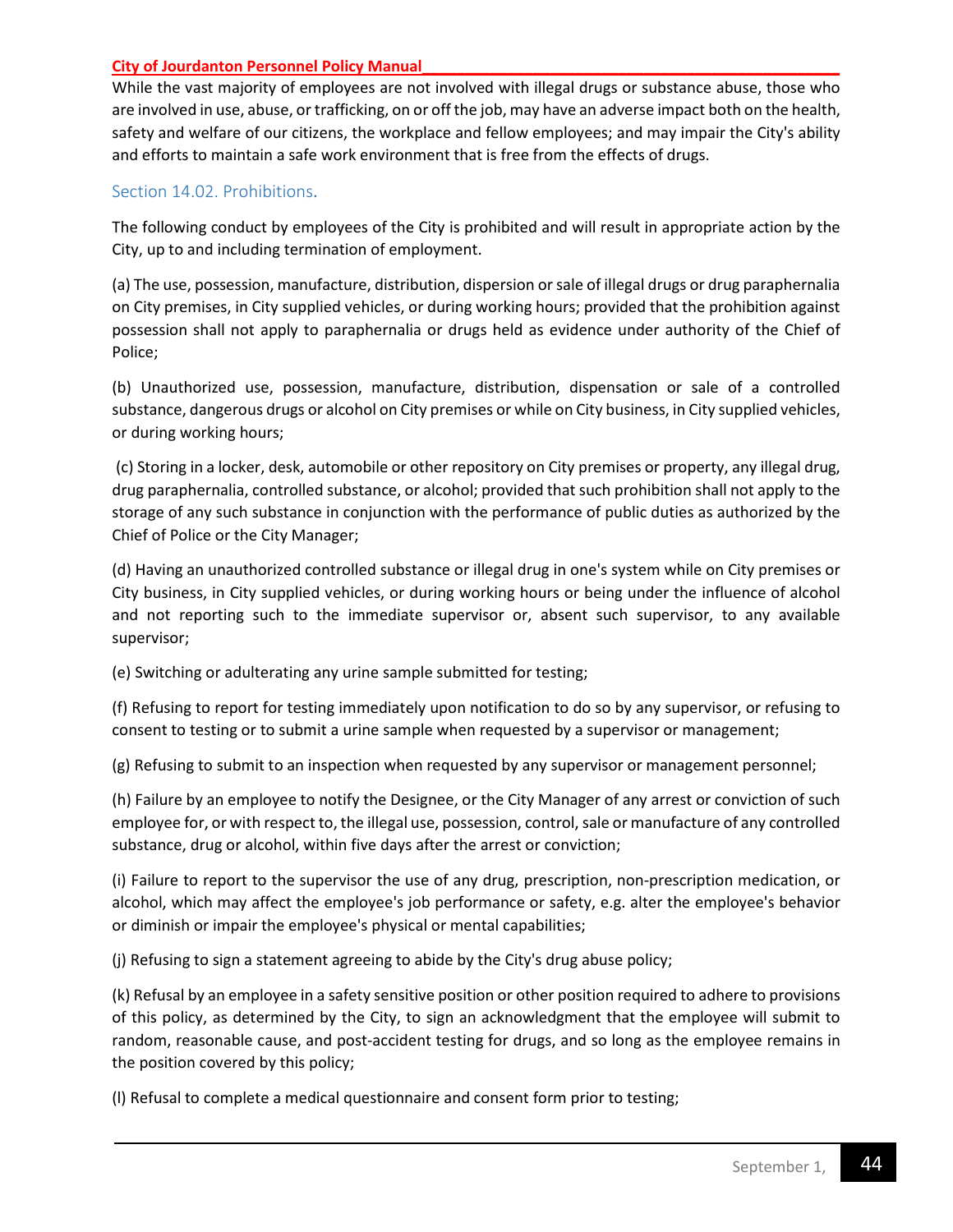(m) Refusal to complete the toxicology chain of custody form after submission of a urine specimen;

The City reserves the right to test employees for drug use and/or relieve any employee from their job duties, when, in the opinion of the City, the use of drugs, legal or illegal, or alcohol, may be affecting the performance of the employee's job duties.

## <span id="page-44-0"></span>Section 14.03. Required Testing.

(a) General. The City shall have the right to require the following drug screening tests be done for all employees:

- (i) Pre-employment;
- (ii) Reasonable cause;
- (iii) Post Accident.

(b) Random Testing. Employees who serve in safety sensitive positions may be subject to random drug and alcohol tests.

## <span id="page-44-1"></span>Section 14.04. Required Testing.

Prior to the City taking action based on any test result, all applicants and employees who test positive for drugs will have the opportunity to discuss and explain the test results with the medical review officer.

(a) Pre-employment. The City requires that all newly hired employees be free of drug or alcohol abuse. Each offer of employment may be conditioned upon the passing of a urine test for drugs. The City may not hire any applicant who refuses to submit to, or fails to pass the pre-employment drug test.

(b) Reasonable Cause. Whenever management personnel reasonably suspects that an employee's work performance or on the job behavior is affected any way by drugs or alcohol, the City may require the employee to submit a urine sample for testing. Supervisors will be trained to recognize the effects of drug or alcohol use and before a reasonable cause test is administered, two supervisors must substantiate and concur in the decision to test. Normally the two supervisors are in the employee's chain of command; however, if two supervisors from the same chain of command are not available, another supervisor may be consulted. At least one of the two supervisors must have received training for detecting drug use. Any supervisor of the employee may substantiate and concur in a decision to test, even though that supervisor has not observed behavior of the employee indicating drug or alcohol use. The two supervisors may concur by phone. A supervisor must drive the employee to the testing site. Provided, however, that, upon the recommendation of any supervisor or Department Head of the City with respect to any employee, the Designee or the City Manager may authorize and/or direct that a drug and alcohol screening test be administered under this paragraph.

(c) Post Accident. All employees who are in an accident will be tested as soon as possible, if not immediately, after an accident. The Designee or the employee's supervisor must take the employee for drug testing after the accident.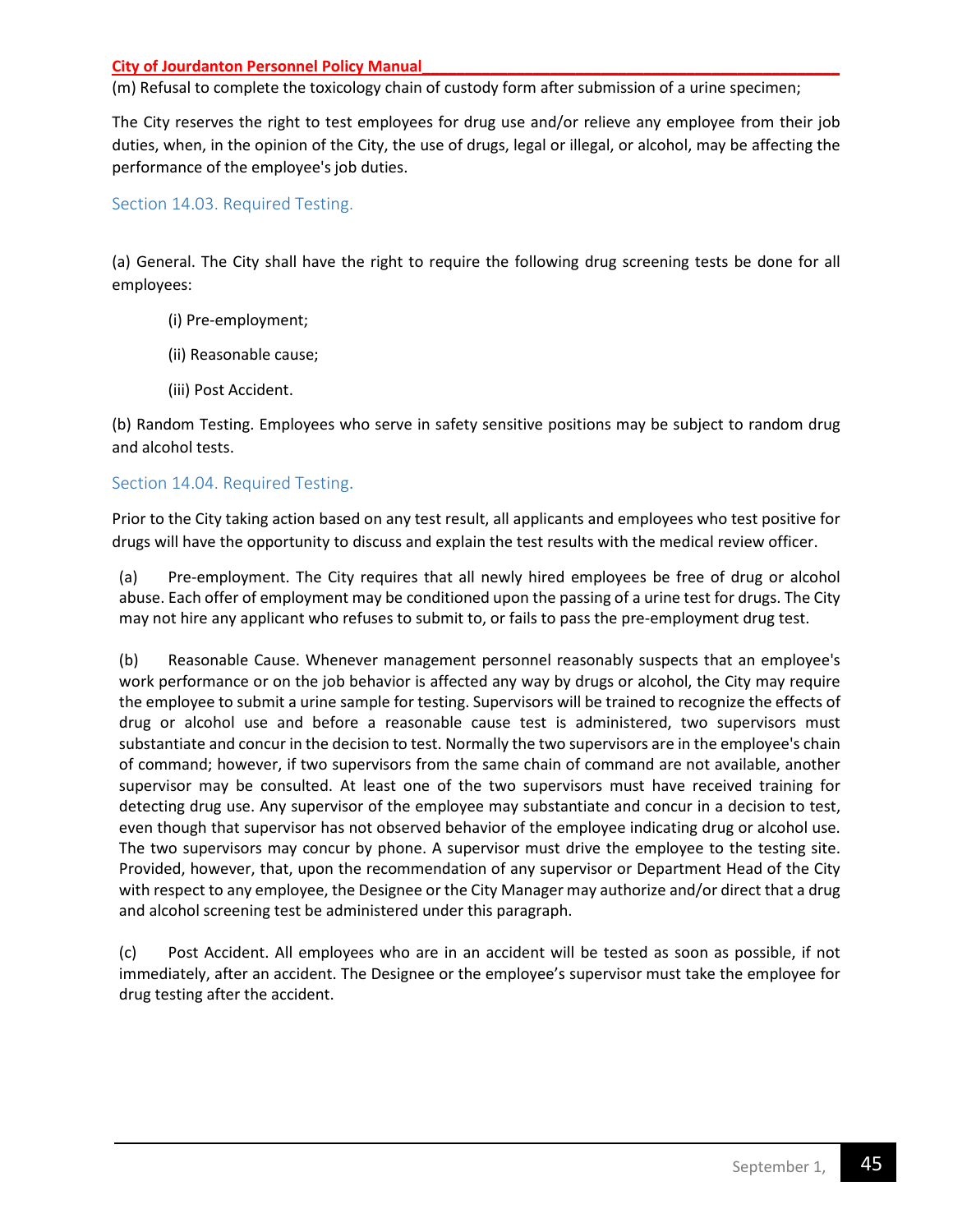## <span id="page-45-0"></span>Section 14.05. Discipline.

(a) Violations. If an employee tests positive for drug use, or violates any prohibition outlined in Section 2, the employee will be terminated except in extraordinary, mitigating circumstances as approved by the City Manager.

(b) Failure To Test. The failure to submit to required testing is prohibited and will result in immediate termination, except in the following circumstances:

(i) An employee in a position covered by this policy is randomly selected for testing and is on previously approved leave.

(ii) A supervisor determines that, due to an existing emergency, it is not feasible for an employee to leave the worksite for testing. This determination must be confirmed by the designated drug abuse representative. In such cases, the employee will be required to report for testing as soon as the emergency permits.

(iii) If the employee is physically unable to provide a urine specimen on demand, the employee will be retained at the collection site while waiting for the specimen to be provided. If an employee, after a reasonable period of time, is still unable to provide the sample, he/she may return to the work location; however, he/she must be under constant supervision until he/she is able to be driven back to the collection site and provide the sample. If he/she continues to be unable to provide the sample, he/she will be required to see a physician, to determine if the inability to provide a sample is caused by a medical reason. If the employee does have a medical reason that would hinder the employee's ability to provide the sample, the employee name will be returned to the random pool, if he/she is in a position covered by this policy. If the employee is not in a position covered by this policy and has been medically certified as unable to provide a specimen on demand, he/she will not be considered to have refused to submit to testing. If no medical reason exists, the employee will be considered to have refused to submit to testing and will be terminated.

## <span id="page-45-1"></span>Section 14.06. Medical Review Officer.

The City may retain the services of a Medical Review Officer. The Medical Review Officer is a licensed physician knowledgeable in the medical use of prescription drugs and pharmacology and the toxicology of drug abuse. The Medical Review Officer has knowledge of substance abuse disorders and has appropriate medical training to interpret and evaluate an individual's positive test results together with such individual's medical history and any other relevant biomedical information. The appropriately certified testing laboratory will communicate test results only to the Medical

Review Officer. The Medical Review Officer shall review and interpret all test results and examine alternate medical explanations for any positive test results. As part of such review, the Medical Review Officer shall notify the employee or applicant receiving positive test results and offer the individual the opportunity for an interview, and the opportunity to submit any medical records, prescription drugs or other information that might explain the positive test results.

The Medical Review Officer shall determine whether the positive test results are scientifically sufficient to establish the presence of the prohibited substance, drug use. If the Medical Review Officer has reason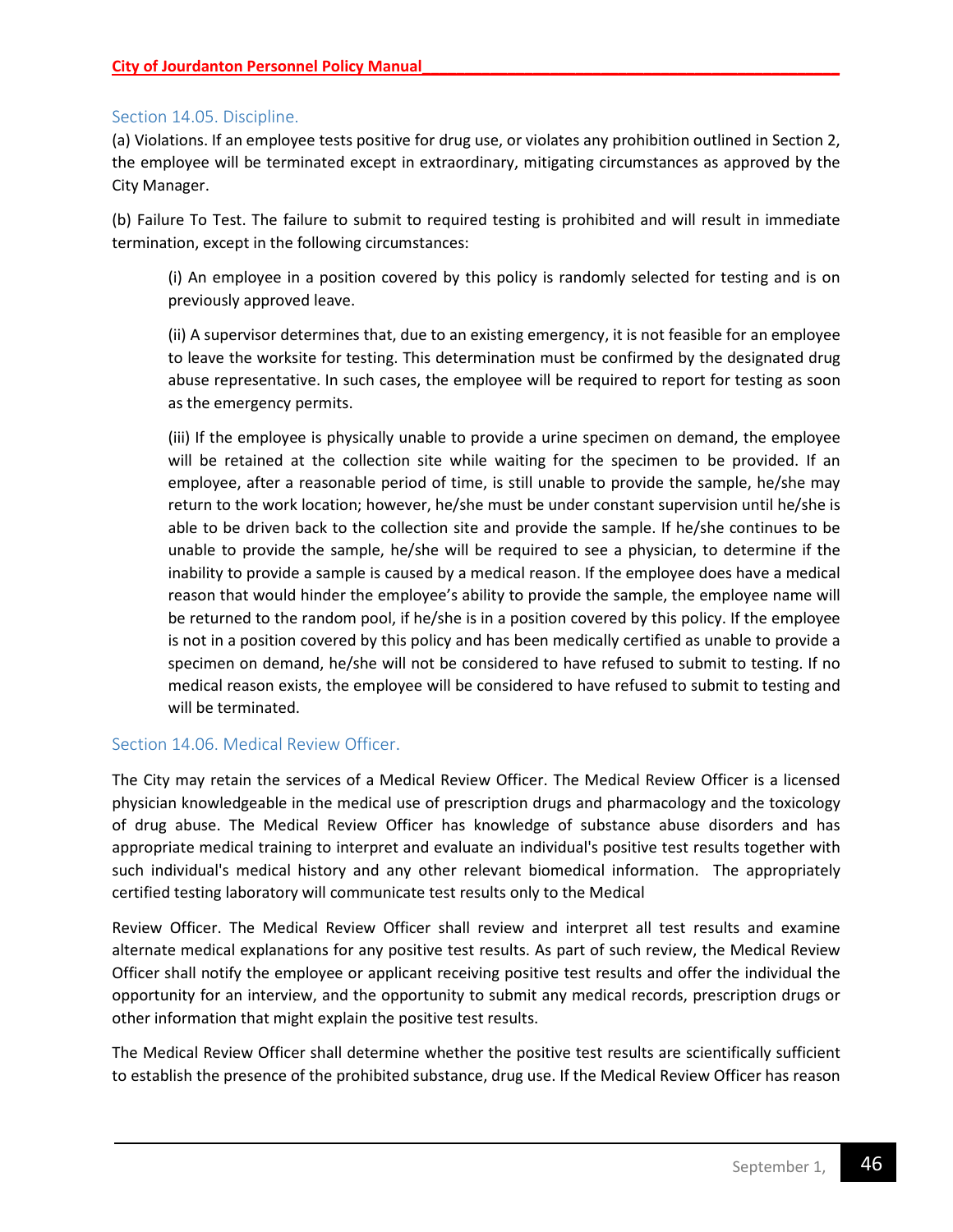to question the accuracy or validity of a positive test result, the Medical Review Officer should review the laboratory's quality control data and other pertinent records.

The Medical Review Officer will report all test results to the designated drug abuse representative. The representative will inform the appropriate supervisor of the results, and appropriate action will be taken as outlined in this policy.

The employee who is notified of a positive result by the Medical Review Officer may make a written request for retesting within 60 days of receipt of the final test result from the Medical Review Officer. The original sample will be used for the retest. Retesting will be done by an N.I.D.A. certified laboratory at the expense of the employee, but the employee will be reimbursed by the City if the retest is negative. The decisions and findings of the Medical Review Officer shall be final and determinative.

The City may designate or contract with a testing facility to fulfill the requirements of the Medical Review Officer stated herein in the sole discretion of the City.

## <span id="page-46-0"></span>Section 14.07. Confidentiality and Record Keeping.

The results of all urine tests will be treated as confidential. Each applicant or employee will be required to sign a statement at the time of testing to allow release of the results to the City. This information will only be known to the testing laboratory, the Medical Review Officer, the designated drug abuse representative, and other employees with the "need to know" such as appropriate officers, the Designee and the employees' immediate supervisor. However, any governmental body may obtain the testing results as a part of an accident investigation, without the express written consent of the tested individual, provided the governmental body has legal authorization to secure such results. No drug test results will be released to a subsequent employer without the written consent of the employee.

All records pertaining to the Drug Testing Program will, as specified in 49 CFR Part 199.3, be maintained in a locked receptacle by the designated drug abuse representative. The list below shows the type of information to be maintained along with the minimum retention times:

(a) Collection Process - Three Years. Records demonstrating the collection process and its conformance to 49 CFR Part 199 shall be kept for three (3) years.

(b) Positive Test Results - Five Years. Records of employee drug test results that show employees failed a drug test, the type of test failed (e.g. post-accident) will be kept for five (5) years. These records include the following information:

- (i) Functions performed by employee;
- (ii) Prohibited drugs for which test results were positive;
- (iii) Disposition (e.g. termination, etc.); and
- (iv) Age of employee.

(c) Negative Test Results - One Year. Records of employees' drug test results that show employees passed a drug test will be kept for one (1) year.

(d) Number Tested - Five Years. Records of the number of employees tested by type of test shall be kept for five (5) years.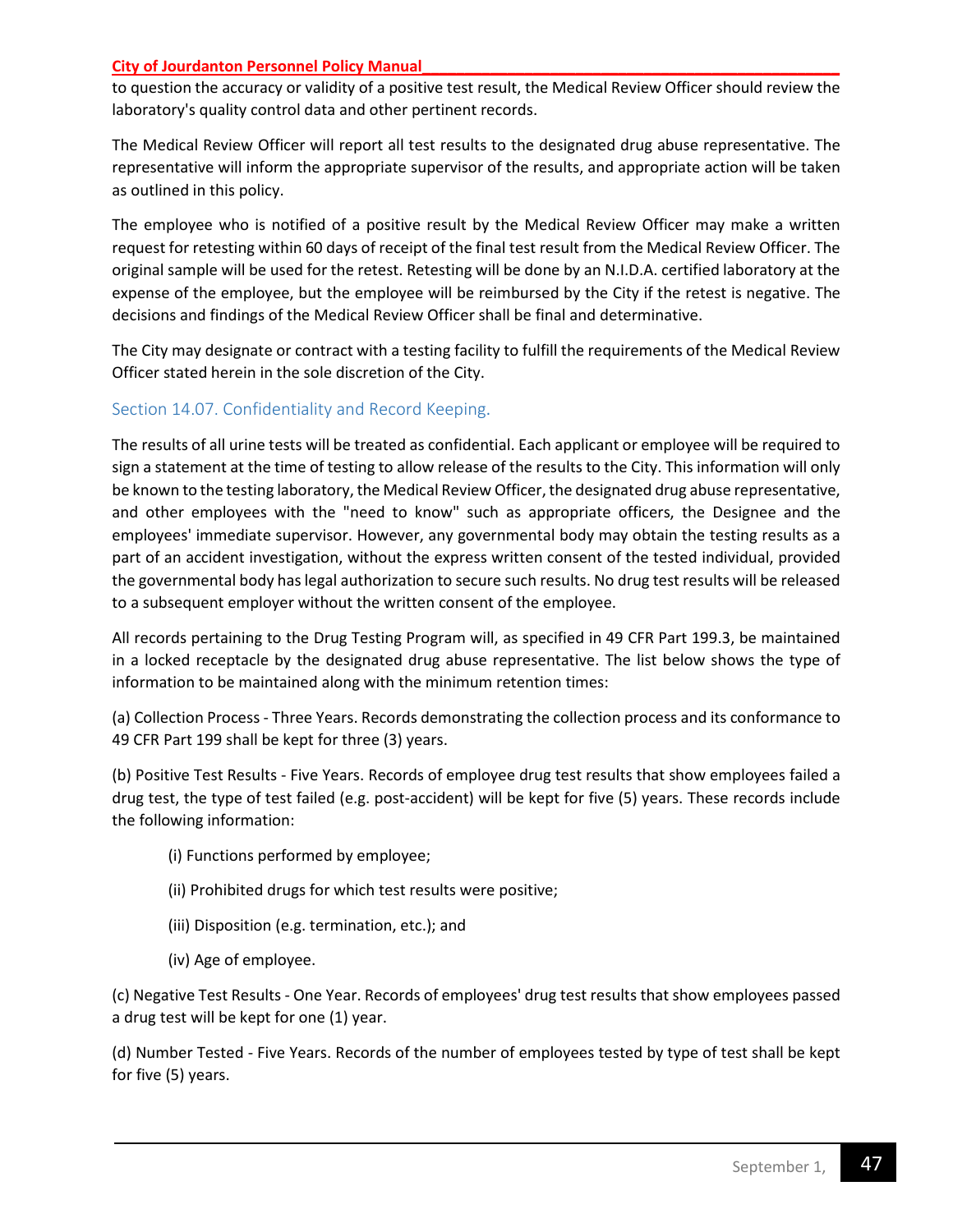(e) Supervisor Training - Three Years. Records confirming supervisors have been trained shall be kept for three (3) years.

(f) Employee Training Information - Three Years. Records confirming drug use/abuse training information given to all employees shall be maintained for three (3) years.

## <span id="page-47-0"></span>Section 14.08. Coordination with Law Enforcement Agencies.

The sale, use, purchase, transfer or possession of an illegal drug or drug paraphernalia is a violation of the law. The City will report information concerning possession, distribution, or use of any illegal drugs to law enforcement officials and will turn over to the custody of law enforcement officials any such substances found during a search of an individual or property. Searches will only be conducted of individuals based on reasonable cause and only of their vehicles, lockers, desks, and closets when based on reasonable suspicion. The City will cooperate fully in the prosecution and/or conviction of any violation of the law.

## <span id="page-47-2"></span><span id="page-47-1"></span>Article 15. Internet and E-mail

## Section 15.01. General Guidelines.

This policy applies to any and all forms of use of the City computer systems and equipment and does not supersede or limit any state or federal laws, nor any other City policies regarding confidentiality, information dissemination, or standards of conduct. All use of the Internet with any City equipment (including but not limited to computers, telephone lines, modems, telephone numbers, etc.) must be in compliance with all applicable federal, state and local laws and the policies of the City. Individual users should be aware that the City has no control over and cannot be responsible for the content of information available on the Internet. Some employees may find information on the Internet that is offensive or otherwise objectionable. Any use of the City equipment or resources in violation of this policy or applicable departmental policies is grounds for disciplinary action.

(a) The City's domain name and URL (Internet address or website) are the property of the City and may not be used by City employees for personal gain.

(b) No unauthorized advertising or unauthorized links may be used on the City's website.

(c) Employee Internet access must be authorized by the Department Head

(d) Department Heads should work with employees to determine the appropriateness of using the Internet for professional activities and career development.

(e) Use of the Internet by City employees must be consistent with the City Personnel Policy regarding employee conduct and work conditions.

(f) The Internet must be treated as a formal communications tool like telephone, radio, and video communications. Therefore, each individual user is responsible for complying with all relevant policies when using the City's resources for accessing the Internet.

(g) Internet access must not be used for illegal, improper, or illicit purposes.

(h) Employees need to keep in mind that all Internet usage can be recorded and stored along with the source and destination.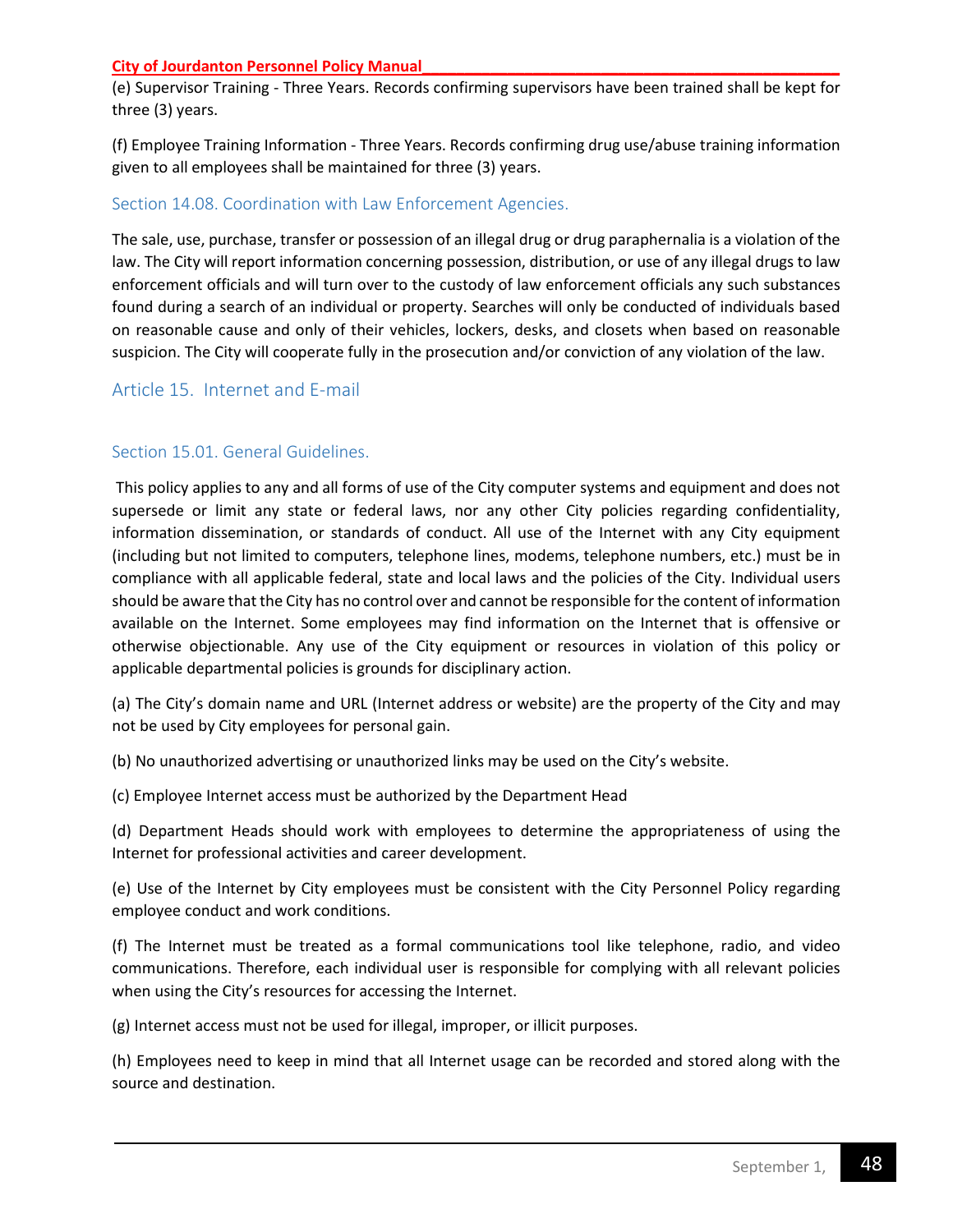(i) Use of City equipment or resources to intentionally post or share any racist, sexist, threatening, obscene or otherwise objectionable material is strictly prohibited and subjects the employee to disciplinary action.

(j) Resources which are not clearly used for a City purpose shall not be accessed or downloaded.

(k) Resources of any kind for which there is any fee must not be accessed or downloaded without prior approval of the Department Head.

(i) Employees shall not connect any personal equipment to the computer systems or computer systems telephone lines of the City without the prior approval of the City Manager.

(l) City personnel shall not photograph or record, by any means, any official fire action or activity or any official police action or activity including but not limited to, vehicle or foot pursuits, use of force, collision or crime scenes except as is necessary in the official performance of their duties. Personnel shall not make any such recordings with for their personal use. All recordings of such activities made by personnel during the official performance of their duties shall be the property of the Jourdanton Fire Department and/or Jourdanton Police Department, as appropriate and the dissemination shall be in accordance with the Department's established procedures. Electronic equipment used in violation of this policy at police action or activity scenes would be considered evidence and subject to collection and processing as evidence.

## Section 15.02. Public, Media Statements, and Social Media Policy

(a) News Media Inquiries to the City. The news media performs an important service for the public, which should be clearly understood by all City employees. It is the function of the news media to keep the public informed on matters of public interest, including the activities of the various departments and the employees of the City. Therefore, it is essential that information provided to the media be accurate, released only by the appropriate person or official, and handled in a professional manner.

(i) If there is a media inquiry in question relates to an issue of public safety, then the Chief of Police may handle the media inquiry.

(b) Media Statements by the City. Media statement initiated by the City shall be handled by the City Manager or designee. No other officer or employee shall affirmatively make media statements on behalf of the City.

(ii) If there should arise a public safety issue as to which a media statement by the City is warranted, then that media statement may be handled by the Chief of Police.

(c) Media Statements by Employees. City employees shall not seek to air or to resolve grievances or complaints about the City by making unilateral media statements. Employees who have grievances or complaints, about either their own personnel issues, or about other city operations, shall use the grievance and complaint procedures provided for in this Manual instead.

## <span id="page-48-0"></span>Section 15.03. Privacy.

<span id="page-48-1"></span>Employees have no right to privacy with regard to Internet usage. Management has the ability and the right to view employees' usage patterns and take action to assure that City Internet resources are devoted to maintaining the highest levels of productivity. Each employee using the Internet shall identify him/herself honestly, accurately, and completely when providing such information.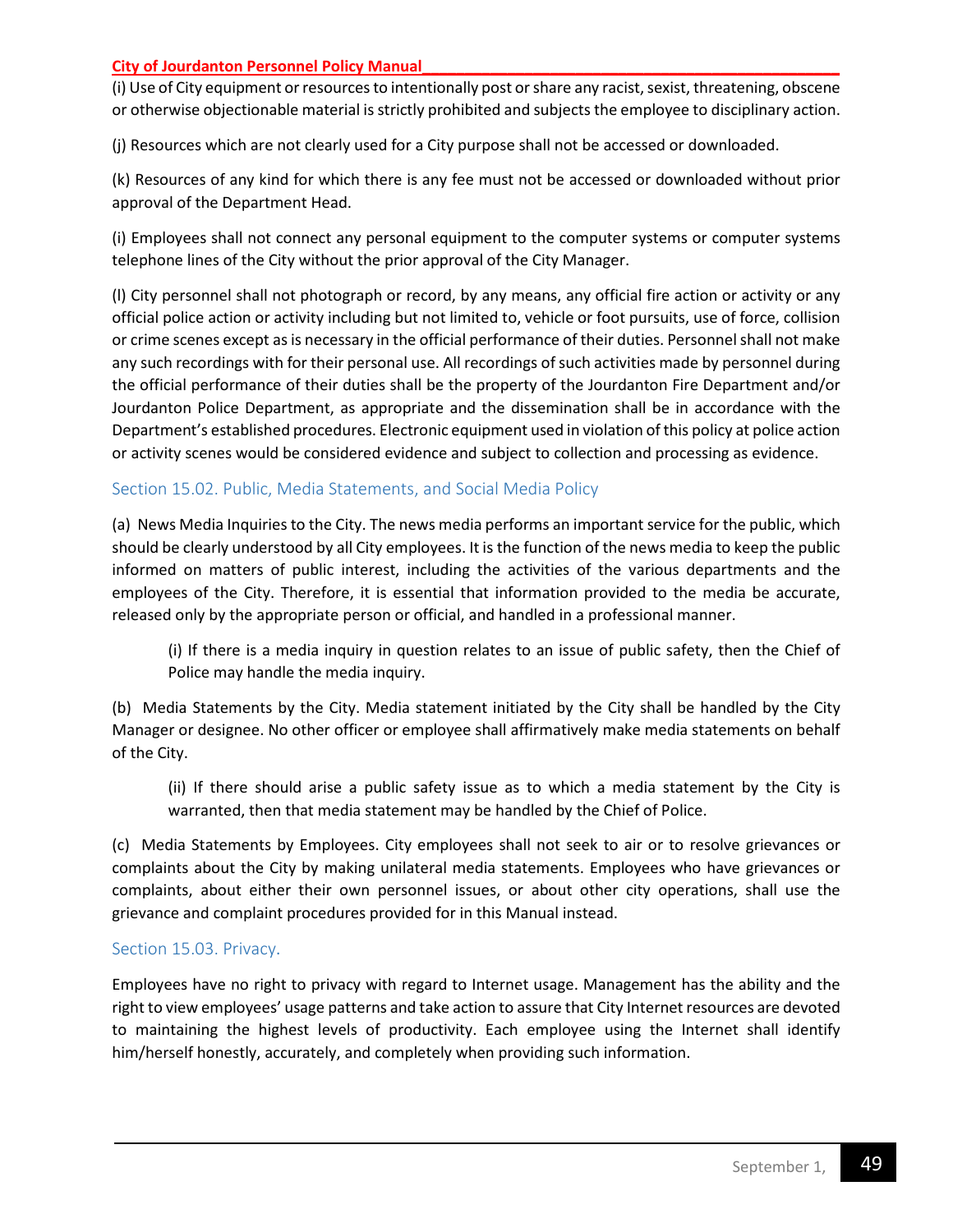## Section 15.04. Safety and Security.

The safety and security of the City computer systems and resources must be considered at all times when using the Internet.

(a) Employees shall not share a password for any City account or with any unauthorized person nor obtain any other user password by any unauthorized means.

(b) Employees must not intentionally use the Internet facilities to disable, impair, or overload performance of any computer system or network, or to circumvent any system intended to protect the privacy or security of another user, except as part of an official Police investigation.

(c) Employees shall not intentionally create, install, or knowingly distribute a computer virus of any kind on any municipal computer, regardless of whether any demonstrable harm results.

(d) Employees shall not copy, install, or use any software or data files in violation of applicable copyrights or license agreements.

(e) Employees shall report all computer virus outbreaks to the City Manager. The City Manager may designate a person to log all such outbreaks and the eradication method used by the departments. All departments shall be notified in the event of a virus outbreak. The City Manager may take whatever action is reasonably necessary to prevent the spread of a computer virus to other computers.

## <span id="page-49-0"></span>Section 15.05. Personal Use.

(a) At no time shall City equipment or resources be used for any personal monetary interests or gain.

(b) Employees may not use City equipment to access e-mail accounts or any other account requiring a password or code that was not established by the City for the employee's use without department head approval.

(c) Employees shall not use City Internet accounts to subscribe to mailing lists or mail services for personal use and shall not participate in electronic discussion groups (i.e. list server, Usenet, news group, chat rooms) for personal purposes.

(d) Employees should be aware that when sending an e-mail message of a personal nature, there is always the danger of the employee's words being interpreted as official City policy or opinion. Therefore, when an employee sends an e-mail message from a City e-mail address that is of a personal nature, especially if the content of the e-mail could be interpreted as an official City statement, the employee must use the following disclaimer at the end of the message: "This e-mail contains the thoughts and opinions of (employee name) and does not represent official City policy."

(e) Employees shall not access non-work related information or otherwise "surf" the Internet for nonwork related purposes without department head approval.

## <span id="page-49-2"></span><span id="page-49-1"></span>Article 16. Travel Policy

## Section 16.01 Per Diem.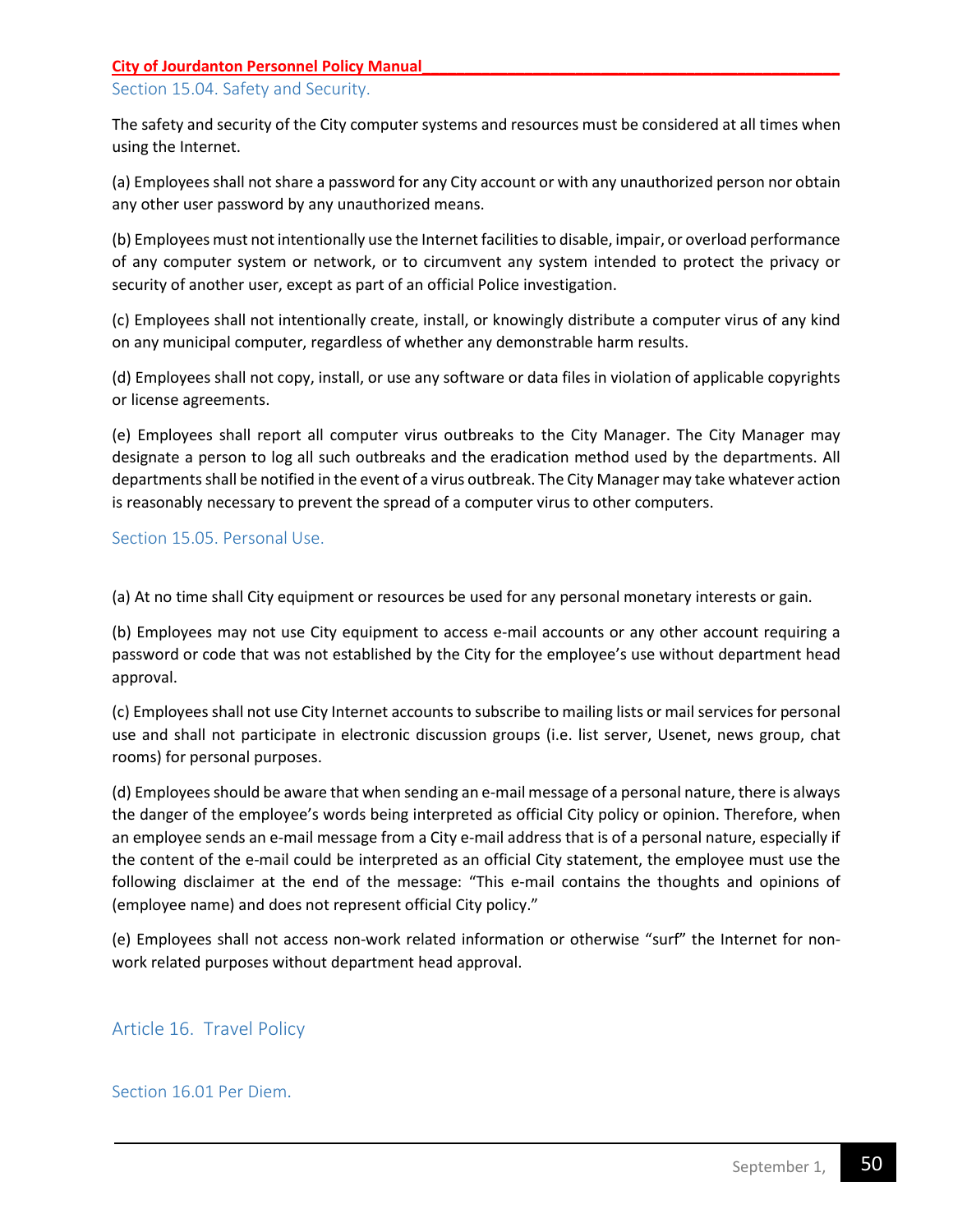Daily expenses per diem. Employees shall be advanced or reimbursed for daily expenses incurred for meals, gratuities and ground transportation from the event start date ("arrival date") to the event end date ("departure date"). The per diem rate shall be as follows: (1) on the arrival date and departure date, members are allowed \$37.50 per day; and (2) the daily allowance for the days in between the arrival date and the departure date will be \$50.00 per day. Any expenses over and beyond these amounts are the responsibility of the employee.

(Resolution 468, Article 16. (entitled "Travel Policy") Section 16.01 (entitled "Per Diem"), adopted 11/19/18)

#### Section 16.02 Mode of Travel

(a) Purpose. The purpose of this section is to provide guidance as to how employees of the city shall be reimbursed or receive an advance for expenses incurred for out of town travel when such travel is directly related to official city business (an "event"), which includes the attendance of educational seminars and meetings that shall assist employees in becoming more effective public servants.

(b) Approval. In order for an employee to receive reimbursement or an advance for expenses, the city manager, or designee, must approve the requested travel.

(c) Deadline to make travel request. Employees are encouraged to make travel request as soon as possible; but no later than 30 days prior to the event. Any request made after the 30th day before the event may not be eligible for reimbursement or an advance under this section. Moreover, compliance with the deadline set out in this subsection may not assure full coverage of expenses incurred while attending an event and any reimbursement or advance shall further be subject to subsection (d), below.

(d) Eligible expenses. Irrespective of actual expenses that may be incurred by an employee attending an event, reimbursement or an advance by the city shall be limited to the following:

> (1) Travel. Motor vehicle travel shall be advanced or reimbursed at the IRS standard mileage rate for business travel, in effect at the time the travel occurs. Mileage shall be measured by doubling the distance from the member's home address to the address of the event as calculated by google maps, yahoo maps, map quest or a similar web based mapping program. Travel by air shall be advanced or reimbursed in the same manner as motor vehicle travel when the distance to be traveled one way is less than 250 miles. When the distance to be traveled one way is equal to, or more than, 250 miles the advance or reimbursement amount shall not exceed the round-way, ticket price that was available 21 days before the date of travel, or the actual ticket price whichever is less.

> (2) Accommodations. An advance or reimbursement for accommodations shall be limited from the day the event begins to the day before the event ends. Any costs incurred for accommodations reserved for a date before the event's begin date or after the day before the event ends shall be the responsibility of the member who incurs such costs. If the event coordinator has made arrangements with a hotel or hotels to provide accommodations for event attendees, the reimbursement shall not exceed the least expensive room available to attendees. If an "early bird" or other discount is available for early accommodations reservations, reimbursement shall not exceed that amount. If accommodations are not available through the event coordinator the reimbursement shall not exceed the state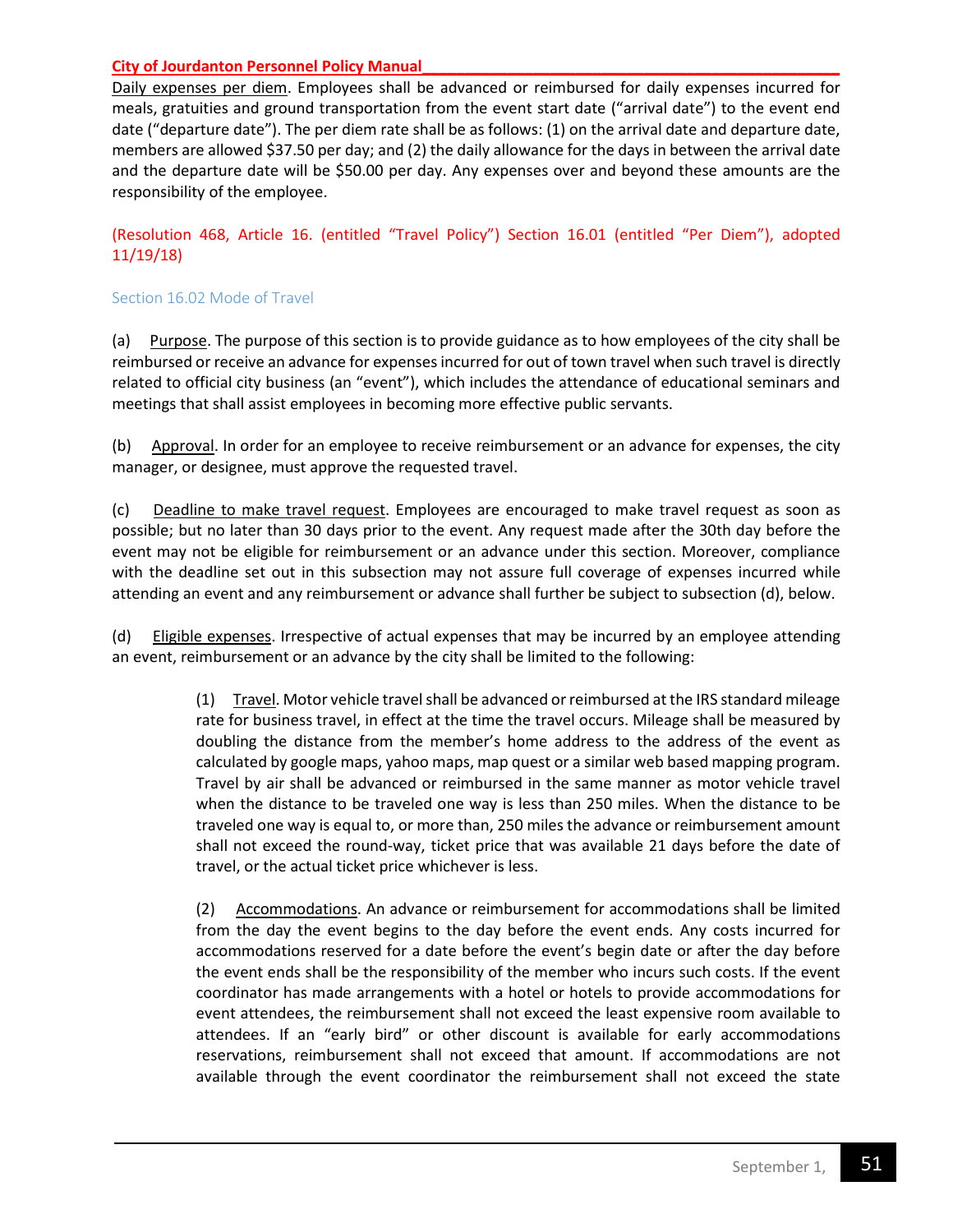standard per diem rate for federal employees, as set by the general services administration, for the time period travel occurs.

(3) Registration fee. The city shall reimburse member the actual registration fee charged for event attendance; except if an "early bird," or other discount, is available for early registration reimbursement shall not exceed that amount; and, if no early registration discount is available then reimbursement shall not be made for any amount incurred for late registration.

## (Resolution 468, Article 16. (entitled "Travel Policy") Section 16.02 (entitled "Per Diem"), adopted 11/19/18)

## <span id="page-51-1"></span><span id="page-51-0"></span>Article 17. Reservation of Management Discretion

## Section 17.01. No Implied Limitations.

Nothing in this personnel policy shall limit the City in exercising the functions and discretion of management under which the City hires new employees, directs the work force, schedules hours of work, disciplines, suspends, discharges, or requires employees to observe City rules and regulations. The City reserves the right to amend, modify, and delete provisions of this and all other policies of the City. This policy is intended to set forth general guidelines that will be applied in most circumstances, however nothing in this policy: (a) prevents the City Manager from waiving any provision in a specific instance, case or matter; or (b) alters an employee's at-will employment status.

## <span id="page-51-2"></span>Section 17.02. Reservation of Rights.

The City Council reserves the right to interpret, change, suspend, cancel or dispute, all or any part of this Policy, procedures or benefits discussed herein. Employees will be notified of any change. Although adherence to this Policy is considered a condition of continued employment, nothing in this Policy alters an employee's status and shall not constitute nor be deemed a contract or promise of employment. Employees remain free to resign their employment at any time for any or no reason, without notice, and the City retains the right to terminate any employee at any time, for any or no reason, with or without notice.

## <span id="page-51-3"></span>Section 17.03. Other Laws and Regulations.

The provisions of this Policy shall apply in addition to, and shall be subordinated to any requirements imposed by applicable federal, state or local laws, regulations or judicial decisions. Should any section or part of this manual be held unconstitutional, illegal, or invalid, or the application thereof ineffective or inapplicable, such unconstitutionality, illegality, invalidity, or ineffectiveness of such section or part shall in no way affect, impair or invalidate the remaining portion or portions thereof, but as to such remaining portion or portions, the same shall be and remain in full force and effect.